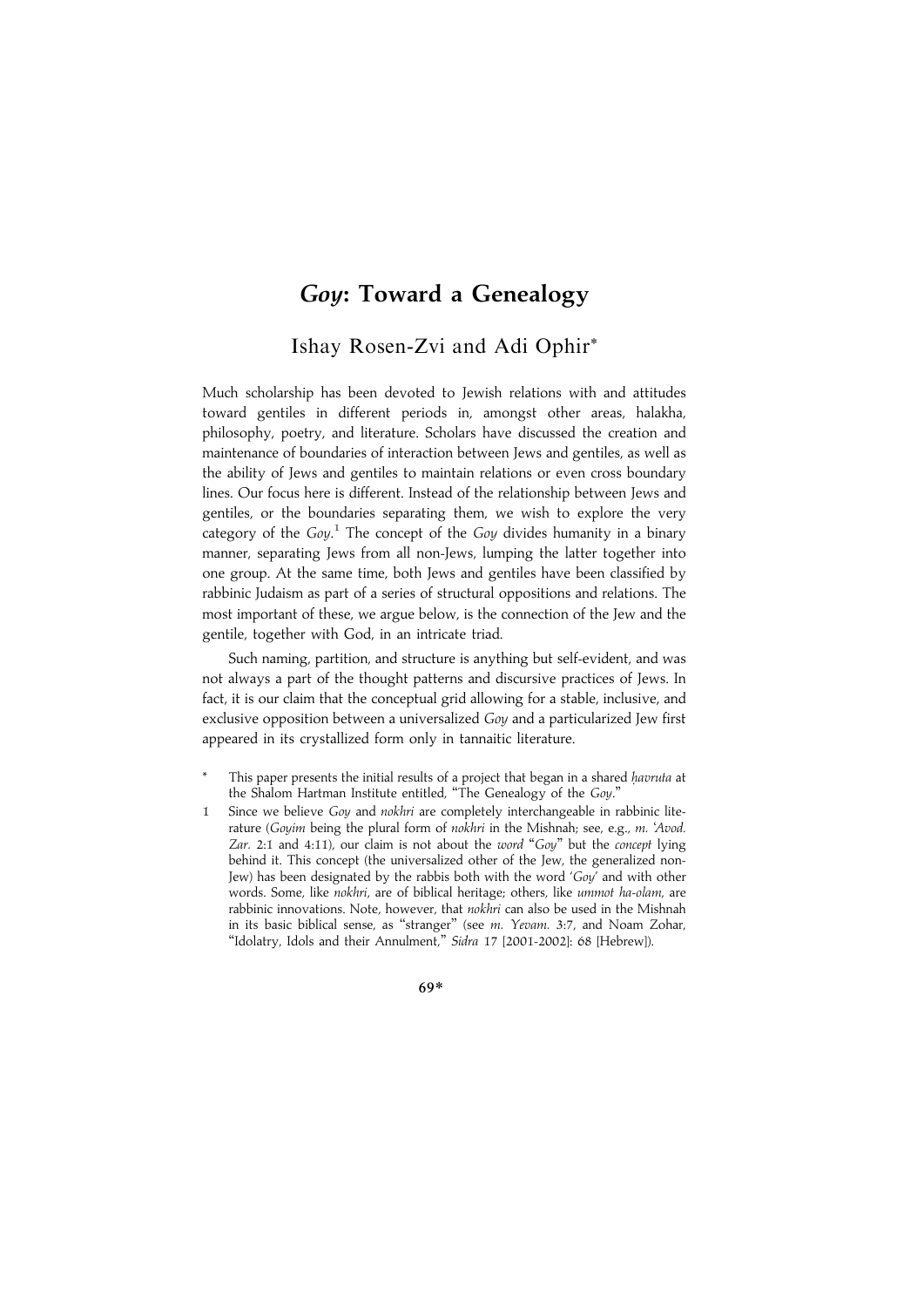This innovation has not yet, we contend, received sufficient scholarly attention. The persistent presence of the concept of the Goy from rabbinic literature onward has made its novelty virtually invisible to scholarship. Such oversight is noteworthy, especially in light of the recent scholarly interest in the birth and development of the Jewish corollary of the term Yehudi and its Greek cognate *Ioudaios*.<sup>2</sup> This lack of attention is particularly striking, as the categories of Jew and Gentile are supposedly defined by the negation of the other, and each term contains the negated other as part of its traditional definition.

In what follows, we shall present a short description of the birth of the Goy, sketch some elements of the conceptual grid in which it was entwined, and point out some of the repercussions that this category's crystallization has had in both the halakhic and aggadic portions of rabbinic literature. First, however, we will present the theoretical framework of the discussion.

## A. The Place of God: ''Jew and Gentile''

More than twenty years ago, Adi Ophir wrote a paper in which he suggested that the stable presence of the Goy as a category in Jewish history is not coincidental, and that the generalized Gentile has a key role in Jewish theology and historiography.<sup>3</sup> His claim was a reserved structuralist one. Adi assumed that the term " $Gov$ " is not a distinct ethnic marker and has therefore never been a descriptive category. Rather, he posited that Goy is a category of classification that strictly belongs to some sorts of Jewish discourses and becomes meaningful only through its relation to others categories within those discourses. Thus, instead of analyzing the meaning given by rabbinic sources to

- 2 See Shaye J. D. Cohen, The Beginnings of Jewishness: Boundaries, Varieties, Uncertainties (Berkeley: University of California Press, 1999); Daniel R. Schwartz, "The Other in 1 and 2 Maccabees," in Tolerance and Intolerance in Early Judaism and Christianity, ed. Graham N. Stanton and Guy G. Stroumsa (Cambridge: Cambridge University Press, 1998), 30-37; Steve Mason, ''Jews, Judaeans, Judaizing, Judaism: Problems of Categorization in Ancient History," [S] 38 (2007): 457-512; Daniel Boyarin, "Rethinking Jewish Christianity: An Argument for Dismantling a Dubious Category (to which is Appended a Correction of my Border Lines) I," JOR 99 (2009): 7-36.
- 3 Adi Ophir, Working for the Present: Essays on Contemporary Israeli Culture (Israel: Ha-Kibbutz ha-Me'uchad, 2001) (Hebrew). See footnote on p. 53. Throughout our article, "Gentile" is capitalized when referring to the concept itself (" $Goy$ ") rather than to any real entity.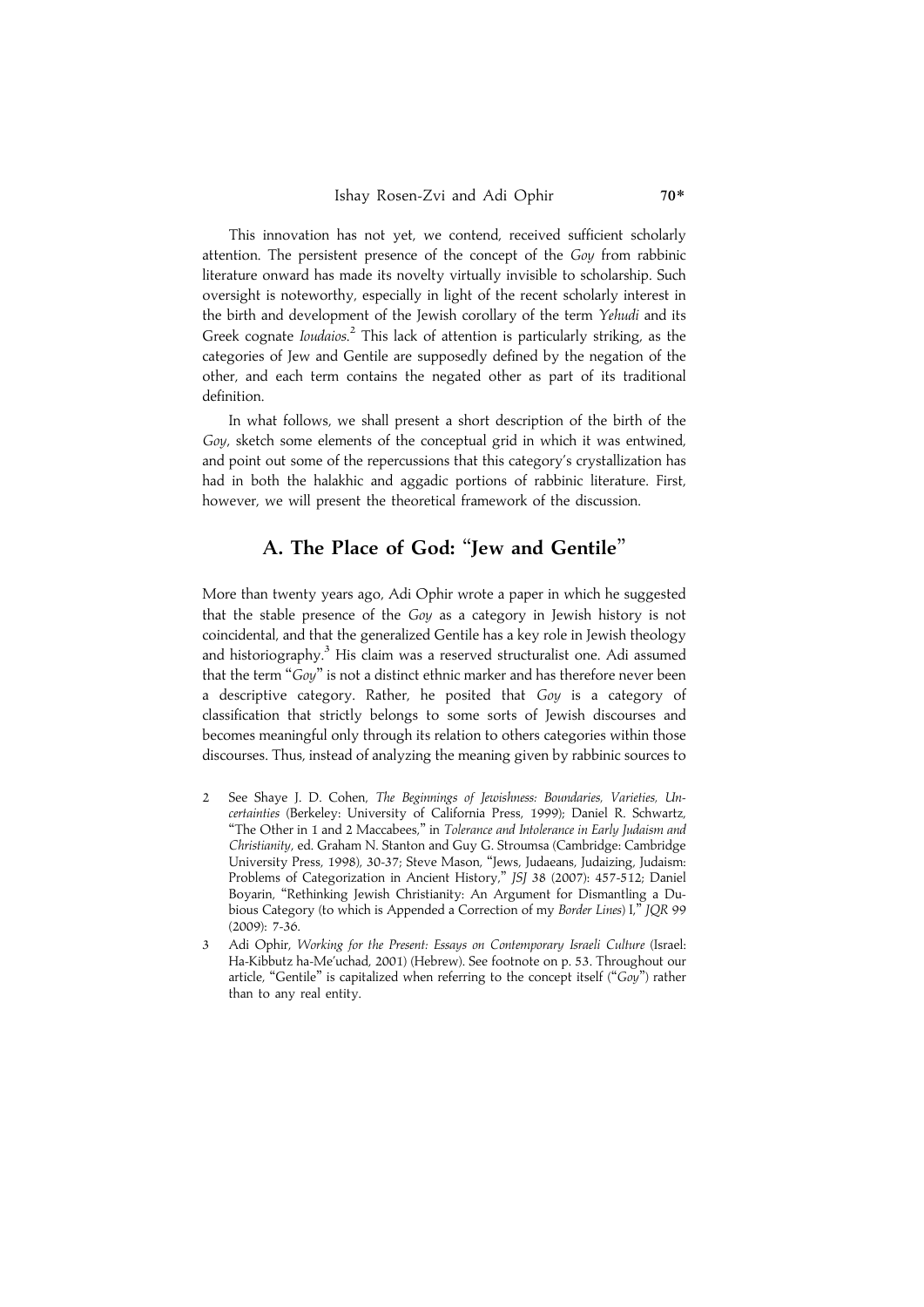the term "Gov," Adi wished to understand the role the term filled as an element in a structure. The key for Adi was the fact that the term Goy is a negative category (medieval halakhists use the term eino Yehudi, "non-Jew"). The Goy is a ''category of difference,'' one with no defined meaning whose sole use is to define the Jew from the outside. Adi's reading thereby turns the paradigm of the Goy inside out: the Goy is simultaneously a threat to the Jews and essential to the identity of the latter's community. In his words: ''The threatening gaze of the Gentile is the source for the fragility of the Jewish community, but also the external condition necessitating its internal cohesion'' (56).

Obviously, the border was not only marked from the inside but also from the outside: ''Life as a minority in non-Jewish surroundings posit the presence of the Gentile as a central fact of Jewish existence, and the relationship of Goyim and Jews was a primary factor in determining the welfare of the [individual] Jew'' (55). But these external conditions, important as they might have been, became a component of Jewish identity only by performances of Jewish discourse itself.

Of course, as psychologists and sociologists remind us, every identity is based on difference. Our interest here, though, is with a very distinct sort of difference. It is a binary distinction between two different sorts of groups. One, the Jewish people, are identifiable. They are endowed with a history, a destiny, and a set of features. The other, the Goy, has no history and destiny, indeed, no personality, of its own. In theological idiom this would denote a distinction between those who were chosen and everyone else.

Adi's thesis included an important theological dimension. God, Adi claimed, had played a constitutive role in creating and maintaining this binary opposition. Thus, the basic structure is not the simple binary opposition between Jew and Gentile, but a more complex triad: Jew-Goy-God. He tried to demonstrate that, in what he then called (quite indiscriminately) ''Jewish discourse,'' none of these three elements can function or assume meaning without an active relationship to the other two. God is not a supplement or a trace that deconstructs the opposition, but a full member of a triadic formula. This triad has structured a plethora of categories, dichotomies, and trinities that have always populated Jewish texts and rituals. And this triad, Adi claimed, has lasted with only minor modifications for over two millennia.

The gentile, according to Adi, is necessary for the very existence of the Jew as an ontological category. But the concept of the gentile is also intrinsic to the ways in which the God of Israel has been imagined and conceived, from the moment of His revelation at Sinai through all the phases of His concealment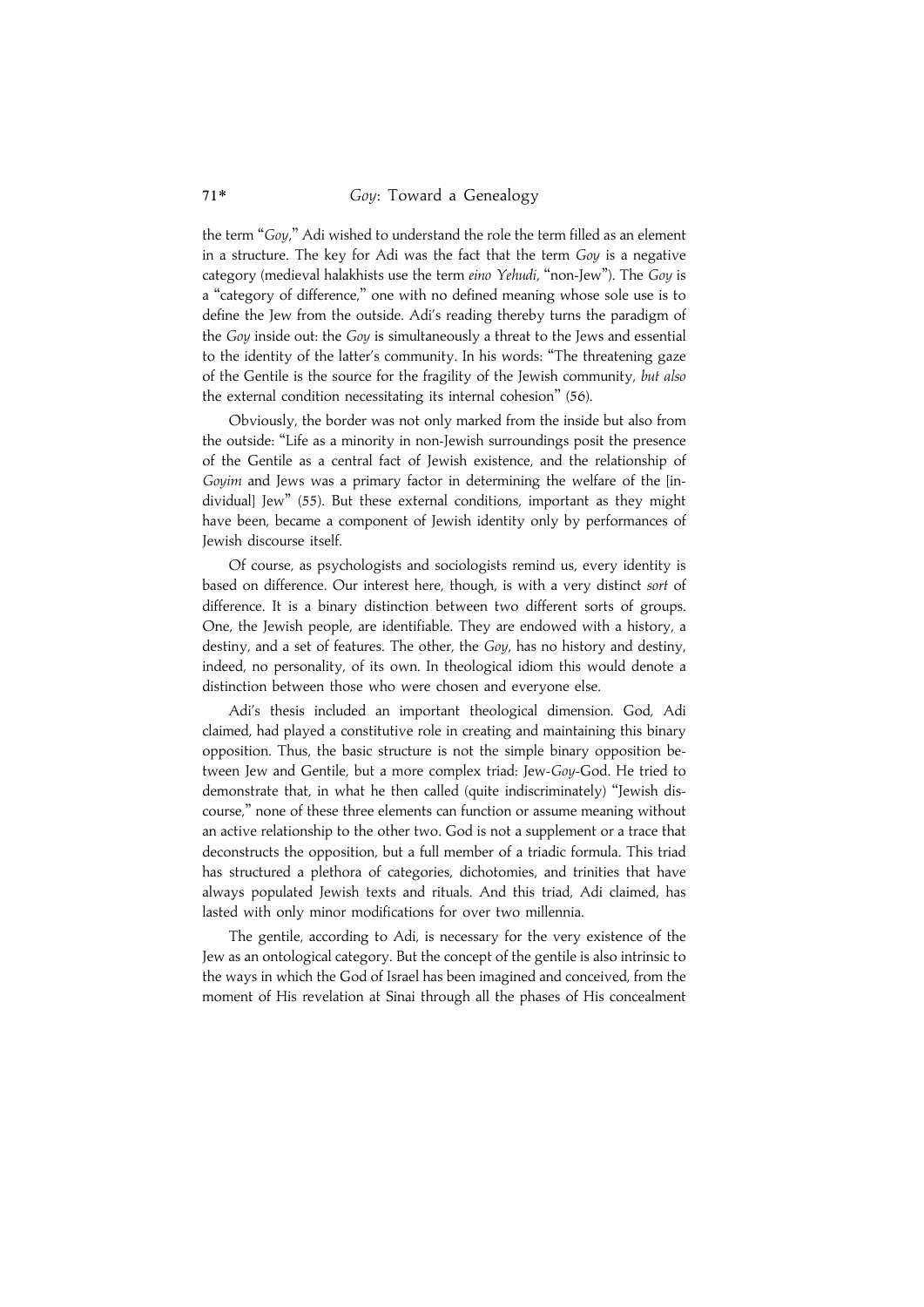הסתר פנים). Therefore "the Goy is nothing more than God's other side" (54); "the persistent Gentile threat is the substitute for Sinai" (71). Similarly, the  $Gov$ cannot function as a discursive category without being related to God, His absence, or some other entity that would fill in His vacant place.

When God withdrew from the role He had played on the historical scene (at least as had been recorded in biblical narratives), the Goy took over some of his functions and filled the void He left in the discourse. The Goy preserved the identity of the Jewish people and their exceptional status vis-à-vis the rest of the world, becoming a reassuring sign of election. This, Adi claimed, has been the Goy's role in Jewish discourse since its inception. At the phenomenal plane, Goy and God have been two sides of the same  $\text{coin}$  – whenever one appears, the other is concealed. The legendary Goy of the Bible was a major venue for God's revelation; the historical, oppressive Goy has been the mode of God's concealment. At the same time, being the source and anchor of the opposition, the absent God, and the Jews' relation to Him, functioned as a source for the relative stability and endurance of the opposition.

This model allows for a whole new series of questions about the relationships between the three parties. In addition to probing the dialectical relations between the binary categories of Jew and Goy, we may now go on to ask: Do Jews need God to remain a people apart? Does God need the Goy in order to appear or be conceived? Is there an access to God that does not pass through the negated Goy; is there a relationship with the Goy that is not always already mediated by God?

The second half of the paper was devoted to the Zionist revolution. Secularism and nationalism modified the balance of power between Jews and gentiles, but did not abandon the model itself and did not exchange it for another. This situation has not been changed since the establishment of the State of Israel. The Jewish state became a tool for defending Jews against Govim, "without changing one whit the essential opposition and fundamental separation between Jew and Gentile'' (80). The Jew is still defined by his separation from the non-Jew, the Goy. As Adi writes: "Zionism, in principle, adopted the negative definition of the Goy from rabbinic discourse, as well as his border-shaping role and his part in Jewish self-identification. It removed the essential difference between Jew and Gentile from its religious contexts and articulated it in national and historical terms'' (83-84). In fact, modern nationalism not only adopted the model of separation; it fortified it as well. As internal convictions and cohesions fell apart, the external definer became more central than ever, and the separation from and exclusion of the Goy became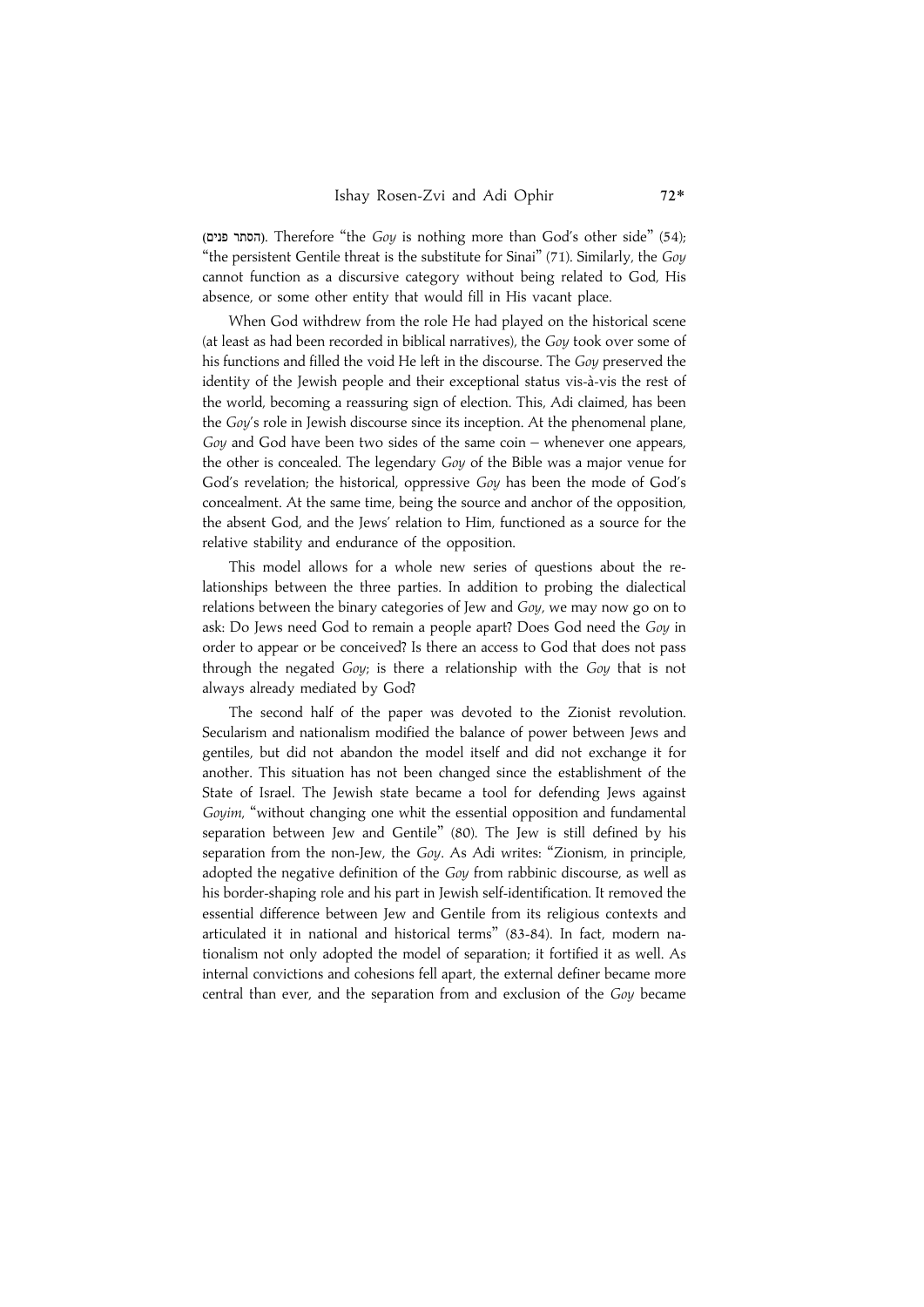more important than ever for the cohesion of the Jewish community. The nationalist response to the challenges of secularism and enlightenment is a clear reflection of this importance. In this respect, Adi argues, "the Goy became the faith of those Jews who had no more faith.'' Zionism presupposes the Jew-Goy distinction, and has thereby developed into a nationalist religion based on difference. It made the demographic majority of ''Jews'' one of its central projects, and rejected intermarriage as the worst kind of transgression. It not only fought anti-Semitism and sought to offer persecuted Jews safe haven; it also exploited the fear of anti-Semitism as a way to reassure its program and amplified its threats in order to supplement missing elements of national identity and heal a sense of disintegrated national unity. The boundary separating Jews from Gentiles, then, has become central to the Zionist project, a way to actively keep the Jews as ''a people apart'': ''Modern Jews are left only with the wall placed by the  $Goy$ , and they need it now more than ever. Therefore they insist on sustaining the Goy who erects the wall, protecting their identity'' (84). And so, modern Jewish thinkers discuss and re-discuss the "relation" to the  $Gov$ , but never challenge the category itself, or the epistemology it assumes and in fact reproduces.

The category of "Goy" is therefore analyzed in this paper using four parameters: (a) the lumping-together of all non-Jews into one category; (b) the mediation of this difference through the acts of God and the relation to Him; (c) the role of the category in Jewish history, and its surprising stability; (d) its contemporary reincarnations.

Our current project strives to reexamine this thesis in a detailed and historical manner. How did separation ensue? When did it become binary? What variations does historical Judaism offer to this discourse? Were there ever Jewish discourses in which separation did not play a central role – or perhaps no role at all? Has God always been a central part of this separation? In every discursive regime? Did a non-theological discourse of separation ever come into being? What has happened in modern, secular discourse, when God's place has been evacuated? Who, if anyone, has taken the place of God? And finally, in a comparative context, how distinct is this distinction anyway?

In this regard, rabbinic literature is especially crucial, since the new meaning of "Goy" makes its debut in this literature. To use Foucauldian terms, our hypothesis is that rabbinic literature is the first ''plane of emergence'' of the Goy and of the discourse of separation of which it is a key element. In the following we shall thus examine the appearance of the Goy in rabbinic literature, through its comparison to earlier biblical and post-biblical discourses.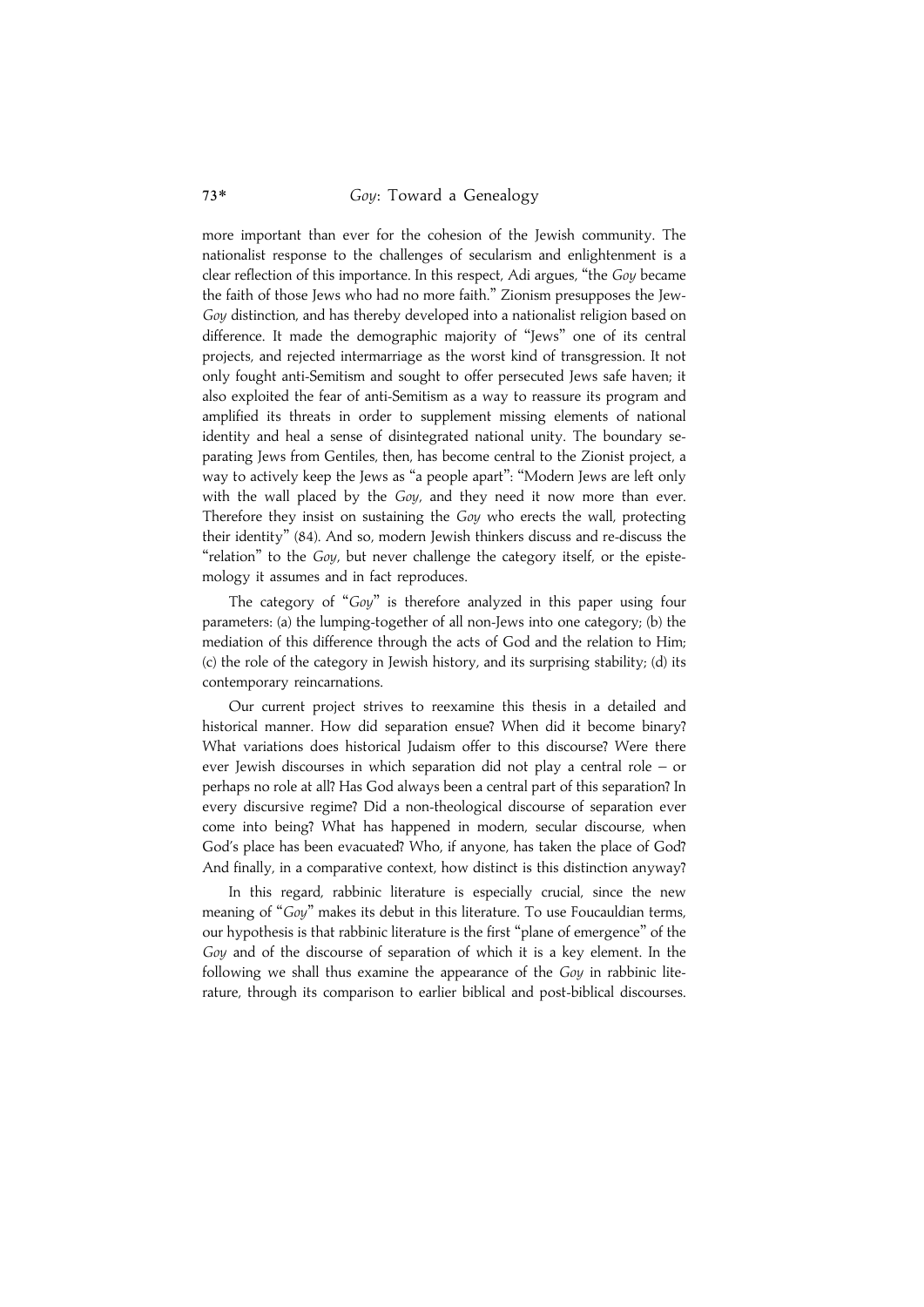We shall offer a brief sketch of the discursive transition from Goy as any nation/people, to Goyim as all nations/peoples – always in the plural – other than Israel, to Goy as any individual who is not a Jew.

### B. The Appearance of the Goy in Rabbinic Literature

As is well known, in the Bible, the word " $Gov$ " means nothing more than "nation" or "people." Israel itself is often referred to as a Goy, a nation among the nations.<sup>4</sup> This broad definition is perpetuated in the later books of the Bible, until the very last one (Dan 12:1). In the Hellenistic period a semantic differentiation began to occur, in which "Goy" began to denote specifically foreign nations. In Ben Sira " $Goy$ " still means "people" in general (50:25) and is used to describe Israel as well (44:21), and this is the case in one occurrence in the Damascus Covenant (CD-A 5:17) as well. However, most of the occurrences of the term in the Dead Sea Scrolls refer specifically to foreign nations. And yet, in all these sources, "Goy" simply means "people," whether the term includes Israel or not.<sup>5</sup> " $Gov$ " as a reference to a single non-Israelite person is not documented at all until its use in rabbinic literature. The Hebrew term used for the non-Israelite until that time is nokhri, ''stranger.''

Nokhri appears often in the Bible in a general sense of strangeness (e.g., Prov 27:2). In biblical legislation, however, nokhri denotes a group, and refers specifically to those who are not of the tribe of Israel (Exod 12:43, 21:8; Lev 22:25). The nokhri is especially popular in Deuteronomic law, where, for the first time, it is contrasted with the Israelite, or "your brother" (15:3, 23:21). The innovation of this feature becomes clear in comparison to the Paschal law of Exod 12:43-48. In Exodus, an explicitly non-binary system is presented, in which ben nekhar is but one of several ''others'' to be considered by the legislator, such as the slave, the resident (תושב) and hired laborer (שכיר), the alien (גר, and the native (גדה). Only in Deuteronomistic literature does the plurality of non-native Israelites converge into a single term: nokhri. This is evident not only in legislation, but also in historiography. Thus, king Solomon ''loved many nokhri women [...] Moabites, Ammonites, Edomites, Sidonites,

<sup>4</sup> Cf. Aelred Cody, "When Is The Chosen People Called a Goy?" VT 14 (1964): 1-6.

<sup>5</sup> The meaning of " $Gov$ " as nation is apparent from its epithets, such as "foreign nation" (גוי נכר; 11QT 57:11, 64:7; CD 14:12) as well as from the parallelisms, such as ''surrenders his people (GPT) to a foreign nation'' (11QT 64:7), ''and he escapes into the nations (גוים) and curses his people (עמון)" (ibid., 64:9-10; cf. 57:1).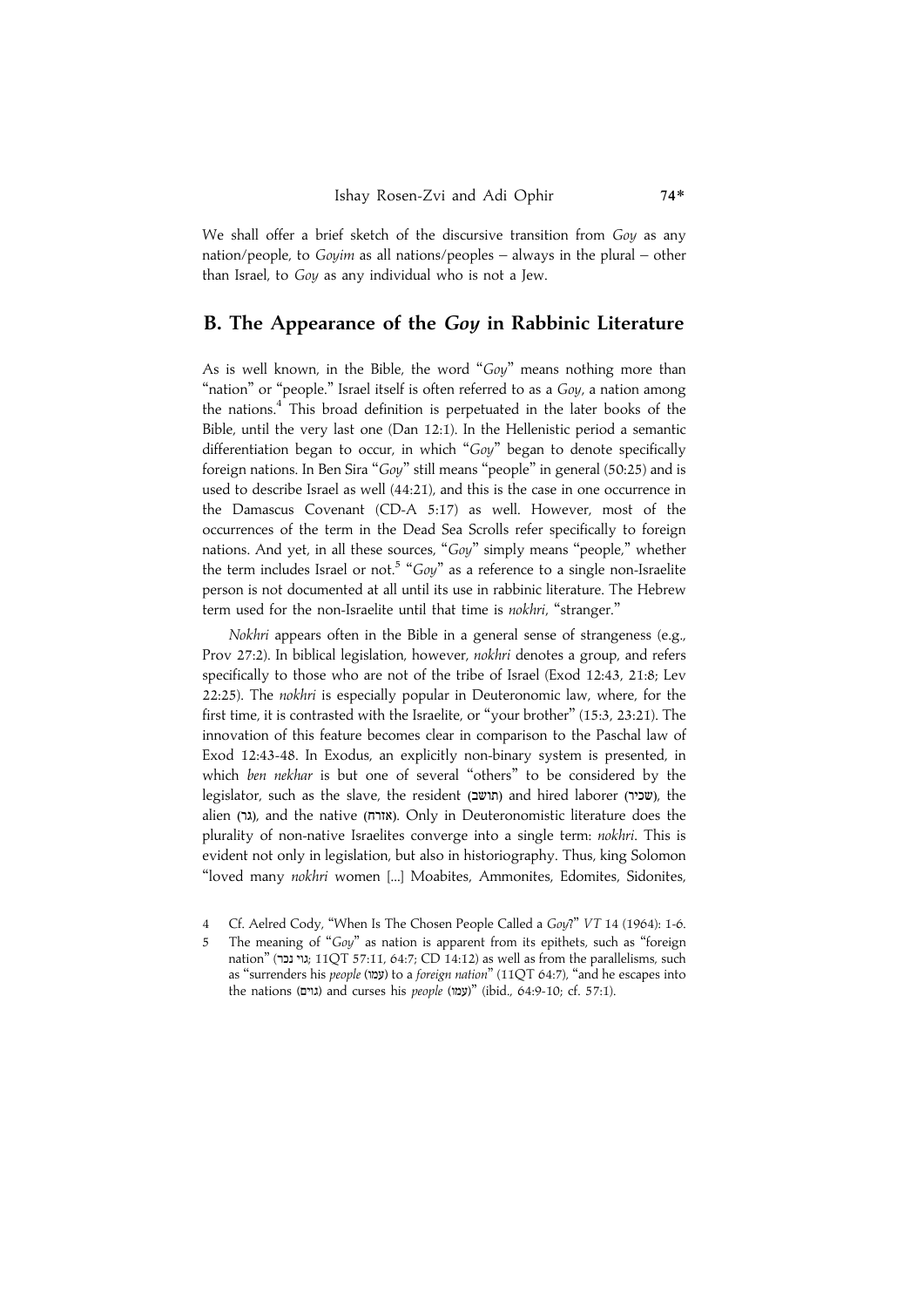Hittites" (1 Kgs 11:1). Although the *nokhri* is sometimes depicted as coming from a ''faraway land,'' this spatial element is blurred in Deuteronomic and post-Deuteronomic literature, and the nokhri refers in general to those who are not Israelites. This seems to be the explicit message of Ezek 44:9: ''Every alien (בן נכר), uncircumcised of heart and of flesh, shall not enter into my temple, [including] every alien (בן נכר) who is [dwelling] within the children of Israel."

This innovation is especially noticeable when we examine the difference in attitude toward the typological middle ground, the biblical ger, a person not of Israelite descent residing within the domain of the Israelites. In the Priestly source, and especially in the Holiness code  $(H)$ , the ger is not only subject to various prohibitions, but also performs positive commandments. This is expressed in the idiom, "there shall be one law (חוקה) for you and for the ger" (Num 9:14, 15:15). Or, in shorter form: ''stranger (ka-ger) as well as citizen (ka- $\chi$ ezrah)" (e.g., Lev 24:16, 22). The ger, who "sojourn[s] with" Israel, becomes, through an act of love (Lev 19:34), "as the *ezrah*" and therefore is also commanded, together with the rest of Israel, ''to become holy'' (Lev 20:7). Since holiness is ontological, being implicated by the fact that the people of Israel were separated by God and thereby became His (Lev 20:26), the category of ger is also ontological as well as legal, connoting proximity, inclusion, and sharing. The ger is someone who has become adjunct to and part of the separated community. As Israel Knohl demonstrated, the only commandments which the ger is not allowed to perform are those which claim their basis in the people's historical myth (such as Lev 23:42).

In Deuteronomic legislation, on the other hand, the ger is not subject to the commandments, and may thus eat carrion like a nokhri (Deut 14:21). Conversely, the ger rests on the Sabbath with Israel (Deut 5:14), receives tithes and charity (Deut 24:19-21), and may even make a pilgrimage to the temple (Deut 16:11,14).

We may account for these distinctions by noting that the status of the ger is a combination of two different classifications. The ger is a landless individual, and like any other person with no property (widows and levites, for example), he is entitled to the protection of society. But according to national classification, the ger is still not an Israelite, and thus is not commanded to keep mitzvot. The amalgamation between the two competing logics is executed by

<sup>6</sup> Jacob Milgrom, ''Religious Conversion and the Revolt Model for the Formation of Israel,'' JBL 101 (1982): 170-71; Israel Knohl, The Sanctuary of Silence: The Priestly Torah and the Holiness School (Minneapolis: Fortress, 1995), 28.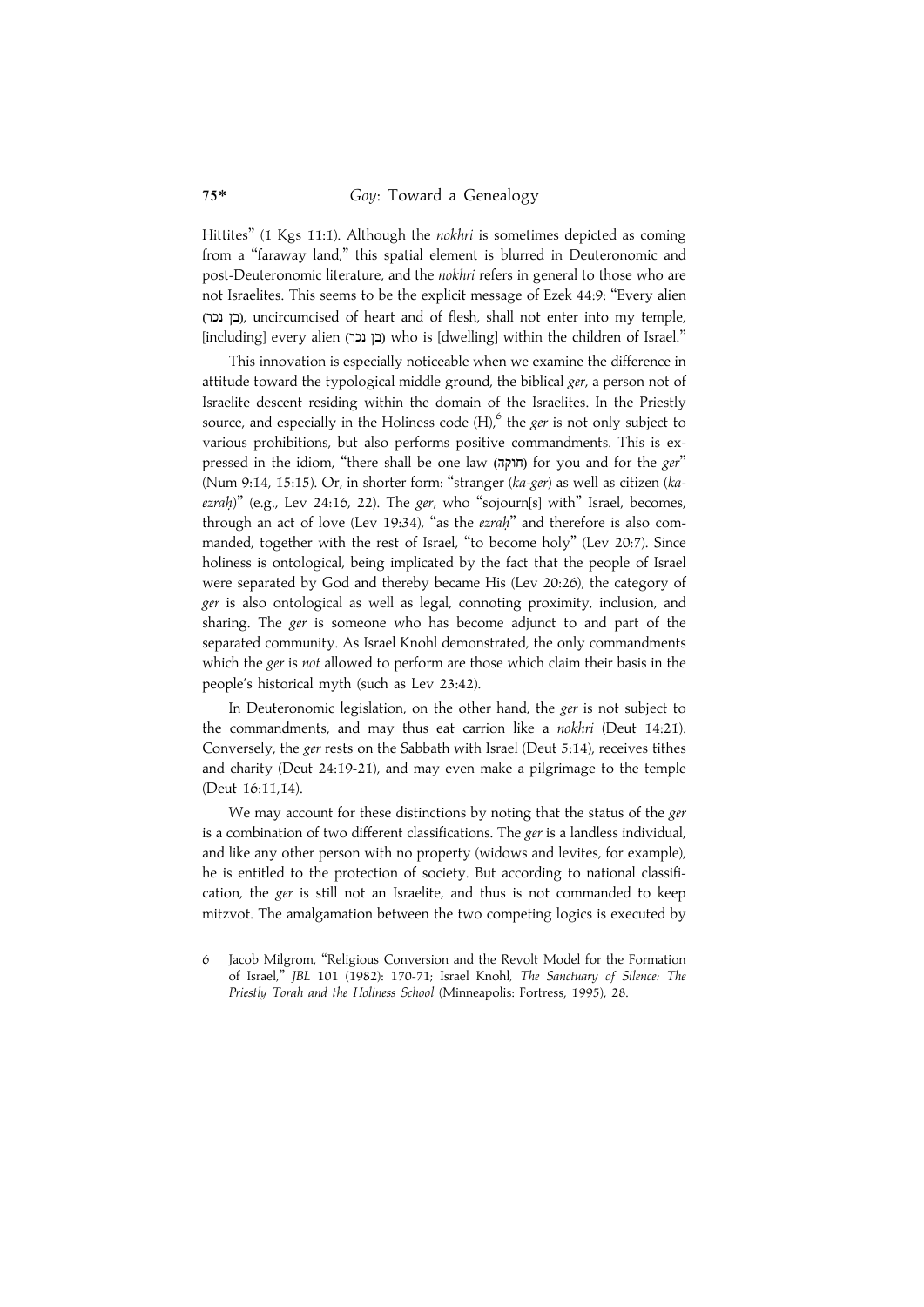appending the ger to the collective covenant (Deut 29:9, 31:11). However, as pointed out by Saul Olyan, the inclusion of the ger in the collective is possible only through a dependency on an Israelite patron. The ger in the covenant is "your ger," a sort of vassal of the Israelite landowner. This is in sharp contrast to the Holiness code, which allows the ger to come on his own behalf among the people, through committing to holiness and observance, not as a client.<sup>7</sup>

The shift in the status of the ger in Deuteronomy is connected to yet another Deuteronomic innovation: the concept of "a holy people" (עם קדוש), unique to this book (7:6, 14:2, 21, 26:19). For the first time the holy people appears as a fact and not a task (cf. Exod 19:6, and the many occurrences of the commandment to become holy in the Holiness Code). This is linked, as many have pointed out, to the concepts of election (the act), chosenness (the status), and proximity to God, which is also introduced in Deuteronomy (4:37, 7:7, 10:15). Unlike the separation of the Holiness Code (Lev 20:24, 26), which allows degrees of proximity and gradations of holiness, the Deuteronomistic choice excludes it. These new concepts made impossible the equal status accorded the ger and ezrah in the Holiness Code, instead pushing the ger to the realm of the nokhri. Both are defined negatively, in that they are not "brothers"<sup>8</sup> of the Israelites.

And so, the concept of the "holy nation" and the idea of the "nokhri" were born together in Deuteronomy, as two aspects of the same idea of election (chosenness). Election causes the nokhri to become, ipso facto, the un-chosen. This negativity is made the overarching definition of the nokhri, blurring differences between peoples and cultures. The Deuteronomic nokhri is thus the forefather of the rabbinic Goy: both are generalizations which receive their meaning from their place as an opposition to the chosen people. Their existence thereby depends on the will of God and their categorization implies His mediation.

However, several significant elements of the future rabbinic Goy are still missing even from the more rigorous use of nokhri in Deuteronomy. First, the

- 7 Saul M. Olyan, Rites and Rank: Hierarchy in Biblical Representations of Cult (Princeton: Princeton University Press, 2000), 63-81. See also Christiana van Houten, The Alien in Israelite Law (Sheffield: JSOT Press, 1991).
- 8 ''Your brother'' (LKIB) is another term characteristic of Deuteronomy. See Sara Japhet, ''The Laws of Manumission of Slaves and the Question of the Relationship Between the Collections of Laws in the Pentateuch," in Studies in Bible and the Ancient Near East Presented to Samuel E. Loewenstamm on his Seventieth Birthday, ed. Yitshak Avishur and Joshua Blau (Jerusalem: E. Rubinstein, 1978), 240 (Hebrew).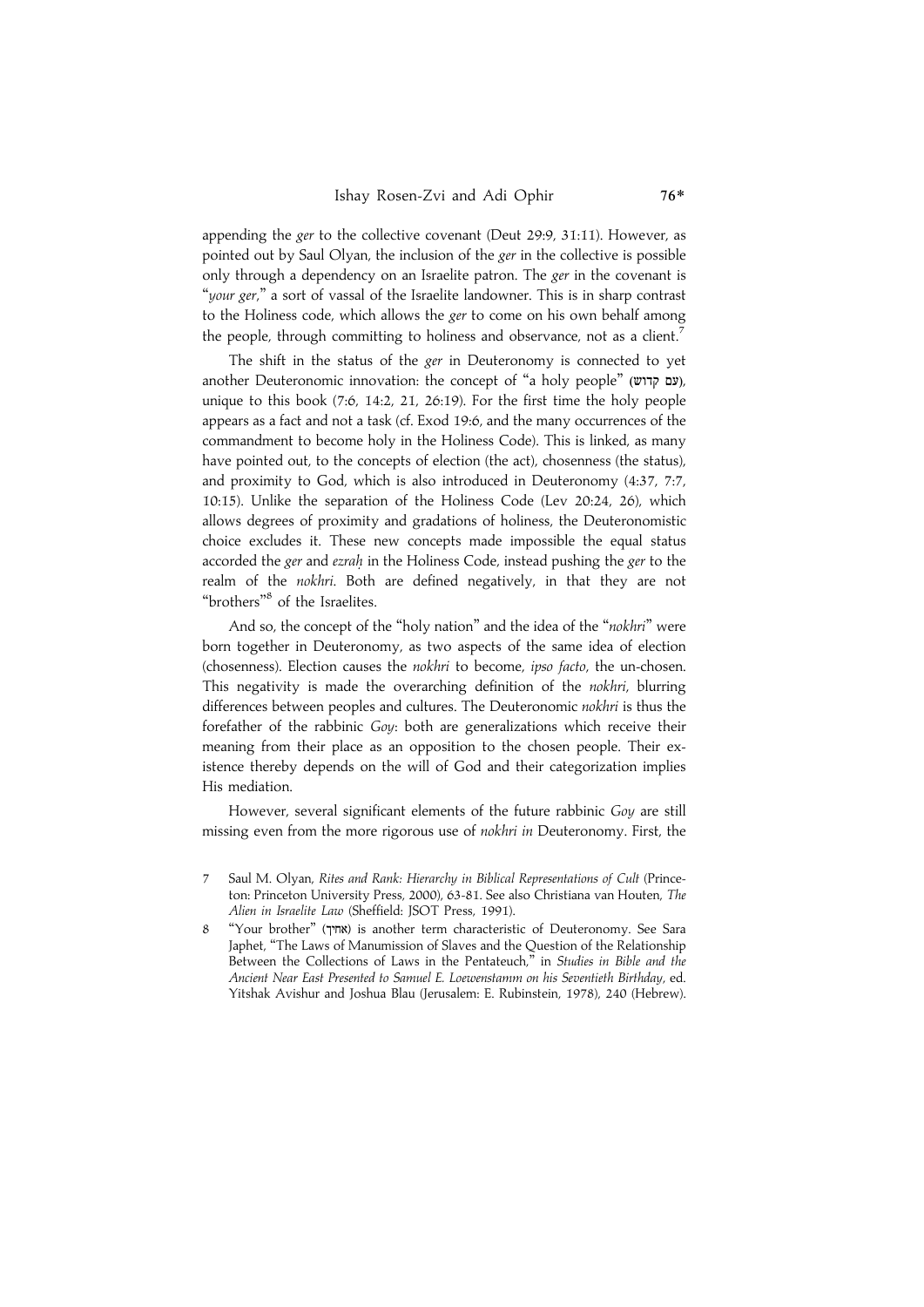biblical nokhri does not yet embody the positive traits of the rabbinic  $Goy$ . Second, and more important for our purposes, the ger is pushed to the side of the nokhri but is not equated with him; hence Deuteronomy does not have a total, conclusive binary division under which every person in the world is classified. There are more categories than Israel or nokhri. The ger is opposed to ''your brother,'' and is not covered by prohibitions which are incumbent on the holy people. Nonetheless, the ger is your ger (גוך), and, unlike the nokhri, is included in the covenant community (Deut 29:10, 31:12). The ger is indeed marginalized in Deuteronomy, but he is not completely written out of the story. Together with the other needy and landless, the ger must be cared for. Unlike them, he must be loved as well (10:18-19), and, like the Israelites, he may also come on pilgrimage to the temple. Group distinctions are strong in Deuteronomy, but they are not binary and total. In the Deuteronomic story, the election of the holy nation does not yet define all peoples who are not chosen. The boundary that defines the nation and separates it from others was not problematized and its precise delineation was not yet an issue for the Deuteronomic writer. Only later, with the birth of the Goy, would all non-Jews receive one unified, negative name, both as individuals and as nations.

Moreover, the position of the non-Israelite in Deuteronomy and other Deuteronomic sources is not yet defined by and through its relation to God but by the absence of such a relation. When electing Israel, God came ''to take for himself a goy from the midst of another goy"  $(4:34)$ , placing one "great goy" (4:7) in front of others (4:6) and elevating that goy by giving it His laws and judgments. The *nokhri* is simply the one not subject to the laws of the divine Lord. In this sense he resembles the stranger, a guest from another country. As a guest, he is not obliged to follow many of the Lord's rules, for he is ultimately a subject of another Lord (4:19).

But what is most significant in this respect is not the variety of references to nokhri but, rather, the marginality of its uses. The nokhri appears but five times in Deuteronomy (14:21, 15:3, 17:15, 23:21, 29:21) and does not erase the specific distinctions between various people and categories: the land of Canaan (1:7, 11:30, 32:49), the seven nations which the Israelites are to conquer (7:1,

The opposite term, "a holy people," has no inherent traits in Deuteronomy, either. It is presented as an expression of arbitrary election, which is a product of God's inexplicable love (Deut 4:37, 7:7-8, 10:15). A similar process may be detected regarding the Land. In Deuteronomy the land is chosen for its dependence on rain, and thus direct divine supervision (Deut 11:10-17), while rabbinic literature ascribes to it a wide range of metaphysical attributes.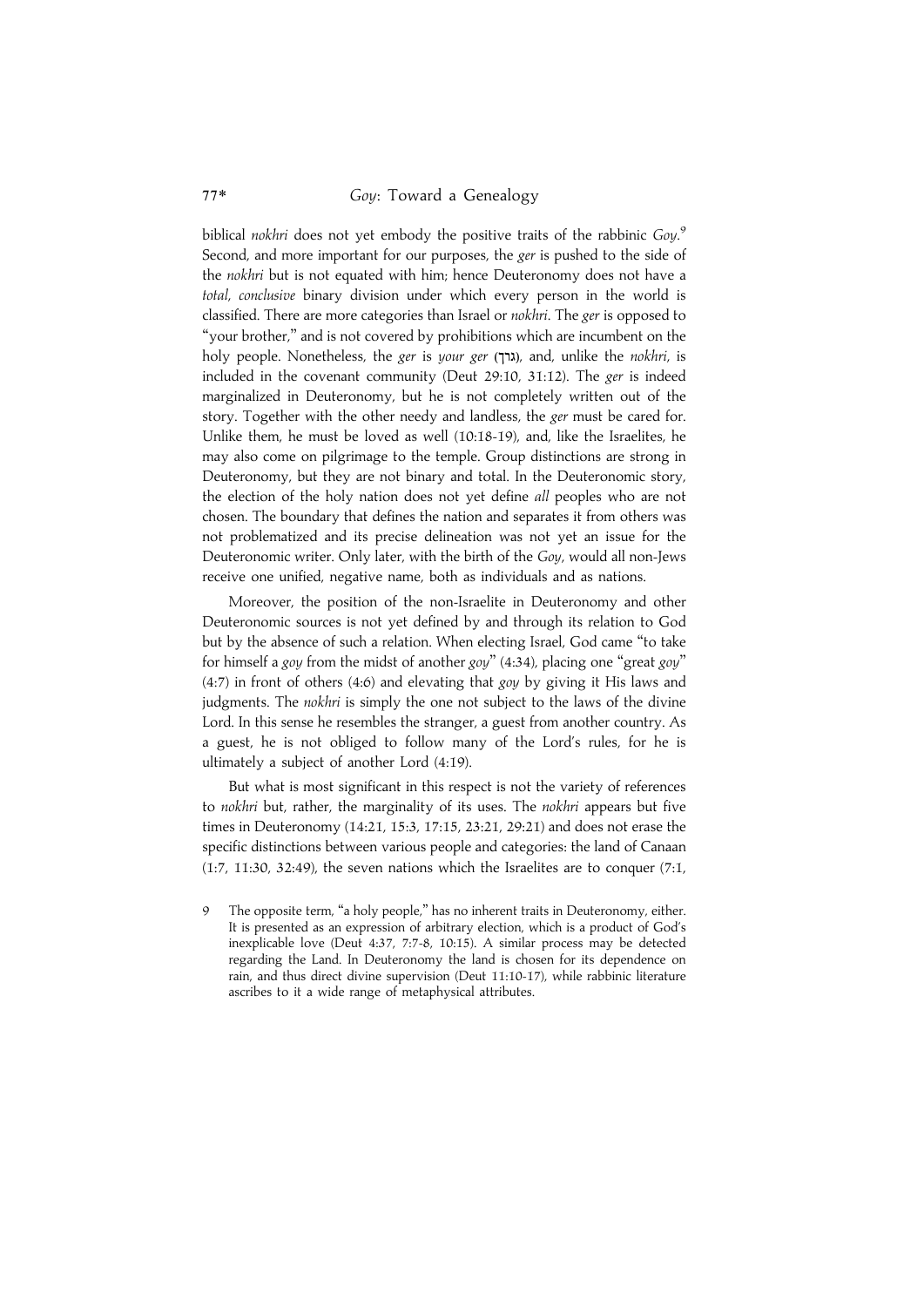20:17), as well as the nations surrounding Canaan, each of which gains a different attitude (23:4-9). There are different peoples surrounding Israel, and Deuteronomy's interest in each of them is differential and specific.

Very little of this multiplicity remains in rabbinic literature. The only distinction between various nations in rabbinic halakha is in regard to the possibility of conversion, and even here the opinion which won the day is that ''from the time that Sennacherib came up and made a mixture of all the nations, the Ammonites and Moabites no longer are found in their original location, and the Egyptians and the Edomites are no longer found in their original location'' (t. Qidd. 5:4; cf. m. Yad. 4:4). In light of the sources above, this assertion should be viewed as an ideological statement, rather than a historical one, deliberately erasing the distinction between various groups in favor of the construction of a single, unified Goy.

The creation of the rabbinic binary model also eliminates hybrid categories. In rabbinic literature, the biblical ger becomes "one who converted" (גר שנתגייר), and the resident ger is marginalized until the Talmuds can actually compare him to a Goy ''in every respect'' (y. Yevam. 8:1; cf. b. 'Avod. Zar. 64b). Together with the crystallization of the Goy, the demarcation between Jews and gentiles in rabbinic literature becomes clearer as well. Diffusion is supplanted by a sharp and distinct border. There is no longer room for ontological gradations, differences, and acceptable ambiguities in a field of multiple positions. In other words, the transformation from Jew to Gentile must be institutionalized. This is the meaning of the appearance of the conversion ceremony in rabbinic literature as an agent of instantaneous ontological transformation: ''[A convert] who immersed and emerged [from the *miqveh*] is an Israelite in all regards" (b. Yevam. 47b; cf. m. Ketub. 4:3).<sup>10</sup> The biblical ger is a disruption to the binary system, and so the rabbis must dispute this status: either a person converts and is a Jew, or she remains "a Gentile in all respects."<sup>11</sup>

- 10 Conversion as an immediate transformation lies behind several case studies in the Mishnah, in which it functions as an example of an instantaneous event, creating sharp and immediate division between "before" and "after." See, e.g., m. Hal. 3:6; Pe'ah 4:6; Hul. 10:4; Neg. 7:1.
- 11 See Menachem Kahana, "היחס לנכרים בתקופת התנאים והאמוראים, "Et Hada'at 3 (2000): 35, who sees this as an expression of a "new tendency of separation between Jews and Gentiles.'' Kahana concludes his paper by stating that ''the legal and theoretical developments regarding the gentile in the tannaitic period should be examined against the backdrop of the events and the human and religious values which were prevalent at the time, and should not be taken as a ruling for all time ... [contemporary Jews] must reexamine their relations to individual gentiles and the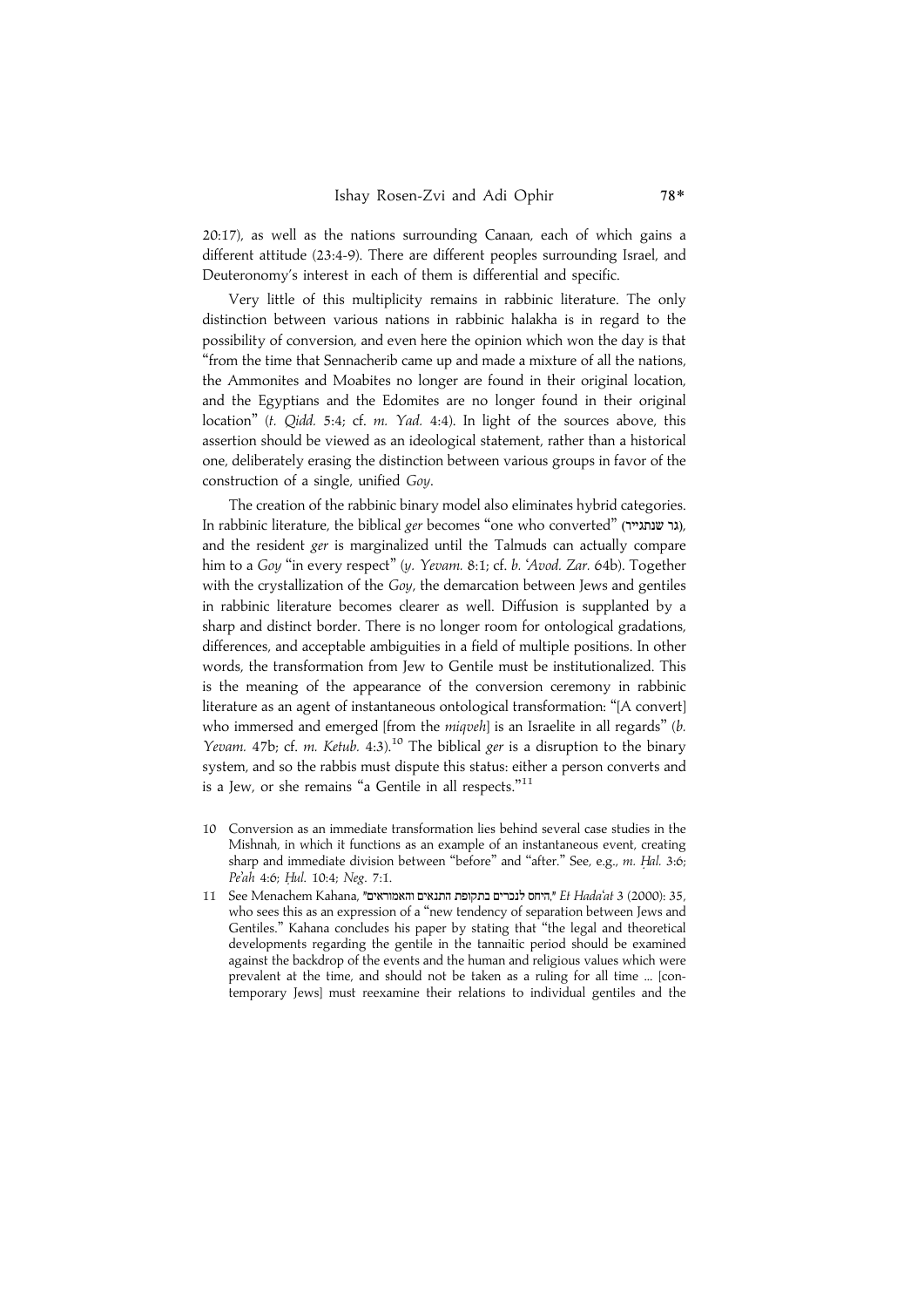What rabbinic discourse in fact institutionalized was the ger as the Jew's form of becoming. Jews are born as Jews, do not have to do anything in order to remain Jews, and can do nothing to stop being Jewish. Even an apostate (ªø), the category where the rabbinic sources come closest to full exclusion from the Jewish community, remains, in spite of everything, an Israelite apostate (ישראל משומד) and does not become a  $Goy$ .<sup>12</sup> Halakhic discourse presupposes the Jewishness of the Jew, and teaches only how to be a faithful, law abiding Jew, that is, how to be the Jew one ought to be. However, it does not say anything about how the Jew came to be Jewish; only a non-Jew can become a Jew. This division between being, which properly belongs to the Jew alone, and becoming other than oneself, a possibility that is granted to the non-Jew, further essentializes and stabilizes the Jew as an ontological category, constructs a wall with one-way passing gates between the opposites poles thus created, and establishes a clear hierarchy between the Jew and the non-Jew.<sup>13</sup>

Another example of the rabbinic tendency to erase intermediate categories is the status of the Samaritans (<mark>כותים)</mark>. The Mishnah discusses the Samaritan as a doubtful Jew, and casts it beside "שתוקי" and "שתוקי" two categories of people who do not know the identity of their fathers (m. Qidd. 4:3; t. Qidd. 5:1). Engaging with the כותי as a "doubt" and discussing it in the context of "ten [types of] lineage" (עשרה יוחסין) allow the Mishnah to integrate the Samaritans

nations of the world as a whole'' (36). If our analysis is correct, it is not only the relation to, but also the very concept of "Gentiles" which must be reexamined.

- 12 On משומד, see Chaim Milikowsky, "Gehenna and 'Sinners of Israel' in the Light of Seder 'Olam,'' Tarbiz 55 (1986): 311-43 (Hebrew).
- 13 Unlike the barbarian who became Greek or the non-Roman who became Roman. These transitions were the result of slow acculturation, did not involve the crossing of a clear threshold, and did not pass through a necessary moment of decision on the side of either the foreigner or the receiving community. No clear boundaries were established and no procedures regulated their crossing. In those other cases, all kinds of intermediate possibilities existed. Thus, for example, the Carians were considered by Strabo as ''Hellenized barbarians who spoke barbarized Greek. They seem to occupy an ethnological middle ground'' (Eran Almagor, ''Who is a Barbarian? The Barbarians in the Ethnological and Cultural Taxonomies of Strabo,'' in Strabo's Cultural Geography: The Making of Kolossourgia, ed. Daniela Dueck, Hugh Lindsay, and Sarah Pothercaty [Cambridge: Cambridge University Press, 2005], 46). No authority was needed to acknowledge or allow the Hellenization of a barbarian and none was capable of denying it. Citizenship or the right to dwell could have been denied of course, but not the right to become other than one was. One may therefore say that conversion (in the rabbinic sense) was necessary for the very general formation of the Goy. On Hellenizing barbarians, see nn. 68-69 below.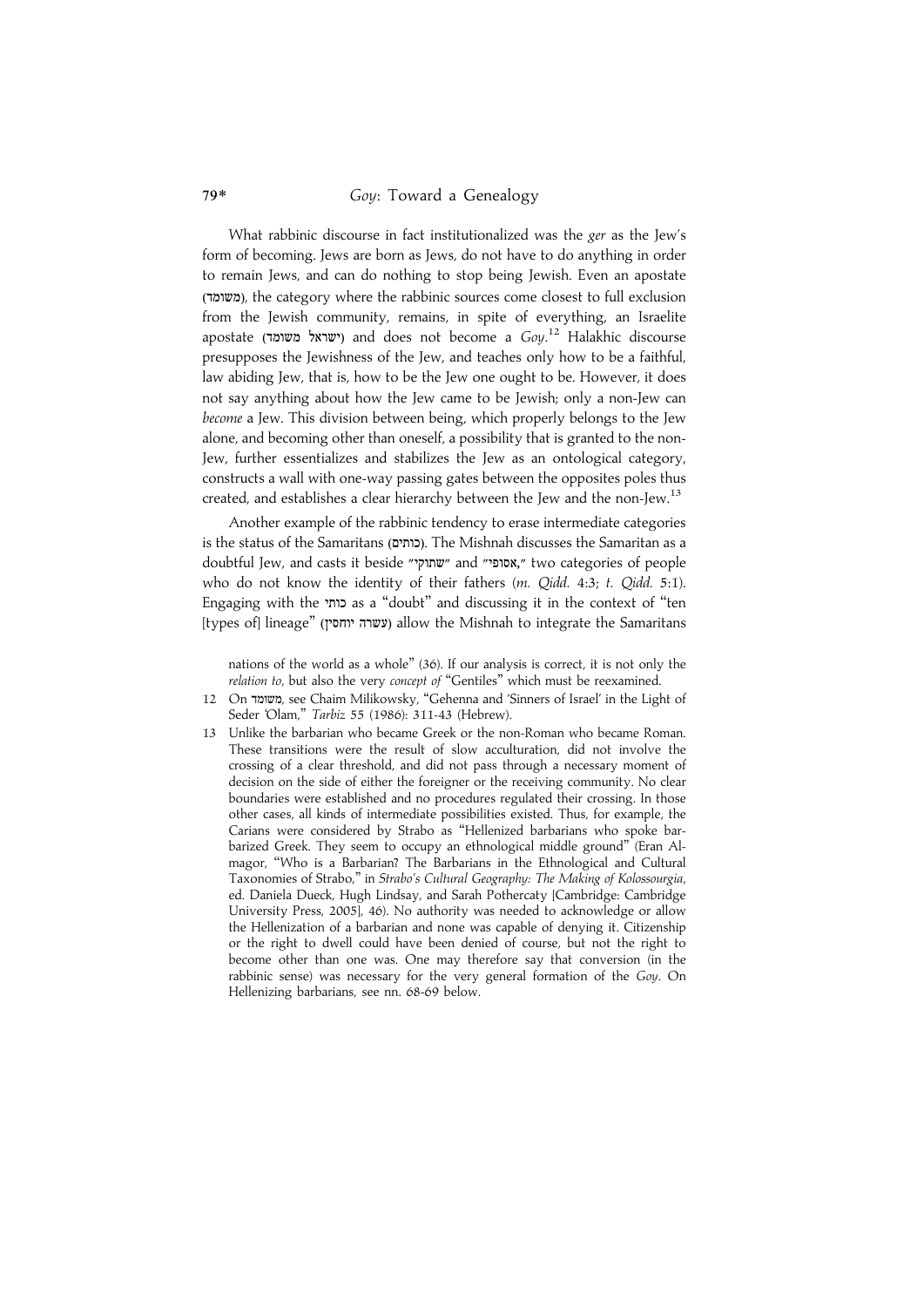into the binary opposition Jew/Gentile, an opposition which allows for doubtful cases<sup>14</sup> but not for intermediate categories.<sup>15</sup>

The exclusive trend of binary discourse is also apparent from an analysis of the rabbinic category of "Noahides" (בני נח). The Noahide laws are based in part on the biblical status of the *ger*,<sup>16</sup> and the Bavli explicitly compares the two (b. 'Avod. Zar. 64b). However, unlike the biblical ger, the rabbinic ''Noahide" has no privileges, only imperatives and obligations.<sup>17</sup> In fact, "Noahides" are not a group at all, but are simply a legal categorization of Goyim from the perspective of their legal obligations. In a similar fashion, ''the land of the nations," ארץ העמים, is not a specific territory, but a legal categorization dealing with the land abroad, חוץ לארץ, from the perspective of impurity.<sup>18</sup> Noahides, just like the *gerim*, are deprived of their basic ambiguous, hybrid position and pushed toward one of the poles of a binary, exclusive opposition: the ger (like

- 14 This could also be phrased in power/knowledge terms: The construction of the dichotomy goes hand in hand with the accumulation of specific capital and authority. Doubt, unlike intermediate categories, gives power to the rabbis, who are supposed to adjudicate in those cases.
- 15 The same holds for slaves, who were grouped with ''women and minors'' to create a trio of dependents who are partial members of the rabbinic community (Cf. Shaye J. D. Cohen, Why Aren't Jewish Women Circumcised? Gender and Covenant in Judaism [Berkeley: University of California Press, 2005], 120-24). For other intermediate groups see Ishay Rosen-Zvi, "The Birth of the Goy in Rabbinic Literature," in Myth, Mysticism and Ritual: Studies in the Relations Between Jewish and Religious Studies: Ithamar Gruenwald Festschrift, ed. Gideon Bohak, Ron Margolin, and Ishay Rosen-Zvi (forthcoming, 2011) (Hebrew).
- 16 The Noahide commandments, both in Jub. 7 and t. 'Avod. Zar., consist of the prohibitions in Gen 9 combined with the transgressions which impart impurity to the land and those which apply to gerim. See Cana Werman, "Attitude Towards Gentiles in the Book of Jubilees and Qumran Literature Compared with Early Tanaaic Halakha and Contemporary Pseudepigrapha'' (PhD diss., The Hebrew University of Jerusalem, 1995), 325-33 (Hebrew).
- 17 This situation changes in later literature; for Maimonidean and subsequent halakha, see Samuel Atlas, Pathways in Hebrew Law (New York: American Academy for Jewish Research, 1978) (Hebrew); David Novak, The Image of the Non-Jew in Judaism: An Historical and Constructive Study of the Noahide Laws (New York: E. Mellen, 1983).
- 18 Compare t. 'Avod. Zar. 9:4; Sifra Hova 1:1; and Sifre Num. 112 for the interchangeability of בני נח and בני Marc Hirshman shows that the main usage of Noahides in tannaitic literature is negative and serves to prove that ''even the seven obligations that the Noahides took on themselves they could not fulfill and turned them down." Sifre Deut. 343, p. 396; cf. Mek. RI, Bahodesh 5, 221; Marc Hirshman, Torah for the Entire World (Tel Aviv: Ha-Kibbutz ha-Me'uchad, 1999), 90-104 (Hebrew).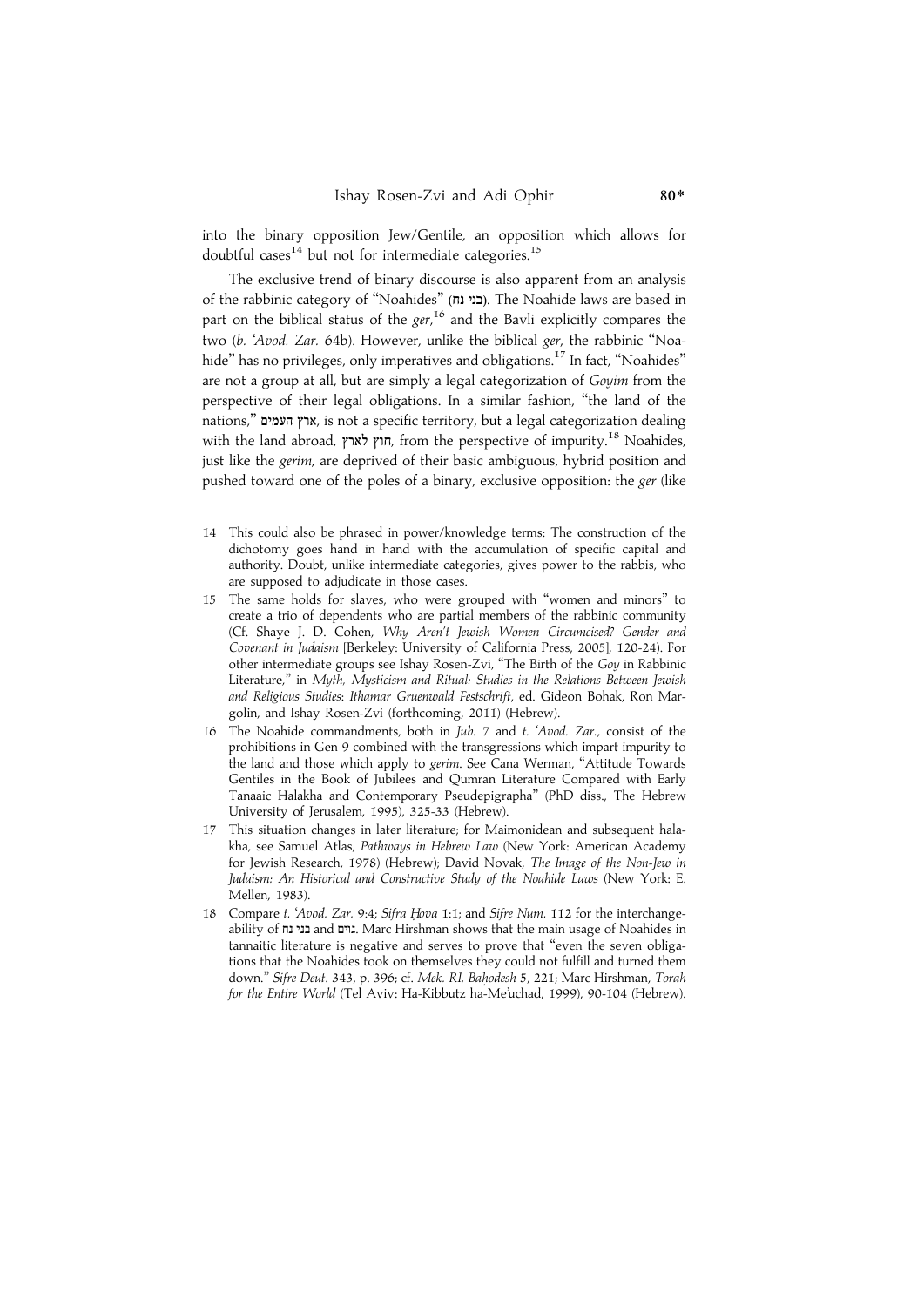the foreign slave) is placed with Israel, while the Noahides (like God-fearers and others) are clearly fixed at the opposite pole. Each of these terms could have been conceived with respect to its hybridity: the Noahides, because they too are addressed by and subject to divine law, and the ger, because of its biblical inclusion in the covenant community. But the rabbis consistently work to write off this possibility and stick to the binary structure.

We should emphasize that we are not claiming that the rabbis successfully erased all possible borderline cases, or that there is no difference between rabbinic schools in this regard.<sup>19</sup> Rather, our claim is that this is the general rabbinic trend, over and above the local differences and disputes. These disputes already presupposed a binary, exclusionary opposition between Jew and gentile that replaced formerly fluid categories and ontological gradations.

This annihilation of the middle ground in rabbinic discourse creates an obvious rupture with the biblical sources, Deuteronomy included, and means nothing less than a transformation of an entire conceptual grid. This is not a simple semantic shift, but a crystallization of a different *discourse*, for the very meaning and limits of the rabbinic "Goy" are different and distinct from those of the biblical "nokhri." Far from a new name for an old term, the rabbinic Goy is a new concept, grouping for the first time all humans in the world in a binary manner.

This is exactly the missing piece in the scholarly discussions of the rabbinic Goy. Previous studies of the status of gentiles in rabbinic literature did not question the category itself and failed to recognize the discursive transformation it entailed. As a result, the causes and implications of this change remained uncovered. For the real novelty is not a new treatment of gentiles, but the fact that there are gentiles. In other words, the rabbis create the category of Goyim, a classification that serves to divide humanity in an unprecedented manner.

19 On the difference between the tannaitic schools with respect to uncircumcised slaves, see Joshua Kulp, ''History, Exegesis or Doctrine: Framing the Tannaitic Debates on the Circumcision of Slaves,'' JJS 57 (2006): 56-79.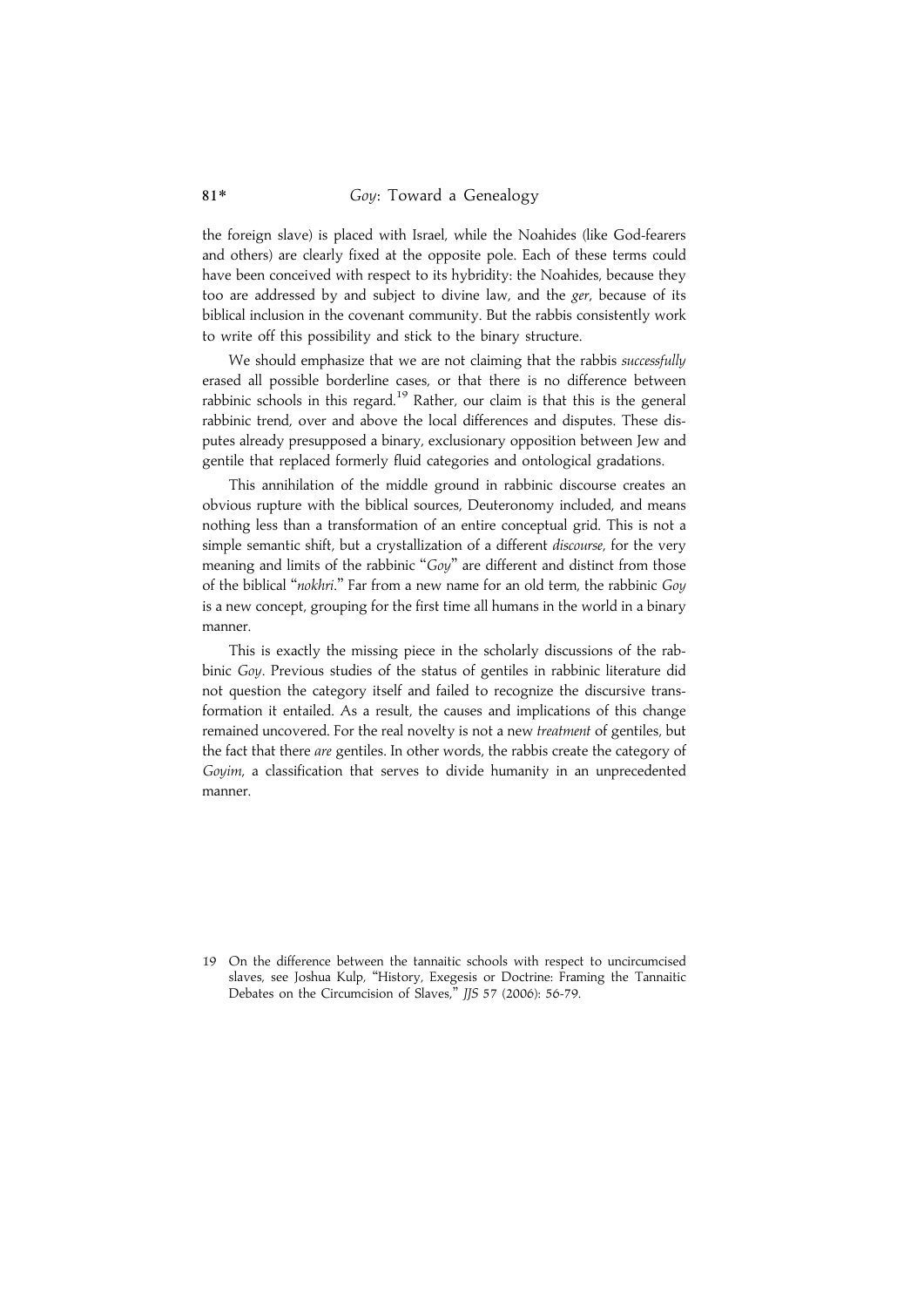# C. Middle Grounds: Goyim in Post-Biblical, Pre-Rabbinic Literature

As is well known, the concept of the "Yehudi" (denoting a people, not a tribe, Judah, or a region, Judaea) was formed during the beginning of the Second Temple period.<sup>20</sup> But at that time, the "Yehudi" was not cast in opposition to the Goy. Although in the literature of the time we can discern that "Yehudi" is already conceived as an ethnic marker (whether we translate it as Jew or Judaean), $21$  it is contrasted with plurality, not uniformity. In Esther, for example, Mordecai "Ha-Yehudi" is faced not with a uniform gentile, but by Haman "the Aggagite," "every nation," "their enemies," etc. The challenges faced by Ezra of intermarriage of the ''holy seed in the peoples of the land'' (9:2) also assumes a plurality of goyim (as well as a specific geographical context), and not simply a generalized other. In Nehemiah, too, every character of the ''enemies of Judah'' is named using an ethnicity: ''Sanballat the Horonite, Tobiah the Ammonite slave, and Geshem the Arab'' (2:19), with no collective, unified name. In the same vein, at the end of the original prophecies of Zechariah, dating from roughly the same time, we find a "Yehudi" but no "Goy." Instead, the text speaks of "goyim," "nations," in the plural: "In those days ten men from nations (goyim) of every language shall take hold of a Yehudi, grasping his garment and saying, 'Let us go with you, for we have heard that God is with you" (8:23). As we shall see below, this asymmetry remains, by and large, quite stable in the texts written during the Second Temple period.

- 20 For the usages of "Yehudi" and "Yisrael" in rabbinic literature, see Eyal Ben Eliyahu, ''National Identity and Territory: The Borders of the Land of Israel in the Consciousness of the People of the Second Temple and the Roman-Byzantine Periods'' (PhD diss., The Hebrew University of Jerusalem, 2001), 245-51 (Hebrew); Sacha Stern, Jewish Identity in Early Rabbinic Writings, AGJU 23 (Leiden: Brill, 1994), 10-11, 147-51. As both scholars show, the rabbis use "Yehudi" only when mimicking a non-Jewish perspective (i.e., as a translation of the Greek name: Ioudaios). The usage of ''Yehudi'' in Second Temple literature is much more complex; see the review essay of David M. Miller, ''The Meaning of 'Ioudaios' and Its Relationship to Other Group Labels in Ancient Judaism,'' Currents in Biblical Research 9 (2010): 98-126.
- 21 See Mason, ''Jews, Judaeans, Judaizing, Judaism,'' 457-512, and Schwartz, ''The Other in 1 and 2 Maccabees,'' 30-37, and further below.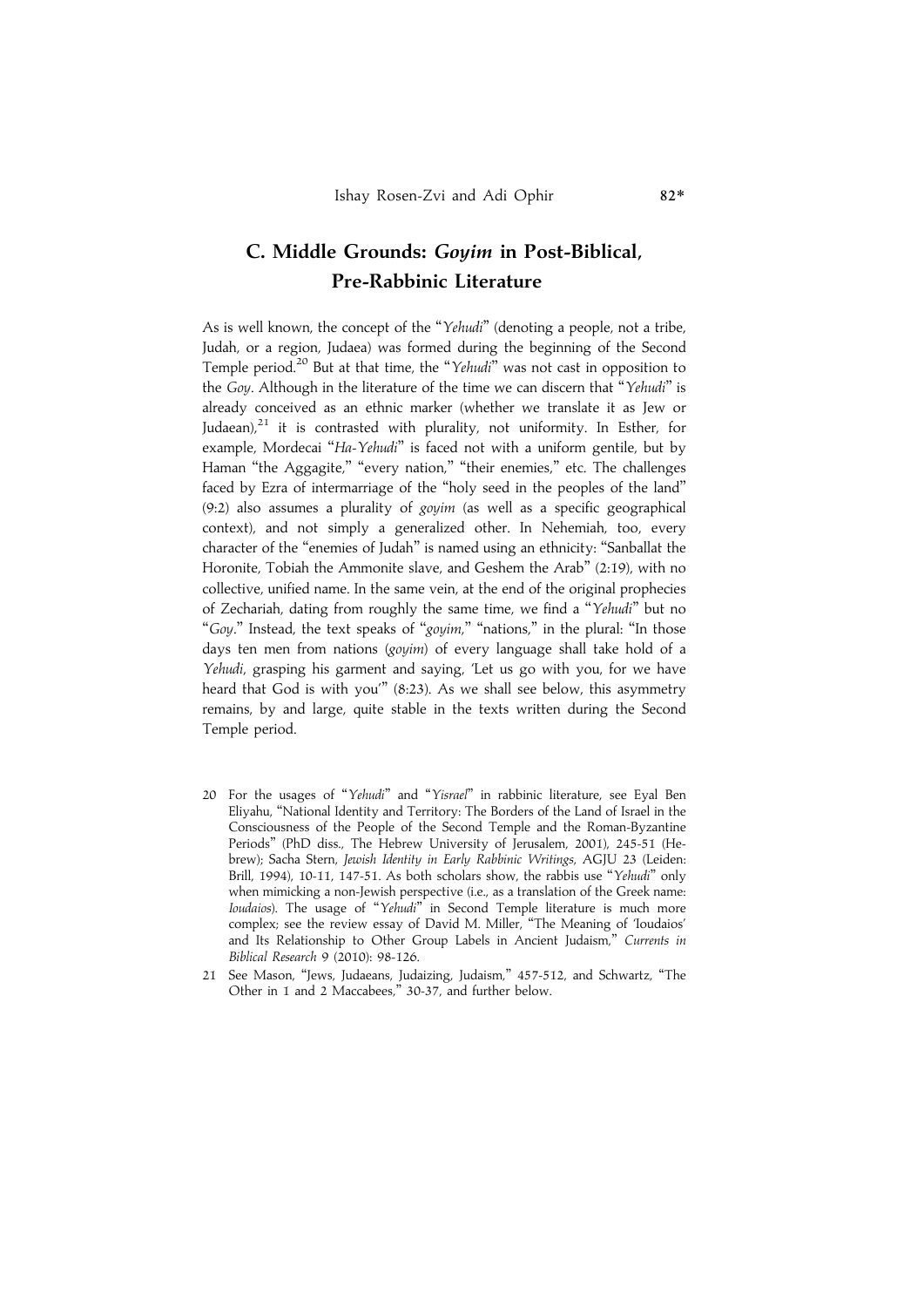To be sure, it was possible for Jews to conceive themselves as separated from others even before the existence of a uniform category for all non-Jews, but this is a different kind of separation. The most extreme example can be found in the book of Jubilees, presenting a severe separation, but always from the "nations" in plural:

(16) Now you, my son Jacob, remember what I say and keep the commandments of your father Abraham. Separate from the nations and do not eat with them. Do not act as they do, and do not become their companion, for their actions are something that is impure and all their ways are defiled and something abominable and detestable. (17) They offer their sacrifices to the dead [...] (19) As for you, my son Jacob, may the most high God help you and the God of heaven bless you. May he remove you from their impurity and from all their error. (20) Be careful, my son Jacob, not to marry a woman from all the descendants of Canaan's daughter, because all of his descendants are (meant) for being uprooted from the earth. (21) For through Ham's sin Canaan erred [...] (22) There is no hope in the land of the living for all who worship idols and for those who are odious [...].<sup>22</sup>

These verses present an ideology of a complete and total separation of the children of Jacob from the nations, but they still do not have a single category in which to include all gentiles. The verses therefore hop between two different categories: idolaters and Canaanites.<sup>23</sup> This is not a difference in naming alone; the very general term "Goy" includes in it the justifications for the separation. It is, by definition, a negative term, defining the very ''otherness'' of the others, and so requires no further justification. This is well exemplified in the rabbinic tautological expression מפני גויוּת גוים ("due to the Gentileness of Gentiles"), as was shown by Vered Noam.<sup>24</sup> In Jubilees, by

<sup>22</sup> Jub. 22:16-22; translation based upon James C. VanderKam, The Book of Jubilees: A Critical Text (Leuven: E. Peeters, 1989), 131-32.

<sup>23</sup> See Werman, ''Attitude Towards Gentiles,'' 215-16.

<sup>24</sup> The expression appears twice in Sifre Num. 158 concerning the need to purify gentiles' vessels before using them. Noam claims that the principle is a rabbinic innovation, reflecting an essential distinction between Jews and gentiles: ''The central reasoning for the need to render gentile vessels fit is not the circumstantial problem of non-kosher food, but rather the principle 'for they left the impurity of the Gentile and entered the holiness of Israel'.'' See Vered Noam, '''You Shall Pass Through Fire' (Numbers 31:23): An Early Exegetic Tradition,'' Shnaton: An Annual for Biblical and Ancient Near Eastern Studies 19 (2009): 136 (Hebrew).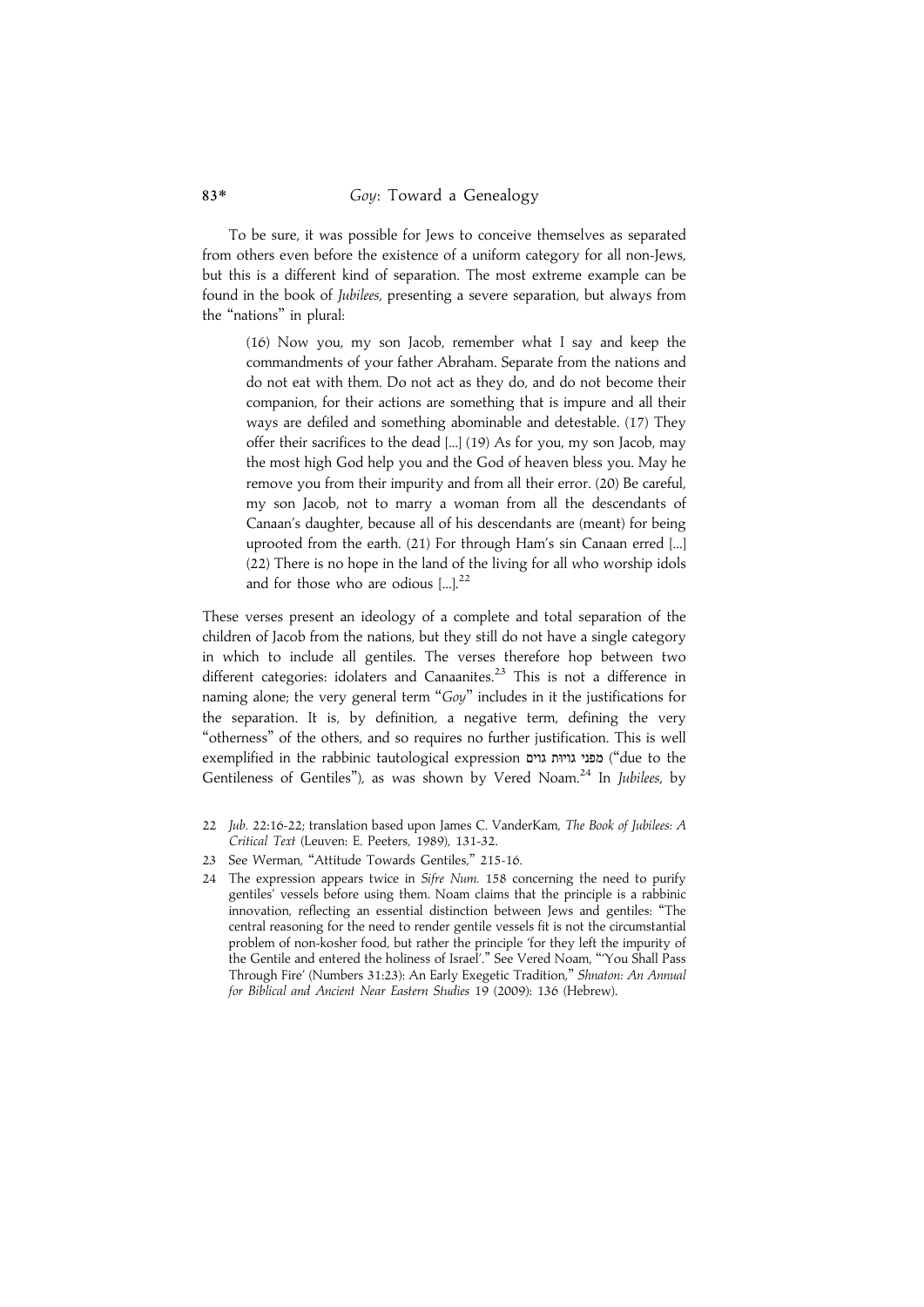contrast, separation is accompanied constantly by specific justifications: ''they offer sacrifices to the dead''; ''through Ham's sin Canaan erred''; ''there is no hope for all who worship idols,'' etc.

Similarly, Jubilees 30, which retells the story of Shechem and Dinah and harshly prohibits intermarriage,<sup>25</sup> mentions no unified "Goy" which Jews are cautioned to stay away from. The object of the separation is the ''seed of the nations,"<sup>26</sup> and the legal categories are the Molech (derived from Lev 18:21) and the defilement of the holy seed (derived from Ezra 9:2). However, there is no single name for all of these ''others'' whom the Jews are enjoined to avoid.

Indeed, the repetitive, almost pedantic, obsession with the need for difference may indicate the very real lack of categorization in a world where distinction is still a constant struggle, and the boundaries between statuses not at all clear. In the rabbinic world, the borderline becomes clear and the distinction self-evident. Thus, aside from one cryptic ruling of m. Sanh. 9:5, tannaitic literature does not contain any explicit prohibition of intermarriage. $27$ Tannaitic legal activity instead focuses on the interface between Jew and gentile without questioning the stability of the categories themselves.

The lack of a general category in Jubilees is also made evident by the frequent discussions of ethnicities, which categorize different peoples in different manners.<sup>28</sup> A similar example can be found in the Animal Apocalypse, an apocalyptic allegory from the second century BCE embedded in 1 Enoch

- 25 For this unprecedented prohibition, see Cana Werman, ''Jubilees 30: Building a Paradigm for the Ban on Intermarriage," HTR 90 (1997): 1-22; Christine E. Hayes, Gentile Impurities and Jewish Identities: Intermarriage and Conversion from the Bible to the Talmud (New York: Oxford University Press, 2002), 73-81.
- 26 VanderKam, Book of Jubilees, 193.
- 27 M. Meg. 4:9 explicitly rejects translating Lev 18:21 in a way that will explicate such a prohibition. The prohibition is introduced only by R. Shimon b. Yohai in the Yerushalmi (y. Šabb. 1:4 [3c]) as part of the rabbinic "eighteen decrees." The Bavli (b. 'Avod. Zar. 36b) further explains that the biblical prohibition is limited to the seven original peoples of Caanan only. While Cana Werman and Christine Hayes understand this to mean that the rabbis are rejecting the exclusivist model of Ezra and Jubilees, Cohen, Beginnings of Jewishness, 245-46, reads this as an indication that the rabbis no longer saw intermarriage as a significant threat. We would add that the difference in rhetoric between Jubilees and the rabbis may indicate that the prohibition was already considered obvious in rabbinic literature.
- 28 See Werman, ''Attitude Towards Gentiles,'' 322-23. Compare the entirely negative Esau (ibid., 197) in Jubilees with the somewhat ambiguous Ishmael, who Werman claims is portrayed as a convert (ibid., 139), and the entirely positive Laban (ibid., 175; see also the recurring claim in Jubilees that Jacob's sons married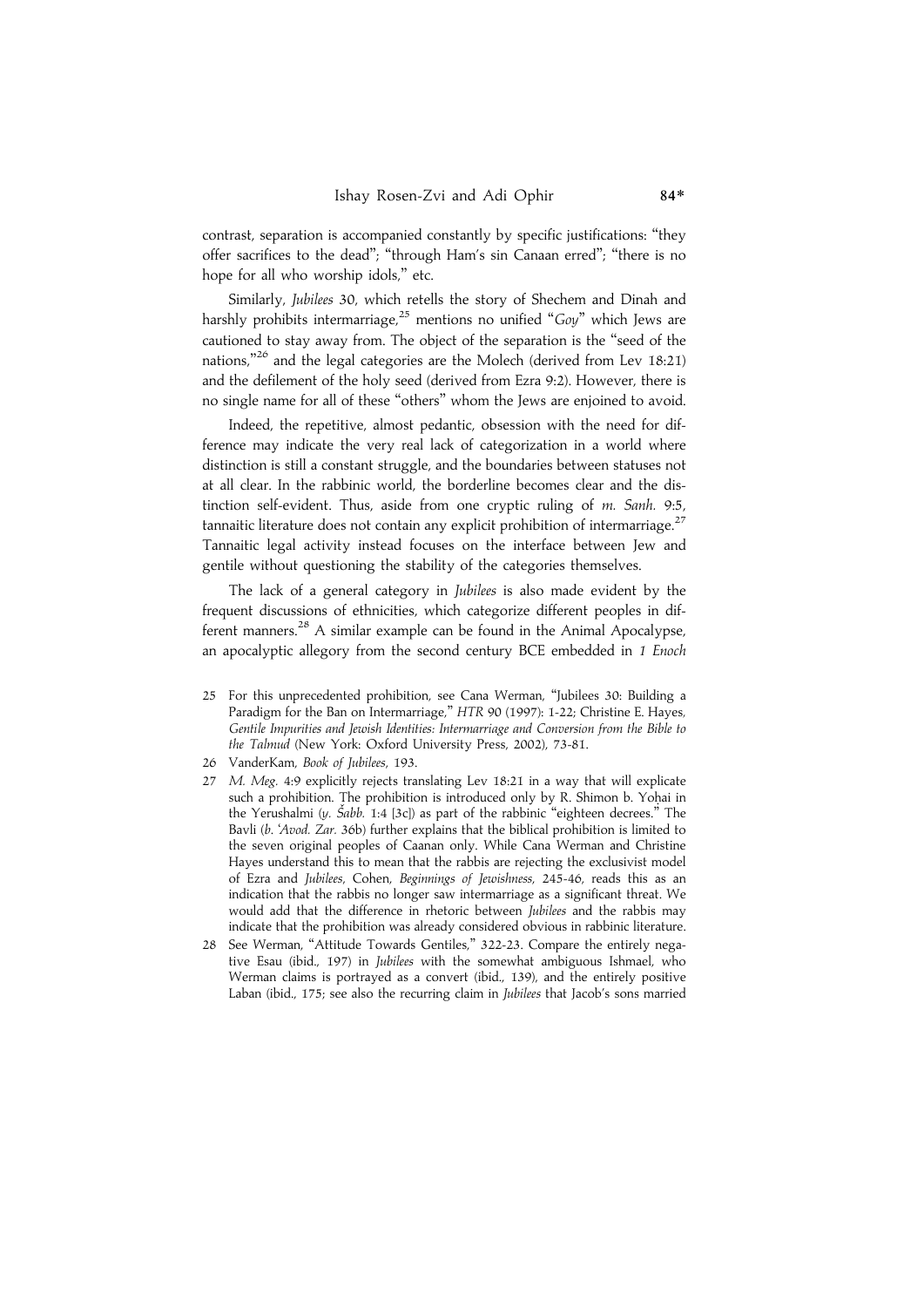(chs. 85-90). Chapter 89 narrates the division of nations, and is based on a similar description in Genesis 10. However, unlike the earlier biblical source, the Animal Apocalypse portrays this process in starkly negative terms. The bulk of the nations appear as predators and unclean beasts; the only exception is Abraham, who is presented as a white bull:

And they began to beget wild beasts and birds and there came from them species of every sort: lions, tigers, hyenas, dogs, wild boars, foxes, hyraxes, swine, falcons, eagles, kites, foqans-birds, and ravens. And there was born in their midst a white bull. (1 Enoch  $89:10^{29}$ 

The vision is decoded by Devorah Dimant thus: ''The cattle signifies Israel, while the wild animals and predator birds – the gentiles [...] The distinction between Israel and the gentiles is presented as fundamental, as a constant battle, and is a central axis in the apocalypse as a whole."<sup>30</sup> Note, however, that it is exactly this binary representation  $-$  Israel versus gentiles  $-$  that is missing from the apocalypse. The nations are presented as different from one another, each with its own unique symbolism and characteristics (Ishmael is a wild ass; Esau is a swine; Egyptians are wolves; Philistines are dogs). This is not only a semantic difference. The lack of binary structure allows the apocalypse to present a narrative of separation which transcends the Israel/ nations division. Its focal point is the rise of a small group of young sheep (most probably the Essenes) $31$  who create the new elect group from which the universal eschatological redemption begins. The lack of total binary distinctions allows the author to confine the elect to a sub-group of Israel while giving that group universal significance in the eschaton.

The lack of a name for and concept of a generalized other is also apparent in Jewish-Hellenistic literature.<sup>32</sup> The Testament of Levi (9:10), for example,

only Aramean women, ibid., 278). These divisions are absent from rabbinic literature, where Laban and Esau are equally paradigmatic of gentiles.

- 29 Patrick A. Tiller, A Commentary on the Animal Apocalypse of I Enoch (Atlanta: Scholars Press, 1993), 269.
- 30 D. Dimant, "History According to the Animal Apocalypse," Jerusalem Studies in Jewish Thought 2 (1982): 24-25 (Hebrew).
- 31 Menahem Kister, "Concerning the History of the Essenes," Tarbiz 56 (1986-1987): 1-18 (Hebrew).
- 32 This is well attested in Judith Lieu's study on the various names appended to allo, 'other" (allophulos, allotrios, allogenes), used to describe foreign nations in these texts. Judith Lieu, ''Not Hellenes but Philistines? The Maccabees and Josephus Defining the 'Other','' JJS 53 (2002): 246-63.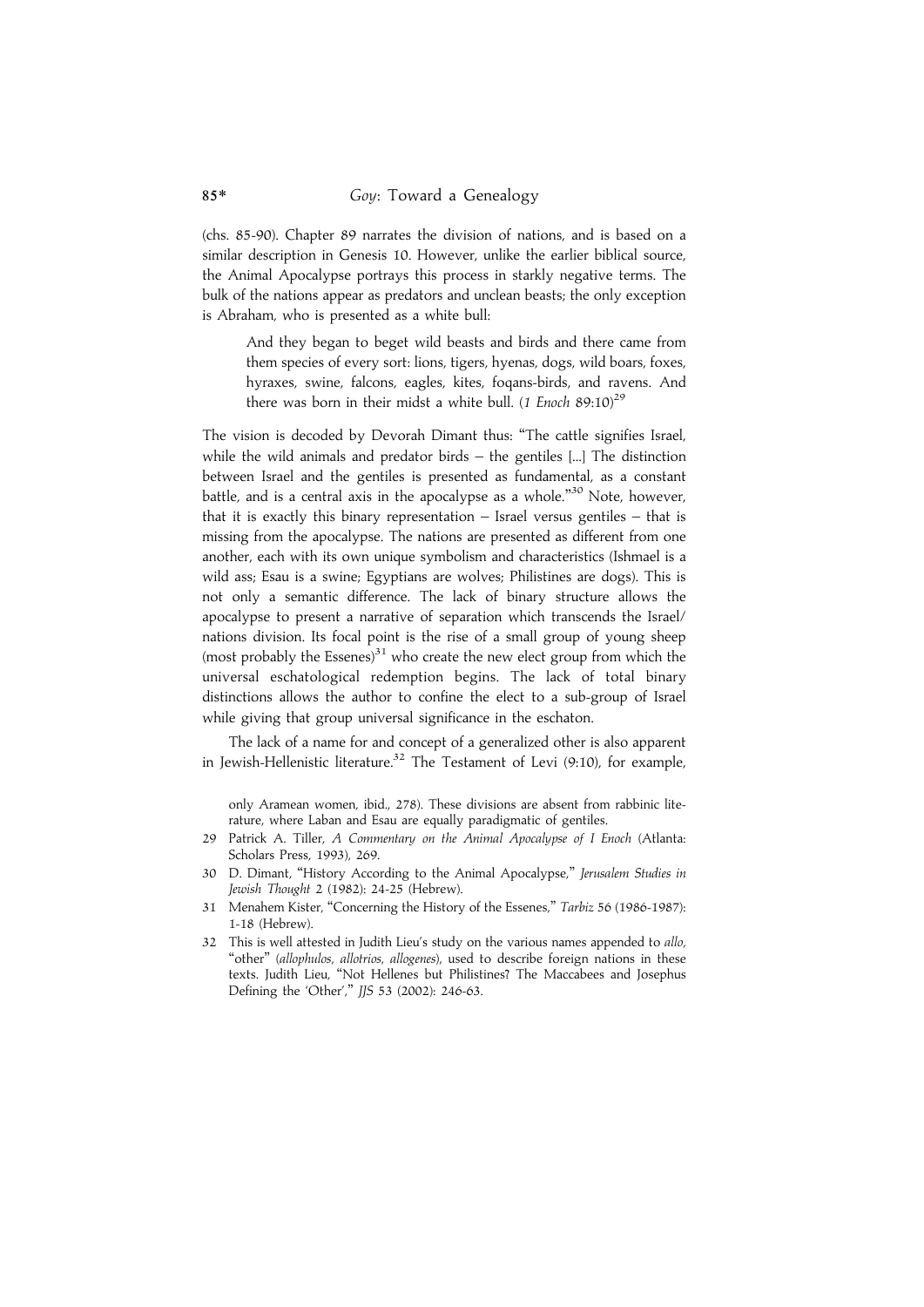forbids the priests to take a woman who is apo genous allophulôn  $\hat{e}$  ethnôn ("of a race of strangers or nations"). There is no one group to avoid.<sup>33</sup> Another example is the manner in which the enemies laying siege to Bethulia are portrayed in the book of Judith. The book presents a theology of covenant<sup>34</sup> leading to a doctrine of severe separation and distinction.<sup>35</sup> And yet, the enemies of Israel are presented in Judith as a conglomerate of many peoples without any common characterization or name:

And the heads of the sons of Esau and the chieftains (hoi hêgoumenoi) of the people of Moab came to him, and all of the generals (stratêgoi) of the sea peoples came near to him...and the camp of the children of Ammon and with them five thousand of the sons of Assyria...and the children of Esau and the children of Ammon came up...and the rest of the army of Assyria...and the children of Israel cried unto the Lord...for all of their enemies (pantes hoi ekhthroi) surrounded them.

The enemies are later called ''the peoples (ethnesin) rising up against my people,"<sup>36</sup> and the rest of the nations are portrayed as a distinct audience who, in a biblical manner, are supposed to learn a lesson from the divine drama.<sup>37</sup>

- 33 In their commentary, Hollander and de Jonge claim that ''allophuloi is practically a synonym of ethne'' (Harm W. Hollander and Marinus de Jonge, The Testaments of the Twelve Patriarchs: A Commentary [Leiden: Brill, 1985], 158). Cf. Charles's translation, ''of the race of strange nations,'' in Robert H. Charles, The Testaments of the Twelve Patriarchs (London: A. and C. Black, 1908), ad loc. However, this reading is contested by the parallel in the Aramaic Levi Document, where the instruction is explicitly endogamic: "Take from my family." The "strangers" seem similarly to signify all those who are not of the tribe of Levi, whether Jewish (Judaean?) or not (Jonas C. Greenfield, Michael E. Stone, and Esther Eshel, The Aramaic Levi Document: Edition, Translation, Commentary, SVTP 19 [Leiden: Brill, 2004], 74). There is thus a continuum between family, tribe, and nation which the unified Goy, and the binary system the Goy implies, will make impossible.
- 34 Carey A. Moore, Judith: A New Translation with Introduction and Commentary, AB 40 (New York: Doubleday, 1985), 60-61.
- 35 Luis Alonso Schökel and Wilhelm H. Wuellner, eds., Narrative Structures in the Book of Judith: Protocol of the Eleventh Colloquy, 27 January 1974 (Berkeley: The Center, 1975), 35.
- 36 Jdt 15:17, ''Woe unto the gentiles who rise against my people.'' See Moore, Judith, 251, who sees this as a paraphrase of Jdt 5:31, ''Thus may all your enemies, Lord, be gone.''
- 37 Jdt 9:14 (Moore, Judith, 143): ''And you shall make knowledge in every nation (pan to ethnos; see Moore, Judith, 194) and in every family, and they shall know that you are [...] a shield for the seed of Israel.''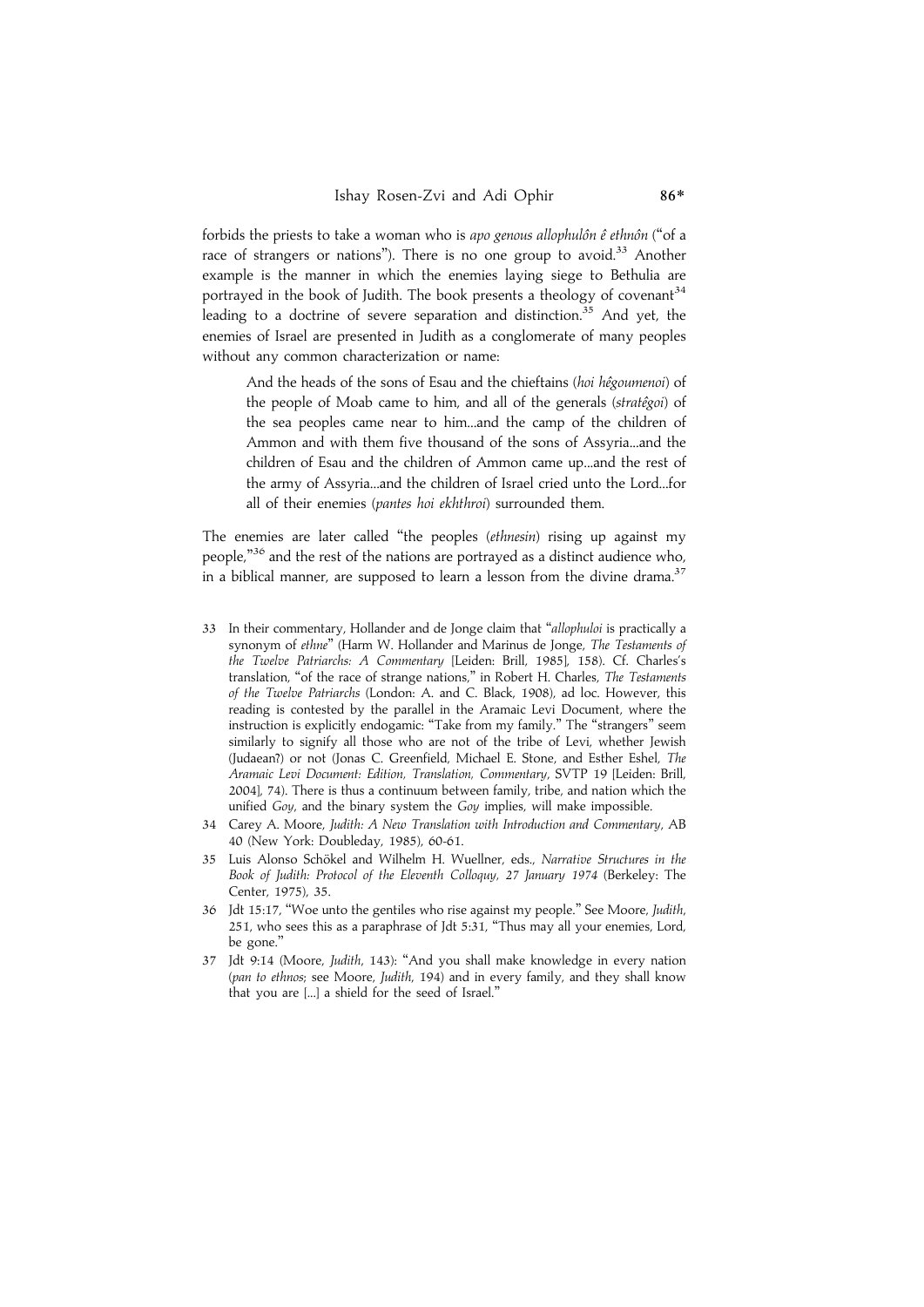All of these verses are centered on a plurality of the other peoples, containing no binary distinction between Jew and Gentile.

These discriminating categories are hardly present in rabbinic literature. While particularized ethnic stereotypes may still be found here and there in rabbinic literature – both general Greco-Roman ones, and others borne out of midrashic manipulations – these are perceived as but specifications of one basic unity. This is why stereotypes can be transferred from one nation to another quite easily.<sup>38</sup> Thus, for example, we read in Mekhilta de-Arayot (Sifra, Aharei 8 [ed. Weiss, 86a]): "Scripture (הכתוב) teaches that the deeds of the Canaanites were the most corrupt (מקולקלין) of all peoples," and in detail: "Overrun (שטופין) with idolatry and incest and bloodshed and homosexuals and zoophiles."<sup>39</sup> This may seem to be a specific ethnic stereotype directed toward the Canaanites. But the whole list of specificities is then transferred to the Egyptians, who are mentioned in the same verse:

"You shall not copy the practices of the land of Egypt where you dwelt" (Lev 18:3) – Scripture compares (היקיש) the practices of Egypt to the practices of the Canaanites, and the practices of the Canaanites to the practices of Egypt.<sup>40</sup> As the practices of the Canaanites are overrun with idolatry  $\left[\ldots\right]$  so the practices of the Egyptians.<sup>41</sup>

- 38 See Stern, Jewish Identity, 15: "[...] the ability of our sources to ignore the existence of other peoples, even their immediate neighbors, suggests their lack of interest toward non-Jewish ethnic diversity, which may be related to the assumption that all non-Jews are confused and blurred into a single, homogenous collectivity.''
- 39 See the "Homily of 'As the deeds of the land of Egypt'," appended to Mek. de-Arayot in MS Vat. Ebr. 66 (Louis Finkelstein, Sifra or Torat Kohanim According to Codex Assemani LXVI [New York: The Jewish Theological Seminary of America, 1956], 388): ''A parable. To what is this similar? To a king who had a small son, and he gave him to two wet-nurses, one a mistress of harlotry (=Canaan) and another  $-$  a mistress of sorcery (=Egypt).''
- On Egypt in rabbinic literature, see Rivka Ulmer, Egyptian Cultural Icons in Midrash (Berlin: de Gruyter, 2009). On Egypt in Hellenistic literature (from which most of the rabbinic stereotypes were taken) see Gideon Bohak, ''The Ibis and the Jewish Question: Ancient 'Anti-Semitism' in Historical Perspective,'' in Jews and Gentiles in the Holy Land in the Days of the Second Temple, the Mishnah, and the Talmud, ed. Menahem Mor et al. (Jerusalem: Yad Ben-Zvi, 2003), 27-43 (Hebrew). On rabbinic internalization of Hellenistic stereotypes see also Gideon Bohak, ''Ethnic Stereotypes in the Greco-Roman World: Egyptians, Phoenicians, and Jews,'' in Proceedings of the Twelfth World Congress of Jewish Studies Division B: History of the Jewish People, ed. Ron Margolin (Jerusalem: World Union of Jewish Studies, 2000), 7-15 (Hebrew).
- 41 Compare the parallel homily in the Sifra (Sifra, Aharei 8:1 [ed. Weiss, 85c]): "For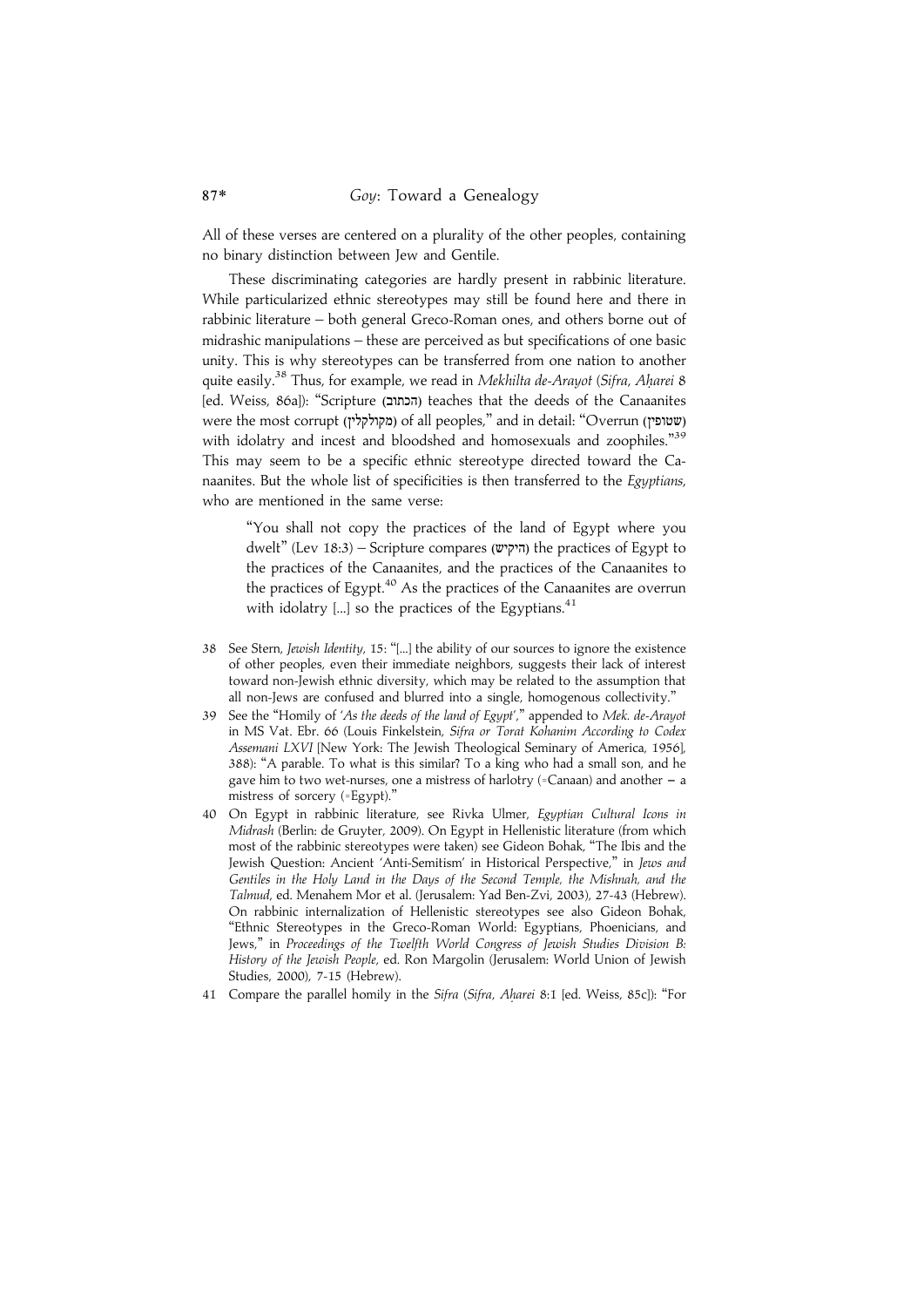The continuation of the homily clarifies that the association is a result of the fact that both Egypt and Canaan represent, for the homilist, the Roman Empire and contemporary Hellenistic culture.<sup>42</sup>

This category shift into a wholly binary system can be demonstrated by comparing the rabbinic attitude to the gentiles' sexual ethic with earlier attitudes. Various Second Temple texts mark the distinction between Jews and other nations by the sexual self-restraint of the former.<sup>43</sup> While in some cases individual nations are marked in this context, $44$  in others all non-Israelite nations are contrasted with Israel. For example, the food laws are justified in the Letter of Aristeas as a symbol that ''we are separate (diestalmetha) from all men. For most other men defile themselves in their sex and in this they shall sin greatly, and lands and countries all take pride in this. And not only do they sleep with men, they also defile their mothers and their daughters. But we are separate (diestalmetha) from this (152)."45

But even in this instance, "the nations" does not designate a unified entity, but rather is indicative of plurality. The midrash returns to this same theme, but with a telling difference: ''See how you are different from the nations: among the nations a man decorates his wife and gives her to another, a man

since Scripture compares the practices of the land of Egypt to the practices of the land of Canaan...'

- 42 Both the Sifra proper and Mek. de-Arayot read the words "nor shall you follow their laws'' as referring to certain norms. In the Sifra these are explicitly sexual matters: "What would they do? A man would marry a man, and a woman  $-$  a woman, a man would marry a woman and her daughter, a woman would be married to two. This is why it says, 'nor shall you follow their laws'.'' In Mek. de-Arayot, on the other hand, these are general cultural issues: ''You shall not follow their nomoi, in the things that are inscribed for them, such as houses of theaters and circuses [...].'' For a detailed comparison see Beth Berkowitz, ''The Limits of 'Their Laws': Ancient Rabbinic Controversies About Jewishness (and Non-Jewishness),'' JQR 99 (2009): 121-57. Although the verses are about Egypt and Canaan, both homilies refer specifically to Roman and Hellenistic practices. This transfer of context is not explained or justified in the homilies, nor is it mediated through a general reference to ''nations.'' The homilists must have understood that Egypt and Canaan are but examples of gentiles who surround Israel, who, in the present, are Romans. For Rome as a representative of ''the nations,'' see Stern, Jewish Identity, 15-17.
- 43 See Stanley K. Stowers, A Rereading of Romans: Justice, Jews, and Gentiles (New Haven: Yale University Press, 1994), 58-65.
- 44 See, e.g., Philo, Spec. 3:13-23.
- 45 See Moses Hadas, Aristeas to Philocrates (Letter of Aristeas) (New York: Ktav, 1973), 160-61.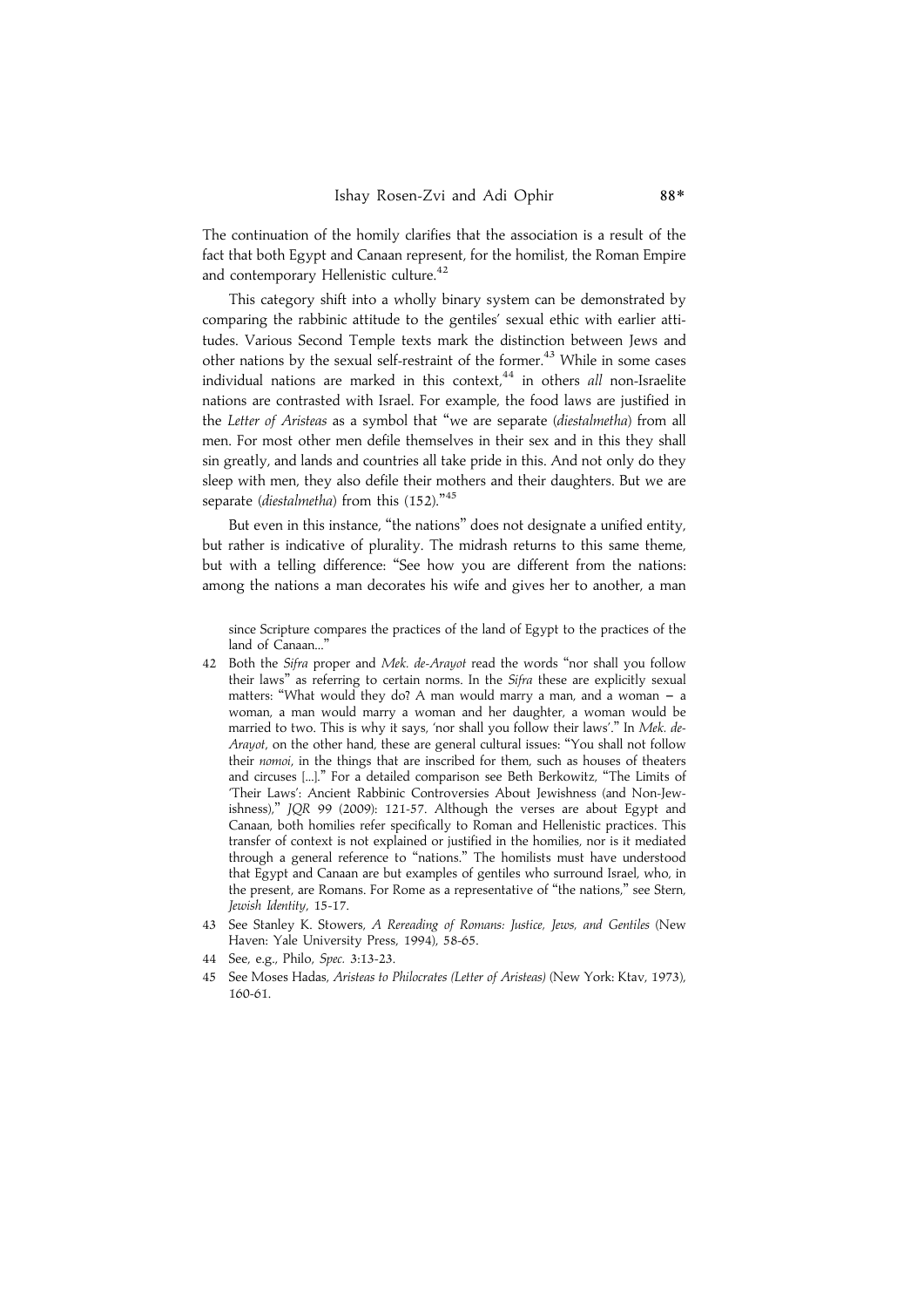decorates himself and gives himself to another" (Sifra, Oedoshim 5:2 [ed. Weiss, 93c]). While in Aristeas, one nation is distinguished from the many, in the Sifra there are already two unified entities juxtaposed to one another: the nations do this while Israel does that. Thus, Aristeas features realistic reasons for the accusation without essentializing the "nations": "this is what most (pleiones) people do"; "cities and lands all (holai) take pride in it." The Sifra, in contrast, features the ''Nations'' as a proper name which requires no detail or recognition of plurality, and so has no need to apologize or even simply account for the comprehensiveness of the accusation, as does Aristeas.

This results in a basic difference in the discourse of separation itself. The "gentility" of the gentiles is not the reason for separation in Aristeas. Instead, gentiles are separated from Jews due to specific cultural issues:

Now our Lawgiver being a wise man and specially endowed by God to understand all things, took a comprehensive view of each particular detail, and fenced us round (periephraksen) with impregnable ramparts and walls of iron, that we might not mingle (epimisgometha) at all with any of the other nations, but remain pure in body and soul, free from all vain imaginations [...] Therefore lest we should be corrupted by any abomination, or our lives be perverted by evil communications, he fenced us round (periephraksen) on all sides by rules of purity. (139; 142)

Note that in the citation above (152), the same verb ( $diastellô$ ) is used to denote both separation from forbidden sexual practices and from ''all men,'' the latter being a product of the former.<sup>46</sup> In contrast, the homily in the *Sifra* (*Qedoshim* 9:12 [ed. Weiss, 93c]) portrays separation itself as the basis of identity and chosenness: ''And I will separate you from the peoples, that you should be mine – If you are separated from the nations, lo, you are for my Name, and if not, you belong to Nebuchadnezzar, king of Babylon, and his associates.''

The Sifra passage should be compared with Paul's famous description of sexual depravity in Romans 1:18-32. Although Paul uses the general word for humans, anthrôpoi, he seems to be referring to Hellenistic civilization in particular.<sup>47</sup> Like the Sifra, Paul is parodying Hellenistic sexual practices. But such

<sup>46</sup> This is why this statement does not contradict the universalistic philosophy of the letter. See V. A. Tcherikover, ''The Ideological Background of the Letter of Aristeas,'' in The Jews in the Graeco-Roman World, ed. V. A. Tcherikover (Tel Aviv: M. Newman, 1961), 316-38 (Hebrew); Hadas, Aristeas, 60-62.

<sup>47</sup> See Joseph A. Fitzmyer, Romans: A New Translation with Introduction and Commentary, AB 33 (New York: Doubleday, 1993), 270-71, and the literature cited there.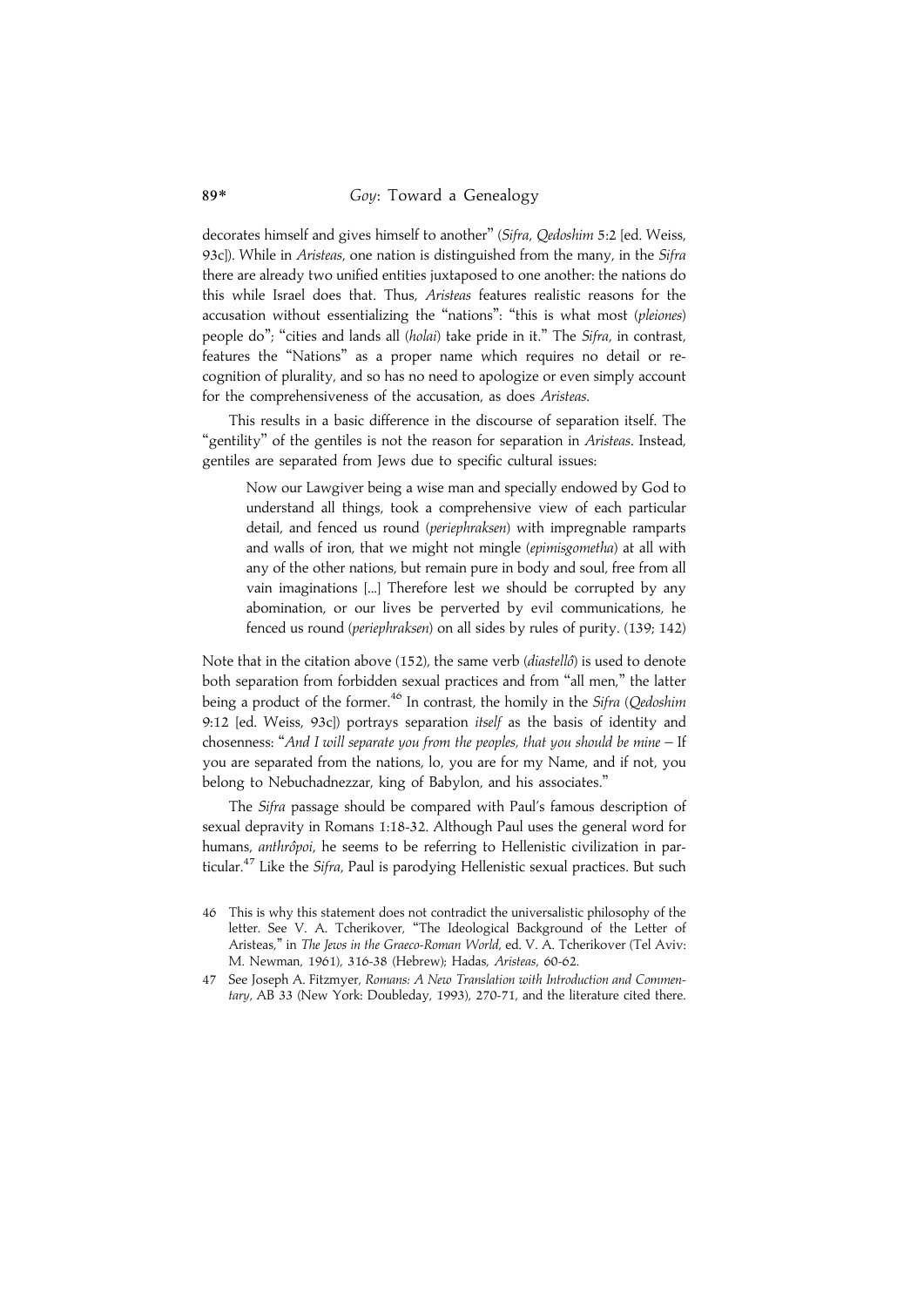similarity in aims also uncovers the great divide between Paul and the Sifra. Paul's basic category here is paganism. Gentiles are not marked as such, but are instead called to account for their moral depravity, considered to be a direct result of idolatry, an accusation found in various Jewish writers of the time.<sup>48</sup> While the Pauline God reacts in anger to pagan sinfulness, the God of the Sifra explains that this is simply how things are: ''See how different you are from the nations.'' Unlike Paul, the tannaitic homily does not bother to account for the moral state of the nations, does not portray God as angry, and does not call upon the nations to repent. Justification and anger are both superfluous with the birth of the Gentile: Goyim are simply Goyim, while the Jew – and this is the entire point – is their diametrical opposite.<sup>49</sup>

As mentioned above, Qumranic literature features an identification of biblical Goyim with specifically foreign nations, and, consequently, as diametrically opposed to Jews. A similar move is found in the Septuagint<sup>50</sup> and the New Testament,<sup>51</sup> albeit in a rather inconsistent manner. While the term ethné is used frequently as an opposition to Israel, in other cases it denotes all nations

- 48 The assumption that the moral depravity of the nations is a result of their paganism is common in Jewish Hellenistic literature. See, e.g., Wis 14:12; T. Reu. 4:6; and cf. David Winston, The Wisdom of Solomon: A New Translation with Introduction and Commentary, AB 43 (New York: Doubleday, 1979), 71-72; Fitzmyer, Romans, 272; Stowers, Rereading of Romans, 92; John J. Collins, Between Athens and Jerusalem: Jewish Identity in the Hellenistic Diaspora (Grand Rapids, Mich.: Eerdmans, 2000), 170; Kathy L. Gaca, The Making of Fornication: Eros, Ethics, and Political Reform in Greek Philosophy and Early Christianity (Berkeley: University of California Press, 2003).
- 49 This can also be seen in other sources attributing promiscuity to gentiles, such as Sifre Deut. 213: "For these accursed nations make their daughters adorn themselves in times of war in order to cause their foes to go awhoring after them'' (Louis Finkelstein, Sifre on Deuteronomy [New York: The Jewish Theological Seminary of America, 1969], 246; translation based on Reuven Hammer, Sifre: A Tannaitic Commentary on the Book of Deuteronomy [New Haven: Yale University Press, 1986]). Some MSS add (most probably from Mek. Deut.): "And why? So the daughter of Israel may be glad, and this one sad, the daughter of Israel made up and this one in disarray.'' Here too, the distinction is binary and general, with no justification other than the assertion that the "the gentiles are cursed." Cf. Sifre Num. 131.
- 50 For the distinction in the LXX between laos (=Israel) and ethnê (=the Gentiles), see Gerhard Bertram, ''People and Peoples in LXX,'' in TDNT 2:364-69.
- 51 See Karl L. Schmidt, ''Ethnos in the NT,'' in TDNT 2:369-72 for statistics. The term appears in the Synoptic gospels (but not in John), and is ubiquitous in Paul's Epistles and in Acts.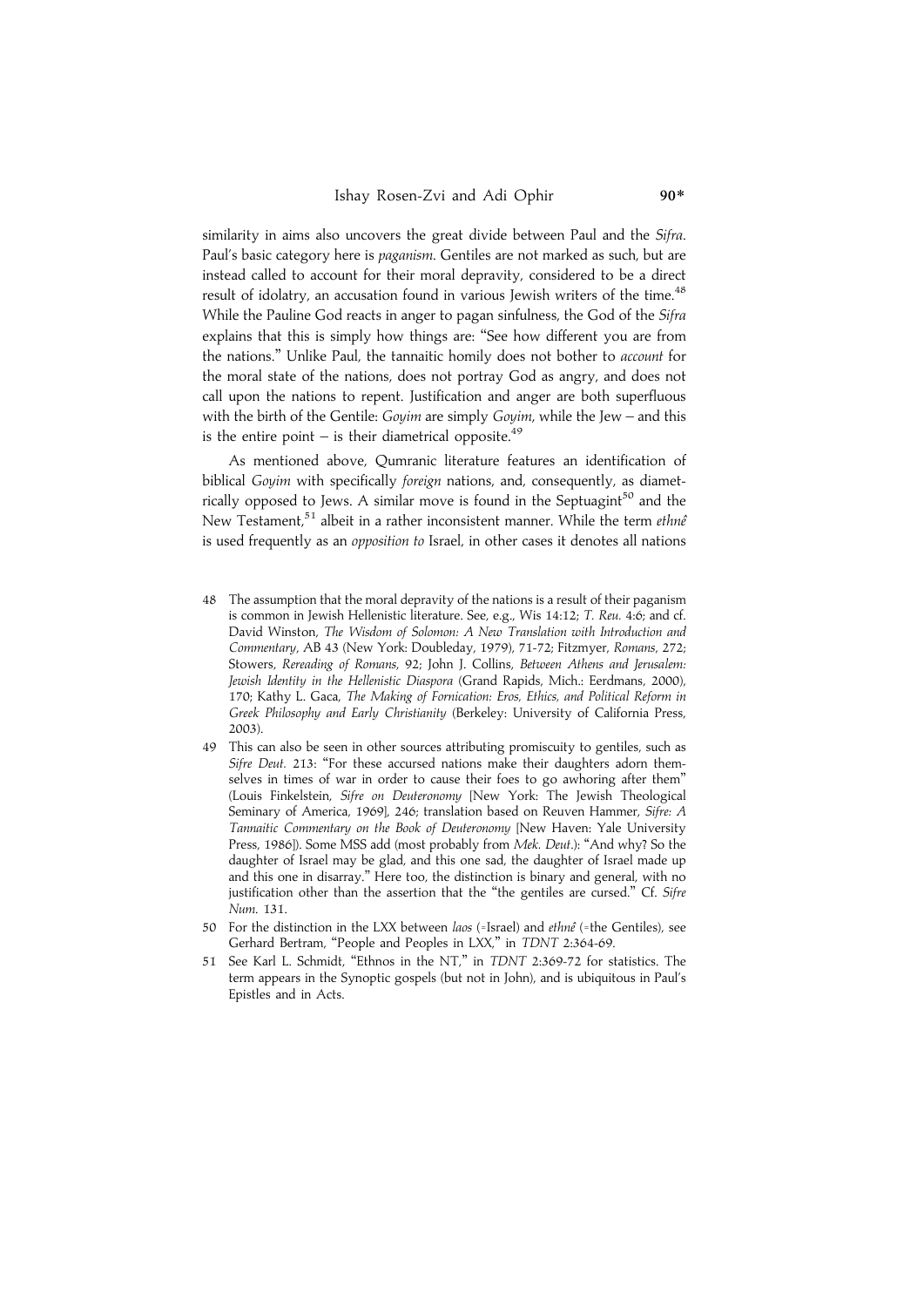including Israel. Indeed, in some cases it is unclear whether one or the other meaning is intended, as has been noted by New Testament scholars.<sup>52</sup>

In the Pauline corpus, another process, no less important, may be detected. Although Paul, following the Septuagint, often uses the term ethne<sup> $\rho$ </sup>, he fills it with a new, apolitical meaning. The biblical call to the nations is thus reinterpreted by Paul as turning to individuals among the nations who choose to join the community of believers in Christ.<sup>53</sup>

These two processes, in which Goy becomes a specific term for foreigners and is applied to individuals rather than nations, may be found sporadically in pre-rabbinic writings. The combination of these two displacements marks the birth of the rabbinic, generalized Goy. As far as we can tell, the two displacements did not converge in pre-rabbinic literature.

Yet, the privatization of the Septuagint's ethne<sup>®</sup> in Paul's epistles brings them closer than any other pre-rabbinic Jewish text to the tannaitic binary system of Jew versus Gentile. Paul uses such a dichotomy several times, mainly in Romans  $(3:9; 9:24, 30-31; 11:13-14, 25)$  and Galatians  $(2:7, 14, 15)$ .<sup>54</sup> Scholars have traditionally assumed that this division is a common Jewish heritage, ascribing only its annulment to Paul himself.<sup>55</sup> When Krister Stendahl,

- 52 See the doubtful sources cited by Schmidt, ''Ethnos in the NT.''
- 53 Rom 15:9-12 cites various verses that discuss the *ethne* joining the praise of God, applying them to the members of the community in Rome: ''In Paul's use of the verse, 'nations' become the 'gentiles,' and the OT quotation supports Paul's contention that Jewish Christians are to praise God along with Gentile Christians'' (Fitzmyer, Romans, 706-7). Compare also the homily of Paul and Barnabas in Acts 13:46-48, in which "the light of the ethnê (phôs ethnôn)" in Isaiah is read as applying to the multitudes in Antioch who come to hear the sermon. See Ernst Haenchen, The Acts of the Apostles: A Commentary, trans. Bernard Noble and Gerals Shinn (Oxford: Blackwell, 1971), 414: ''The rejoicing of 'the Gentiles' epitomizes the joyful acceptance of the gospel by the Gentile world at large.'' Cf. Acts 26:23. See also Acts 15:16-18, which expounds Amos 9:12 in connection with the Christianized gentiles. See further Robert Bauckham, ''James and the Gentiles (Acts 15, 13-21)," in History, Literature and Society in the Book of Acts, ed. Ben Witherington III (Cambridge: Cambridge University Press, 1996), 154-85.
- 54 Cf. 1 Thess 2:14-17, which may, however, be an interpolation.
- 55 Scholars vary greatly with respect to the question of the annulment of the distinctions between Jews and gentiles in Paul's thought, depending on the interpretation of several key texts (first and foremost Rom 11). Scholars of the ''new perspective'' (Stendahl, Gaston, Gager) objected to the traditional assumption of a full erasure of the old distinction, claiming Paul left it essentially intact: Jews are to be saved through Torah while gentiles through Christ. Several intermediary options were offered: gentile believers are treated as ''God fearers'' (Peter J.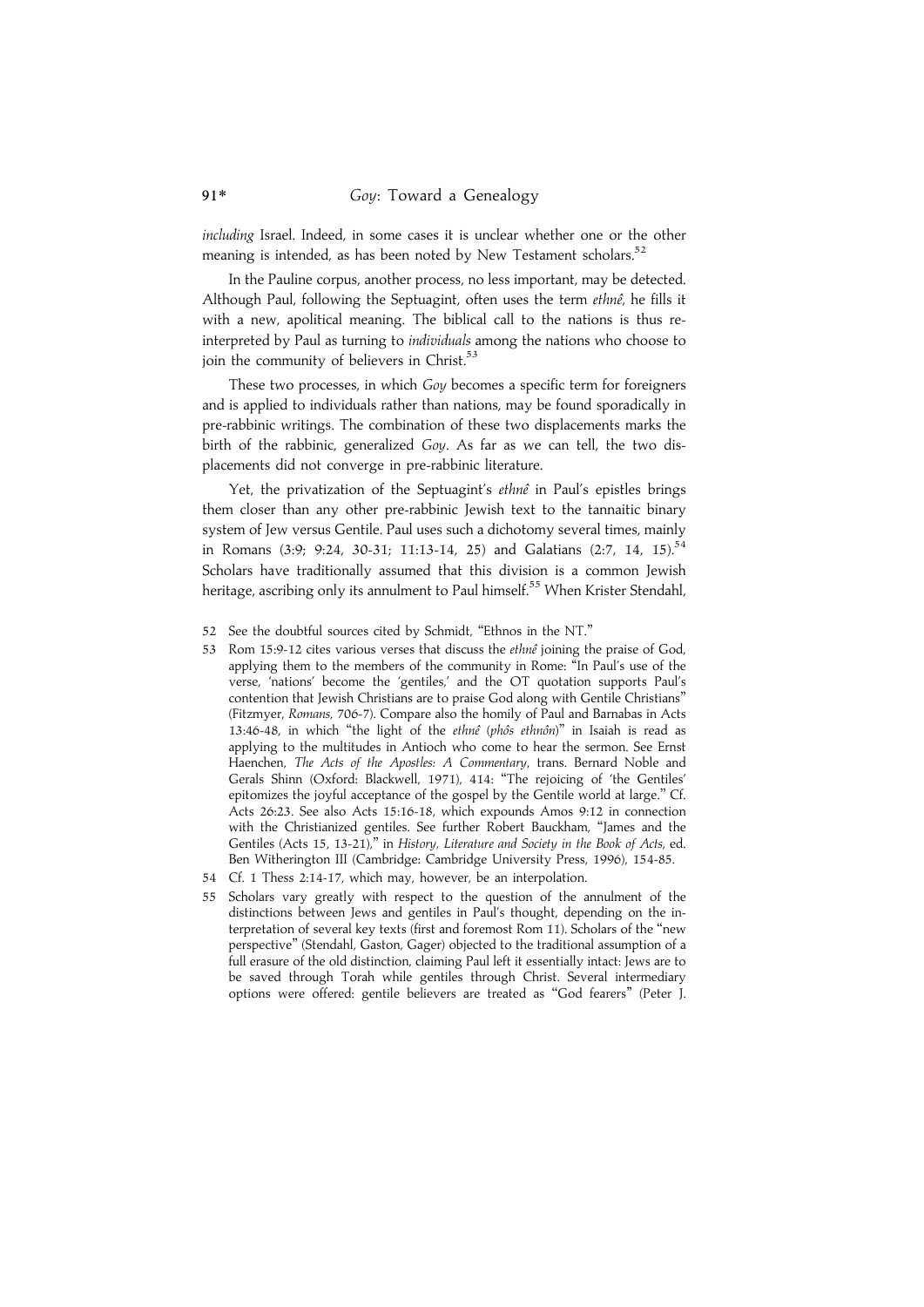in his groundbreaking essay, ''Paul among Jews and Gentiles,'' called for a rereading of Paul's epistles in the context of the relation toward Gentiles, lamenting "the lost centrality of 'Jews and Gentiles' in western scholarship" of Paul,<sup>56</sup> he still regarded the division itself as evident, stating laconically: "As a Jew he [Paul] had grown accustomed to dividing humankind into those two parts'' (1). To the best of our knowledge, the many scholars who followed Stendahl in order to continue, revise, or challenge the new methodological perspective he proposed and the theological horizon he opened, have not discussed Paul's role in constructing the binary opposition itself. Instead, later scholars have simply questioned the way he used that existing binary opposition in order to overcome and dismantle it. If our findings regarding the absence of the binary construct from biblical and post-biblical sources are correct, then Paul's contribution to the emergence of the Goy must be foregrounded, and the question of his possible impact on rabbinic discourse should be re-opened.

This understanding is likely less strange than it may at first seem. E. P. Sanders famously argued that Paul worked backwards, fashioning the plight (the inability of the law to save) according to the solution (Jesus's atoning death).<sup>57</sup> This approach may apply not only to the law and to the status of Jews and Gentiles before the law, but also to the very conceptualization behind these themes.

This of course deserves a much broader discussion, which cannot be undertaken here.<sup>58</sup> For our context, it suffices to note that Paul's Gentile,

Tomson, Paul and the Jewish Law: Halakha in the Letters of the Apostle to the Gentiles [Assen: Van Gorcum, 1990], 147-48) or proselytes (Terence L. Donaldson, Paul and the Gentiles: Remapping the Apostle's Convictional World [Minneapolis: Fortress, 1997], 215-48), or are considered, together with the Jewish believers, as a ''third race'' (E. P. Sanders, Paul, the Law and the Jewish People [Minneapolis: Fortress, 1983], 171-79).

- 56 Krister Stendahl, Paul Among Jews and Gentiles, and Other Essays (Philadelphia: Fortress, 1976). This scholarly trend was developed by John G. Gager, The Origins of Anti-Semitism: Attitudes Toward Judaism in Pagan and Christian Antiquity (New York: Oxford University Press, 1983) and Lloyd Gaston, Paul and The Torah (Vancouver: University of British Columbia Press, 1987). For a useful summary, see John G. Gager, Reinventing Paul (New York: Oxford University Press, 2000). For a critique of this view, see Daniel Boyarin, A Radical Jew: Paul and the Politics of Identity (Berkeley: University of California Press, 1994), 42; Donaldson, Paul and the Gentiles, 231-34, and the bibliography cited there.
- 57 E. P. Sanders, Paul and Palestinian Judaism (Philadelphia: Fortress, 1977). Cf. the more nuanced version of the thesis in Sanders, Paul, the Law, and the Jewish People.
- 58 We hope to address these questions in detail in a forthcoming paper.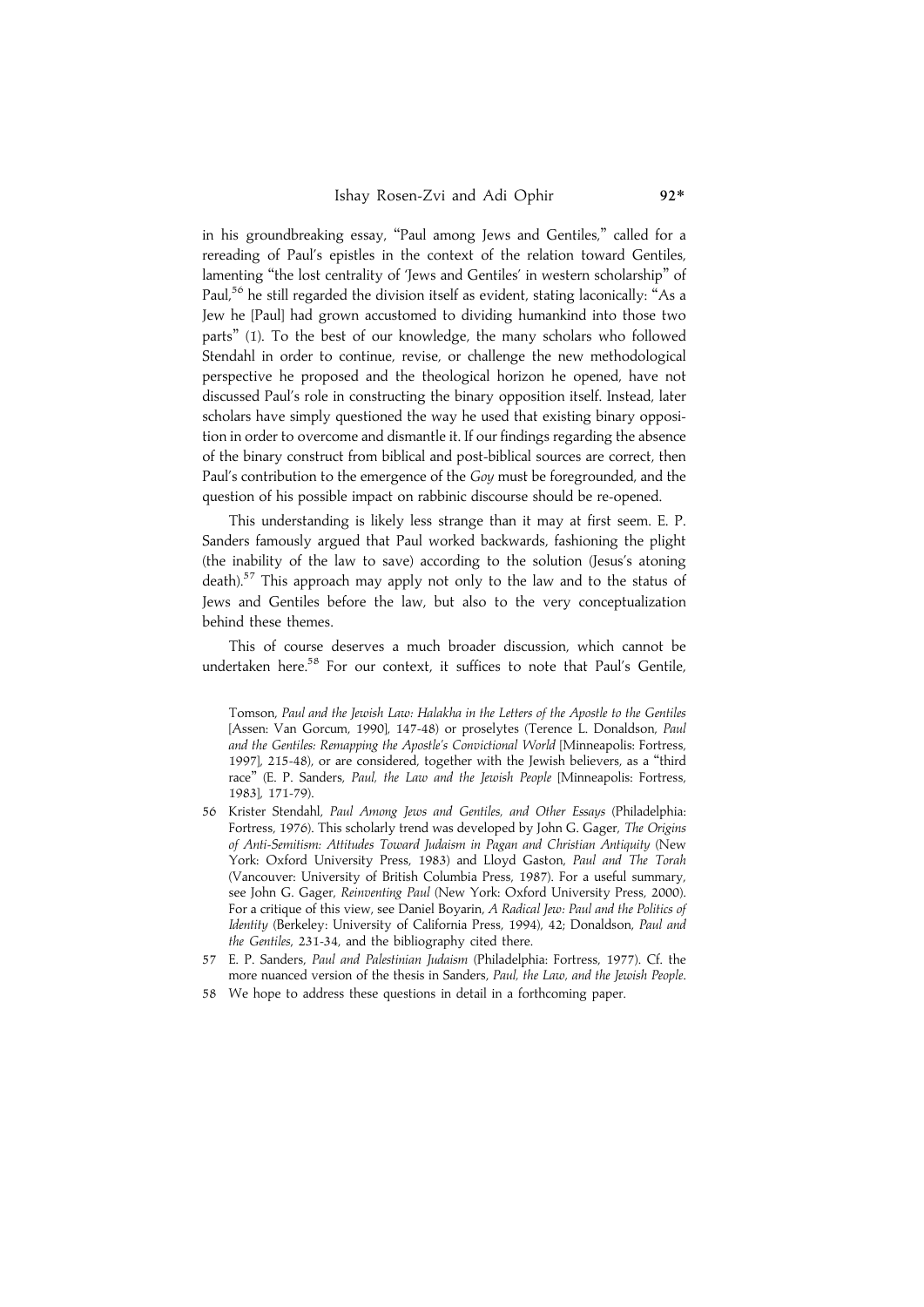whatever its sources are, is not yet the rabbinic one, although it may be understood as the embryonic formation of the rabbinic construct. Paul did not (and could not) take for granted the Jew/Gentile opposition; he had to struggle in order to establish it. Although Paul occasionally opposes Jews and Gentiles (see above), these categories do not appear for him in a stable opposition and do not serve as the core of a whole grid of oppositions. The Jewish/Greek divide is not more ''natural'' than the Hellenistic Greek/Barbarian opposition, which was probably the model for the former (as is apparent in Rom 1:13- 15),<sup>59</sup> and is placed alongside a non-exhaustive set of other oppositions,<sup>60</sup> without serving as their basis. In contradistinction, in rabbinic literature, when the comprehensive division Jew/Gentile was established, it re-structured the entire system of oppositions. At the same time, the Jew/Greek division became both redundant and unsatisfying.

For Paul, the radicalization of the opposition concerns the gentile's relationship with God and not his relationship with the Jew. The opposition, which at any rate is meant to be overcome, is not meant to define the Jews, whose existence it presupposes. For the rabbis, the radical opposition was already firmly established and stood apart from any other. It was not one element in a series, but that which frames the series as a whole and works simultaneously at both the personal and the collective levels.

Rabbinic literature is but the culmination of a long process, echoes of which can be heard in various Second Temple texts, and which the terminological shift itself is not capable of uncovering. However, we believe that the terminological transformation exposes a significant stage in the maturity of this separation. This stage is so significant, in fact, that it may be considered as the beginning of an entirely new discourse, in which Jews and Gentiles constitute binary opposites, covering the entirety of humanity.

## D. Categorization and Totality: The Rabbinic Exclusion

An example of the transformation that occurred in rabbinic literature may be found in the famous blessing, "who has not made me a gentile," in t. Ber. 6:18:

<sup>59</sup> See Hans Conzelmann, 1 Corinthians: A Commentary on the First Epistle to the Corinthians (Philadelphia: Fortress, 1975), 46.

<sup>60</sup> E.g., under/not under the Law: Rom 2:17; 1 Cor 9:20-21; circumcised/uncircumcised: Gal 2:7; as well as 1 Cor 9:19-22; 2 Cor 11:26. Cf. Gal 3:28; 1 Cor 12:13.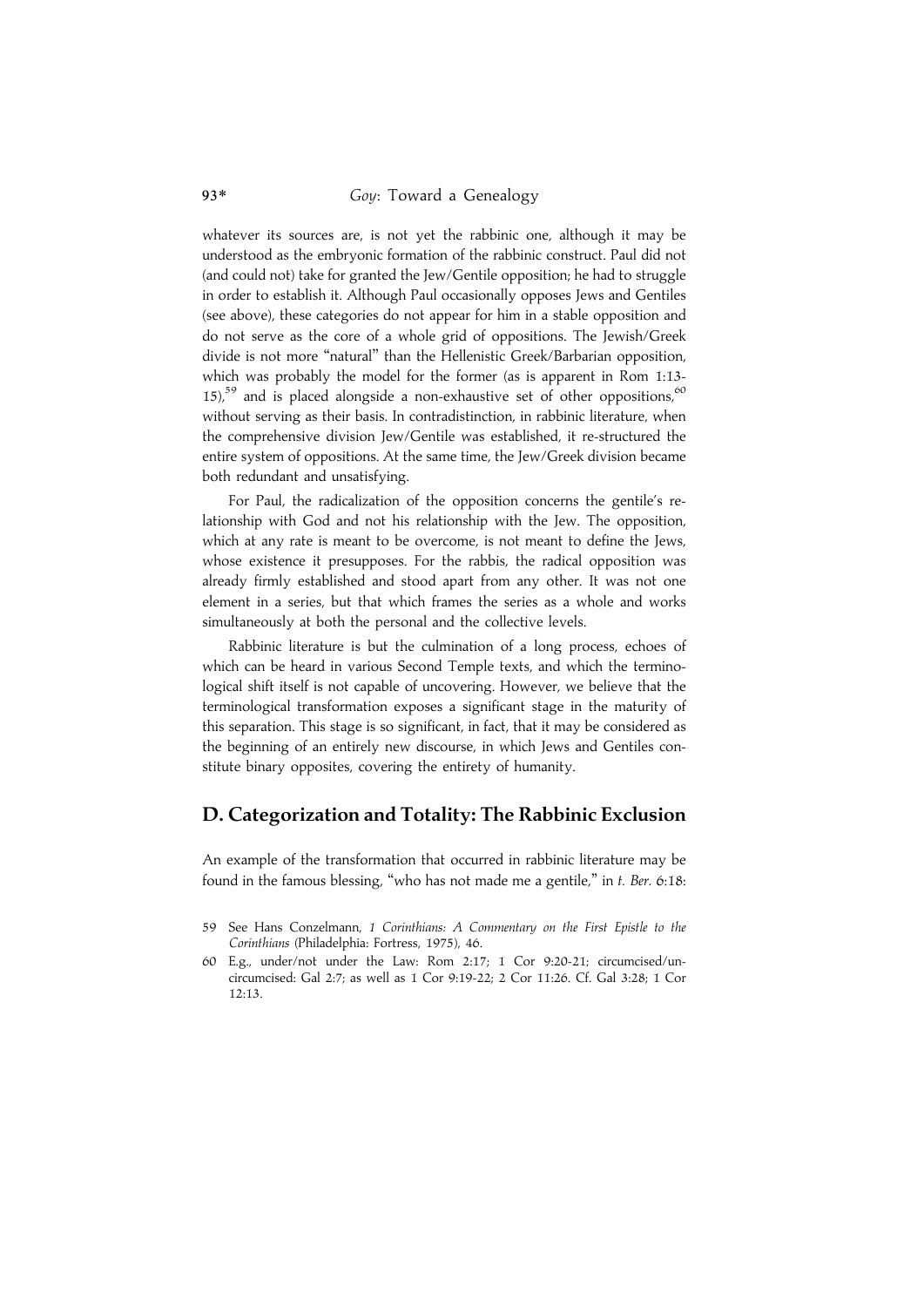R. Yehuda says: A man must recite three benedictions every day. Blessed is He who has not made me a Gentile. Blessed [...] who has not made me an ignoramus (łÆ). Blessed [...] who has not made me a woman. A Gentile, for it says all Gentiles (גוים) are nothing to him, as naught and vanity they count toward him (Isa 40:17). An ignoramus, for there is no ignoramus fearful of sin. A woman, for women are not obligated in the commandments.

This blessing is indicative of rabbinic literature, as is indeed witnessed by its reception, its central place and daily reiteration in the liturgy, as well as by the fact that there is no text in the early tradition that contests it or tries to explain it away.<sup>61</sup> Rabbi Yehuda delineates a general domain of existence for every male Jew<sup>62</sup> by three simple negations, of the ignorant, the woman, and the gentile. The sage ascribes these negations to the creative power of God (עשני). The individuals defined by this grid of separations are called to acknowledge them, accept them as a fact, understand them as a destiny, and thank God for all the advantages their absence provides. No separation is a simple fact of nature and none can be achieved through human action; God alone is their source, foundation, and guarantee.

The crucial point for our discussion is the difference between the negation of the Goy and the other two negations expressed in each of the benedictions. The exclusion of the woman and the ignoramus merits an explanation that resembles legal argumentation. In the case of the gentile no such argumentation is given. Instead, R. Yehuda invokes a verse which presents all gentiles simply as "naught (אין, אפס, תהו) to Him (or before, in relation to Him, ªº).'' This assertion does not explain the exclusion, but rather radicalizes it. While the exclusion of the woman and the ignoramus presupposes the law and is performed through an internal move, constituting the discursive boundaries from within, the exclusion of the gentile is presupposed by the law and thus cannot be explained in its terms.

This becomes visible once we notice the biblical context from which the prooftext adduced for the distinction between Jew and gentile was taken. The

- 61 For modern attempts to soften the blessings (based mainly on the censored edition of b. Menah. 43b: שעשני ישראל, "who has made me an Israelite"), see Joseph Tabory, ''The Benedictions of Self-Identity and the Changing Status of Women and of Orthodoxy,'' in Kenishta: Studies of the Synagogue World, ed. Joseph Tabory (Ramat-Gan: Bar-Ilan University Press, 2001), 1:107-38 (Hebrew).
- 62 And not Jewish male; male is a predicate of the Jew here and not vice versa.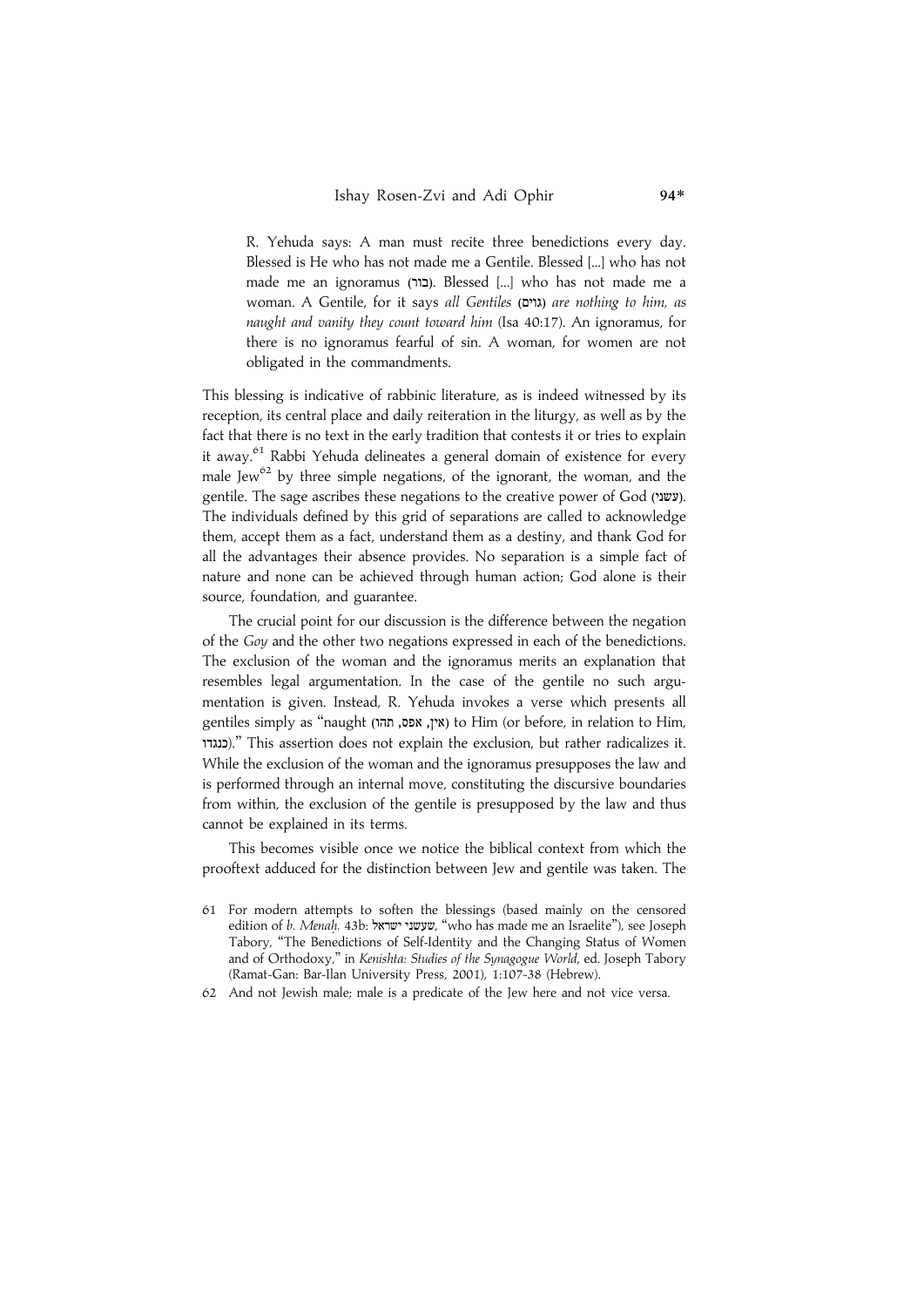verse appears at the beginning of Second Isaiah, where it describes the smallness of all nations, including Israel, in the face of the Lord of the universe: ''Behold, the nations (-Ø) are as a drop from a bucket, and are regarded as a speck of dust on the scales" (Isa 40:15). In the Tosefta, גוים, "nations," is taken to mean ''gentiles,'' turning the biblical distinction between creator and creatures and the underlying ontological opposition of being and nothingness into a distinction no less sharp between Jews and all others. By drawing on Isa 40:15 and quoting the emphatic expression of nothingness (through its three synonyms), this tosefta actually dissociates the gentile from the event of election and further essentializes his existential depravation.

At stake here is not a question of ''male Jewish identity'' (this would be a complete anachronism), but the domain of halakhic discourse itself. Only he who is not ignorant is fully aware of  $-$  and can understand  $-$  himself as standing ''before the law,'' fearing sin and seeking the righteous way. The one who is not a woman is commanded by law, is the proper subject of the law's sanctions, is the one free to devote himself to study of the laws. Finally, only the one who is not a gentile is considered subject to the realm of the law in the first place. All three excluded groups are not proper subjects of the law, and they are therefore deprived of any authority to interpret or determine the law. But both the Israelite ignoramus and the Israelite woman do stand before the law, even when they cannot understand it or are not commanded by it. In contrast, the Goy does not stand before the law; his exclusion as an addressee and bearer of the law is precisely what delineates the law's realm of application. The exclusion of the Goy belongs to what Foucault might have called the "historical apriori" of halakhic discourse.<sup>63</sup> While the two other exclusions are established through and within the law, the negation of the Goy is a condition for the very constitution of a realm of law as a form of relation to God.<sup>64</sup>

Thus with one stroke R. Yehuda delineates the three conditions for the law as the proper realm of Israelite existence: the epistemic condition – awareness of living in a world governed by divine laws; the juristic condition – separating proper from improper subjects of the law; and the existential condition – the condition for the very existence of the halakha, that there are beings who are not nothing ''to him'' and who can therefore be bearers of His laws, His witnesses and subjects. Only non-Gentiles are counted as something by Him.

64 As shall be discussed below in section F.

Michel Foucault, The Archaeology of Knowledge and the Discourse on Language, trans. A. M. Sheridan Smith (New York: Pantheon Books, 1972), 126-31.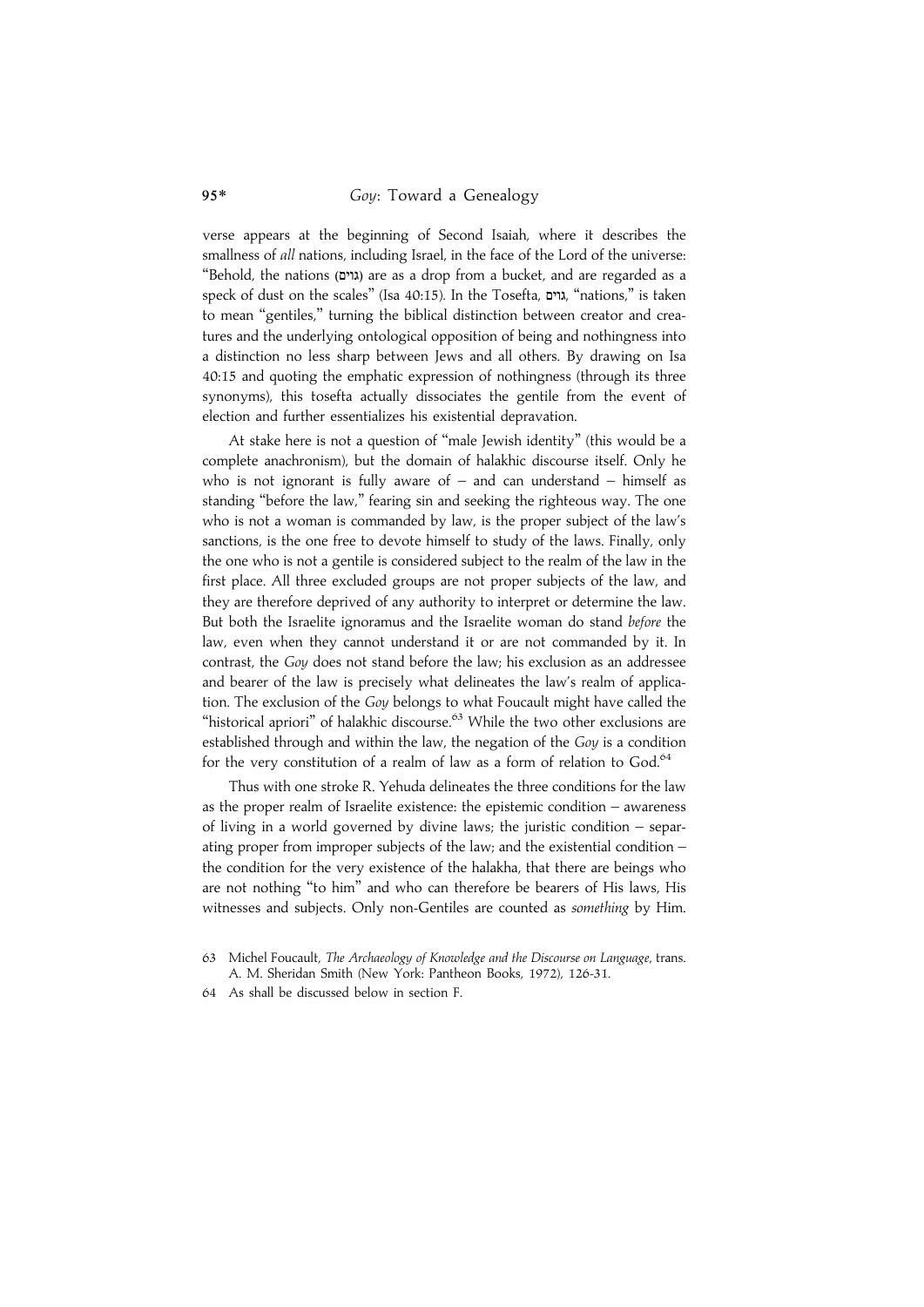Halakha as a form of relation to God is established on the basis of this double existential negation: the male cognizant Jew owes both a blessing and an obligation precisely because he is not ''nothing to Him.''

A few passages later the Tosefta cites Rabbi Meir's description of the Jewish male as someone both circumscribed and inscribed (or, literally, circumcised) by mitzvot. This is how Tosefta Berakhot ends:

There is no Israelite who is not surrounded by commandments: tefillin on his head and tefillin on his arm, mezuzah on his doorpost, and four tzitziyot around him, and regarding these David said: I praise you seven times each day. [Even] when one enters into the bathing house  $-$  circumcision is on his member (בבשרו), as it is said: To the choirmaster according to the sheminit (=the eighth), and it is also said: The angel of the Lord encamps around those who fear Him, and delivers them. (t. Ber. 6:25)

Tractate Berakhot as a whole is preoccupied with man's relation to God throughout all aspects of his life and spells out a variety of attitudes and gestures proper to the time, place, and activity in question. At the center of this myriad of possible situations lie the mitzvot and their benedictions, $65$  and they surround the Jewish male like a protecting wall. Rabbi Meir's closing statement can thus be read as supplementing Rabbi Yehuda's triple exclusion by presenting its internal reason (i.e., the reason from the point of view of those who have already become the law's subjects). Being separated from the Goy from without and from the woman and the ignoramus from within, the Jewish male stands before the law, is commanded by the law, follows its rulings, and thereby becomes fully protected, for the law is the law of God and a heavenly army is mobilized to protect the law-abiding subjects.<sup>66</sup>

Despite the critical differences between the Goy and the two other categories of exclusion, all three negated categories are similar in one crucial respect: each of them is a proper abstract name of a generalized group, as well

- 65 The benedictions for fulfilling mitzvot do not appear in the Mishnah but rather a few halakhot earlier in the Tosefta (t. Ber. 6:9-15). On the liturgical system presented in m. and t. Ber., see Ishay Rosen-Zvi, ''Responsive Blessings and the Development of the Tannaitic Liturgical System,'' JSIJ 7 (2008): 1-29 (Hebrew). On the benedictions on commandments, see esp. n. 59 there.
- 66 On the meaning of ''mitzvot'' here as ritual objects, their protective, talismanic function, and the exclusion of women from their realm, see Ishay Rosen-Zvi and Dror Yinon, "רבשיטים גבריים, תכשיטים נשיים: מבט חדש על מעמדה הדתי של האשה במשנת חז"ל". Reshit – Studies in Judaism 2 (2010): 55-79.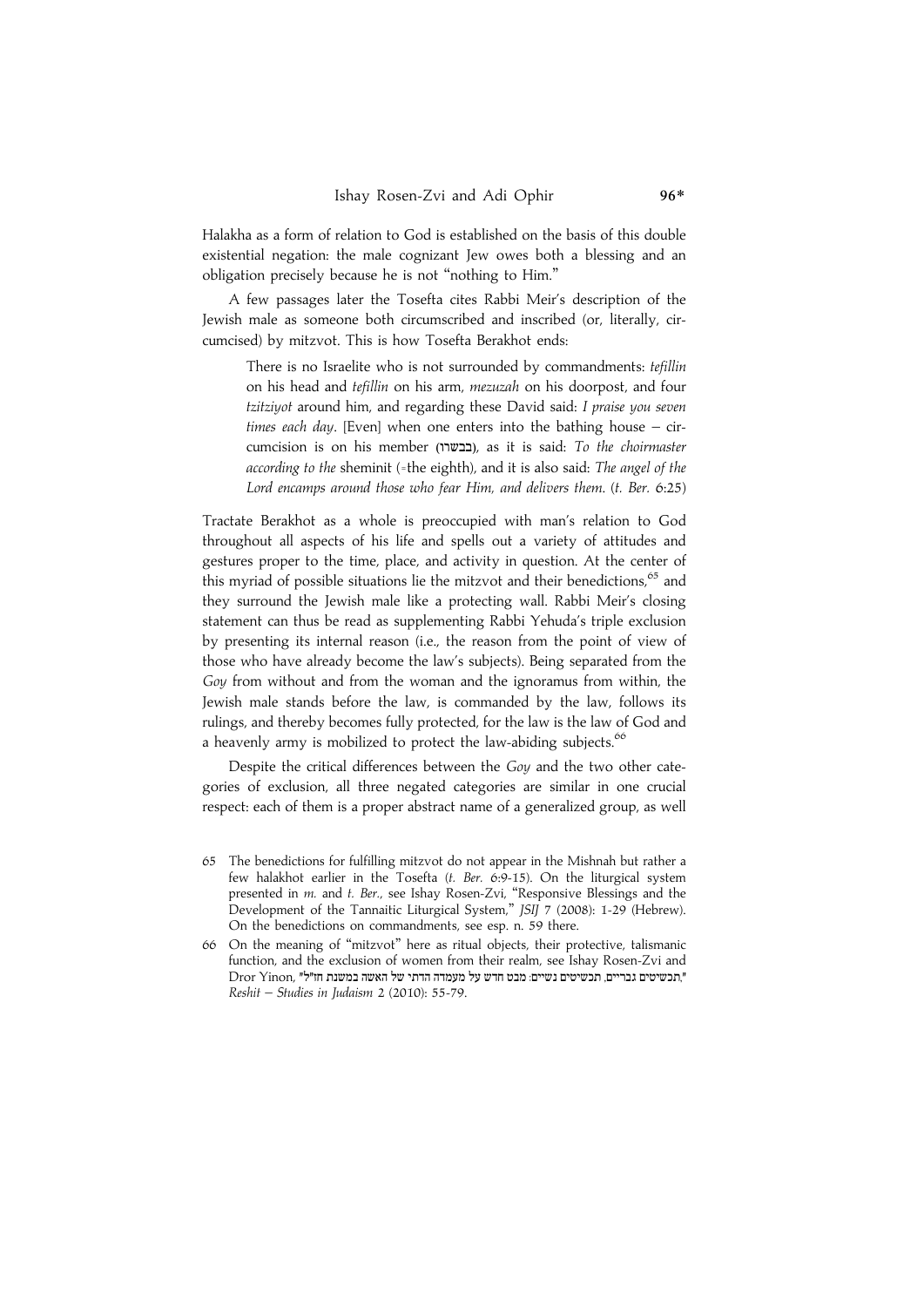as a marker of a difference: in epistemic conditions, in gender, and in (something like) nationality. The theological-juridical understanding of halakha implicated in Rabbi Yehuda's saying could not have been articulated without these abstractions. To function thus, the Goy must be as unified and abstract a category as "woman" or "ignoramus." Thus, the role of the Goy in the constitution of halakhic discourse cannot be separated from its new configuration by the rabbis as an abstract, general, and individuating marker.

At this point, the basic distinction between the rabbinic Goy and the Greco-Roman barbarian comes to light. The barbarian, like the Goy, is a category of abstract otherness. Isaac Hirsch Weiss was the first to compare Rabbi Yehuda's ''benedictions of identity'' with the testimony of Diogenes Laertius, who reported that ''Socrates would thank his gods each day for making him human and not a beast, a man and not a woman, a Greek and not a barbarian."<sup>67</sup> The beast plays the role of the ignoramus, the woman holds the same position in both cases, and the barbarian takes the place of the gentile. However, note the differences: the Tosefta is not content with the anthropological distinctions, and adds a theological justification, ''for all Gentiles are nothing to Him.'' The barbarian might have been inferior on a linguistic, cultural, or even physical level,<sup>68</sup> but his status was not mediated by a divine act of will or by a relation to the divine, and was not metaphysically loaded. In the case of the gentile, on the other hand, it is the constitutive act of God that makes the gentile inferior and reduces him to nothingness.

- 67 I. H. Weiss, דור הור הימים לתורה שבעל פה עם קורות סופריה וספריה הוא ספר דברי הימים לתורה שבעל פ (Wilna: Druck von Wittwe and Gebr. Romm, 1904), 27. Cf. Saul Lieberman, Tosefta ki-fshutah (Jerusalem: The Jewish Theological Seminary of America, 1992), 1:120 (Hebrew) and Tabory, ''Benedictions of Self-Identity.''
- 68 Language was of course the central component of barbarism (Timothy Long, Barbarians in Greek Comedy [Carbondale, Ill.: Southern Illinois University Press, 1986], 130-31, 133-37). Whether or not it also included physical and racial components is debated. Compare C. Tuplin, ''Greek Racism? Observations on the Character and Limits of Greek Ethnic Prejudice,'' in Ancient Greeks: West and East, ed. Gocha R. Tsetskhladze (Leiden: Brill, 1999), 47-75, with Benjamin Isaac, The Invention of Racism in Classical Antiquity (Princeton: Princeton University Press, 2004). Cf. Long's claim (Barbarians in Greek Comedy, 153) that the category was gradually emptied of its ethnic connotations, until in the fourth century BCE ''the word barbaros [...] is only marginally thought of in a national or ethnic sense. It could be that a barbaros by birth might not necessarily be expected to behave as an emotional barbaros." For a comprehensive bibliography of the vast scholarship on this subject, see Isaac, Invention of Racism, 3-4 n. 6.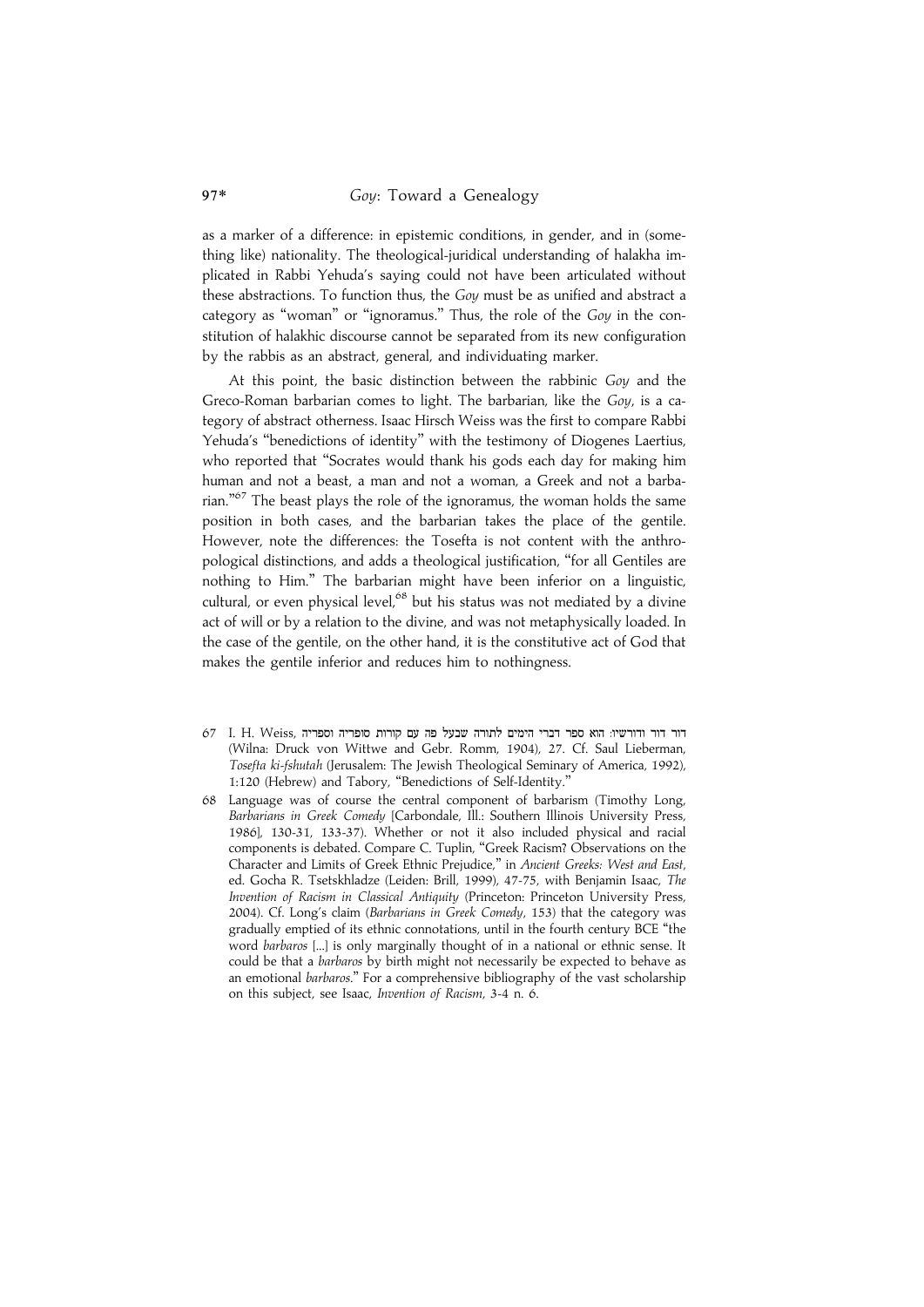The rabbis did not reflect on the category of "Goy" in the way the Greeks did on that of the "barbarian."<sup>69</sup> Once introduced and established in rabbinic discourse, the category of Goy assumed its nature as a simple matter of fact that eliminates its own history and historicity, needs no pondering, and calls for no real questioning.

That the difference between Jew and Goy was conceived by halakhic discourse as a real, ontological difference is made clear by the fact, noted by various scholars, that the Goy is not considered a full person. Indeed, some biblical verses regarding Adam were interpreted by the rabbis as referring only to Jews.<sup>70</sup> This statement has various legal implications, such as the ruling (uncontested anywhere in rabbinic literature) that saving the life of a gentile does not justify desecrating the Sabbath; that one is not liable for killing a gentile, both intentionally and unintentionally; $71$  and that the gentile neither conveys nor is susceptible to impurity.<sup>72</sup> The significance of these legal implications will be discussed further below.

The difference between the Jew and the Goy is diametrically opposed to the Christian opposition between believers and infidels (a category that includes Jews as well as pagans).<sup>73</sup> While the Jews conceived of themselves as distinctively separate, chosen from all the nations due to God's special relationship with them, the Christian believer invites all humanity to join him in the love of God and to share with him God's love of all mankind. ''I have an obligation to Greeks as well as barbarians, to the educated as well as the ignorant,'' Paul says to the Romans, for God's power brings salvation to everyone who has pistis, ''Jews first, but Greeks as well'' (Rom 1:14, 16). The

- 69 See Plato's claim (Politaea 262c) that the distinction between Greeks and barbarians is false, for it lumps together many different peoples (genê). Plato compares this to a hypothetical division of all natural numbers into two groups: 10,000 and all the other numbers (a ''natural'' division, per Plato, would be that between males and females or odd and even numbers). For other expressions of discomfort, see Tuplin, ''Greek Racism?'' 57-59; Long, Barbarians in Greek Comedy, 148-50.
- 70 See n. 117 below.
- 71 See nn. 112-14 below.
- 72 See n. 118 below.
- 73 On the development of this distinction, which is intimately connected with the creation of Christianity as a ''religion'' (that is, the true religion, set against all the false ones) in late antiquity, see Daniel Boyarin, Border Lines: the Partition of Judaeo-Christianity (Philadelphia: University of Pennsylvania Press, 2004), 202-20; idem, ''The Christian Invention of Judaism: The Theodosian Empire and the Rabbinic Refusal of Religion,'' Representations 85 (2004): 21-57.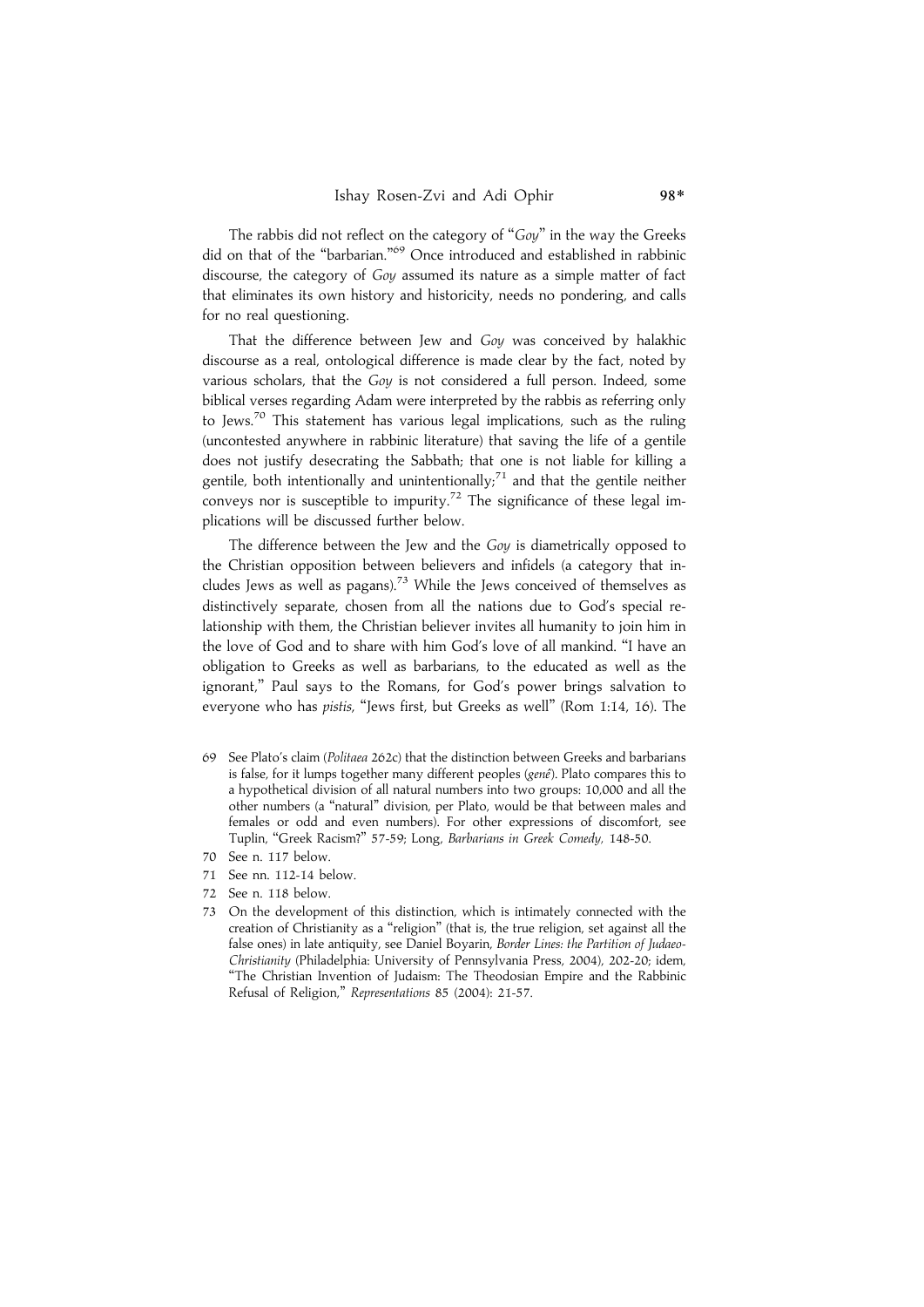infidels for Christians are those who refuse this invitation, thereby becoming the exception. Since they do not consent to acknowledge God, God abandons them to their unacceptable thoughts and indecent behavior (ibid., 1:28). The patristic other is an exception who can and should join the community and become part of the rule. The rabbinic Jews, on the other hand, see themselves as a special nation, an exception to the rule encapsulated by the biblical statement that "all gentiles (גוים) are nothing to him."<sup>74</sup> Jewish and Christian conversion therefore move in exact opposite directions, one away from and the other toward the excluded exception.

## E. Scholarly Goyim: A Conceptual Shift

The analysis proposed thus far requires a reexamination of a scholarly consensus that the rabbis were on the whole more lenient than the priestly, separatist, or sectarian tradition, represented in Ezra, Jubilees, or Qumran. Thus, for example, Cana Werman claimed that the prohibition attested in the Mishnah (m. Meg. 4:9) on interpreting ("translating") Lev 18:21 as forbidding intermarriage, is directed against the stricter law of Jubilees.<sup>75</sup> This scholarly approach figured prominently in Christine Hayes's study, which claimed that while Jubilees and the Qumran sect embraced Ezra's model of genealogical impurity, rabbinic literature rejected it entirely.<sup>76</sup> Hayes disputed Gedalyahu

- 74 Aharon Shemesh has shown that the same laws which function in rabbinic literature to separate between Jews and Gentiles function in Qumran to separate the members of the sect from anyone else. Without discussing the question of the direction of influence from the [proto-] rabbinic laws of separation to Qumran or vice versa, we may use here the Qumranic consciousness of being the exception (פרשנו מרוב העם, "we have separated ourselves from the multitude of the people," 4QMMT C 7) to characterize the rabbinic consciousness regarding the nations. See Aharon Shemesh, "המבדיל בין בני אור לבני חושך, בין ישראל לעמים", in Atara L'Haim: Studies in the Talmud and Medieval Rabbinic Literature in Honor of Professor Haim Zalman Dimitrovsky, ed. Daniel Boyarin et al. (Jerusalem: Magnes, 2000), 209-20. On the relationship between the rabbinic and sectarian self-consciousness, see also Adiel Schremer, Brothers Estranged: Heresy, Christianity, and Jewish Identity in Late Antiquity (Oxford: Oxford University Press, 2010).
- 75 Werman, ''Attitude Towards Gentiles,'' 18. Contra Israel Ta-Shema, ''A Contribution to the Commentary of a Pericope of Jubilees,'' Beth Mikra 11 (1965): 99- 102 (Hebrew), who contends that the debate is only about modes of translation, not the legal tradition itself. Cf. the deliberations of Cohen, Beginnings of Jewishness, 254-55.
- 76 Hayes, Gentile Impurities.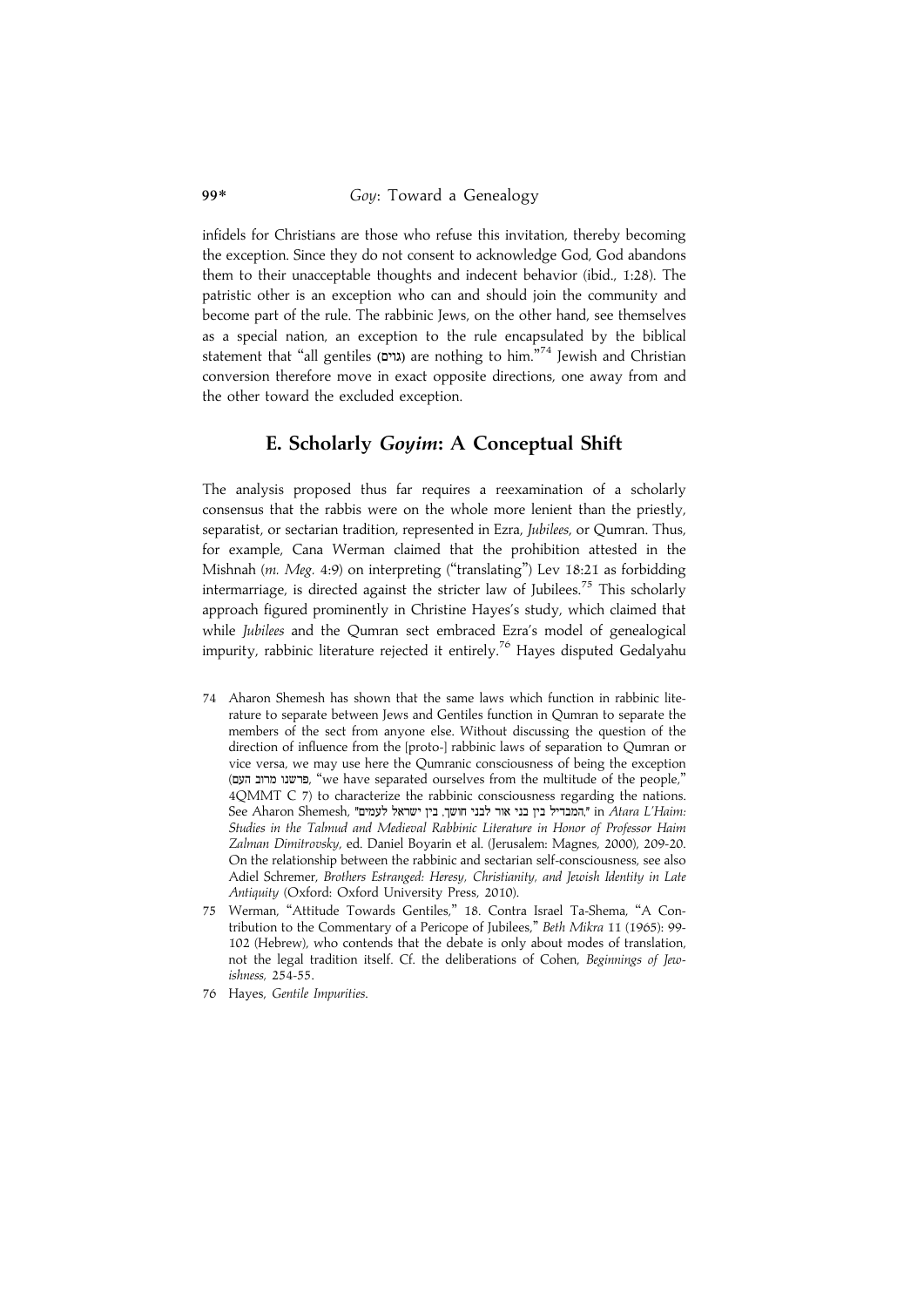Alon's thesis that the impurity of gentiles was an old tradition inherited by the rabbis, and that it manifested an inherent separatist tendency.<sup>77</sup> According to Hayes, not only did the rabbis present this impurity as a simple decree, but this decree did not prevent them from allowing everyday contact with gentiles, as well as their entrance into the temple and participation in the cult. The rabbinic rejection of Ezra and Jubilees is apparent, per Hayes, in various areas, such as the prohibition on intermarriage (the rabbis held the prohibition was only a decree) or the possibility of conversion (which cannot be found at all in Ezra and Jubilees).

We do not wish to debate these claims in detail here.<sup>78</sup> Rather, we would like to note a fundamental point that we believe is missing in the studies mentioned above. Those studies confine themselves to changes in the halakhic status of the gentile while completely ignoring the category itself, as if it were constant, with no history at all. The change of perspective suggested above turns Hayes's image of rabbinic Judaism almost upside down. Genealogical concerns are indeed not as central to rabbinic literature as they are to Ezra, Jubilees, or the Halakhic Letter from Qumran (4QMMT), but this is not based upon a greater openness to gentiles on the part of the rabbis. Quite to the contrary. The discourse of genealogy, we believe, belongs to a world in which there are many Goyim but no single Goy and Jewish identity is an extension of a familial or tribal identity. The unified Goy, on the other hand, has no (single) genealogy. Thus, when the Jew becomes the Goy's counterpart, it must be reshaped to match. The new binary system replaces the genealogical dimension and makes it superfluous, as ''gentileness'' becomes an either/or category that does not depend on the gentile's origins. This is well exemplified in the phrase discussed above from t. Berakhot, where the Goy is simply designated as "nothing to Him." The distinction becomes metaphysical rather than cultural, historical, or genealogical.

The consolidation of the unified term Goy also explains the "dissolving" of the prohibition on intermarriage in rabbinic sources, in comparison to earlier sources such as Ezra, Jubilees, or 4QMMT. The prohibition in the latter set of sources (unlike specific ''separation'' laws), implies that a clear-cut separation between the ''holy seed'' and ''people of the land,'' or between Jacob and ''the

Gedalyahu Alon, "The Levitical Uncleanness of Gentiles," in Jews, Judaism and the Classical World, trans. Israel Abrahams (Jerusalem: Magnes, 1977), 146-89.

<sup>78</sup> For a detailed account of Hayes's exceptionally erudite thesis, see Rosen-Zvi, ''Birth of the Goy.''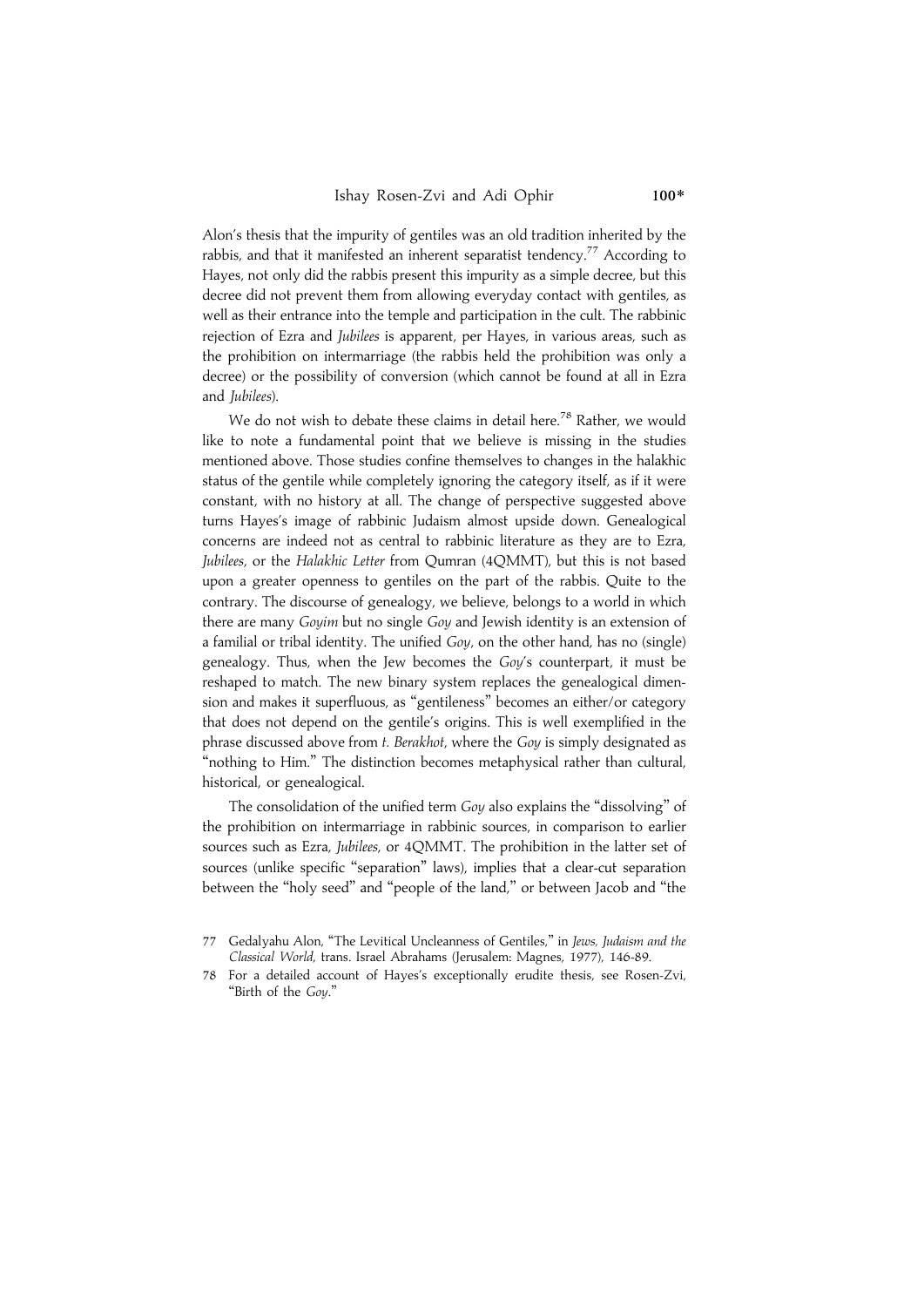Nations'' cannot be assumed, but must be established through prohibitions. The rabbinic Goy, in contrast, is already a fait accompli, and need not be constructed by such prohibitions, which are indeed hardly found in tannaitic literature.<sup>79</sup>

This perspective sheds a completely different light on the place of conversion in the rabbinic system. In the eighth chapter of her book, Hayes cites conversion as proof that the rabbis departed from the genealogical tradition in which individuals cannot join the Jewish people, much as an Israelite cannot become a Levite or a priest. But the rabbis did not simply allow conversion. Rather, they invented it by transforming diffusive spaces of conversion into a sharp and unequivocal *procedure* of passage  $-$  a transitory, instant event  $-$  as demonstrated lucidly by Shaye Cohen.<sup>80</sup> Instead of reading this procedure as evidence of a permeable border between groups, we see it as the very erection of this border.<sup>81</sup>

A similar lacuna in scholarly paradigms can be discerned in recent studies of m. 'Avodah Zarah. Various scholars have analyzed the strategies of Jewish

- 80 Cohen, Beginnings of Jewishness, 140-62. Cohen saw rabbinic conversion laws as Janus-faced, marking openness and, at the same time, standardizing boundaries. He attributed this duality to the dual system of Judaism as both a religion and an ethnos (which he equates with genealogy). See especially his summary on pages 342-43. Cohen's lucid analysis ushered in a new era in the study of ancient ''Jewishness,'' but most subsequent studies have shared its basic lacuna, overlooking the category of the Goy and its historicity. Recognition of the historical evolution of this category changes the narrative of the birth of normative Judaism. Cohen can thus assert that ''our post-rabbinic world mirrors the prerabbinic world of antiquity'' (346) only by ignoring the category of the Goy and its stability in post-rabbinic Judaism. The rabbinic conception of the Jew may have disappeared for certain groups of non-Orthodox American, or Israeli, Jews, but the same does not hold true for the rabbinic conception of the Goy, whose role in defining or constructing Jewish identity cannot be overestimated. Thus, one should always be suspicious of claims that modern, secularized Jews have finally dismissed or overcome rabbinic Judaism. "The Beginnings of Jewishness" must therefore be complemented by attention to ''The Beginnings of Goyishness.'' This scholarly lacuna may not be wholly accidental, for, as Benjamin Isaac justly remarks, ''The study of ancient ethnicity is far more popular at present than that of social hatred'' (Invention of Racism, 4).
- 81 For a similar critique of Hayes's thesis, see Martha Himmelfarb, A Kingdom of Priests: Ancestry and Merit in Ancient Judaism (Philadelphia: University of Pennsylvania Press, 2006), 184. However, Himmelfarb's alternative is different from, even diametrically opposed to ours. According to her, rabbinic culture expanded the genealogical model in response to its marginalization in Christian circles.

<sup>79</sup> See n. 27 above.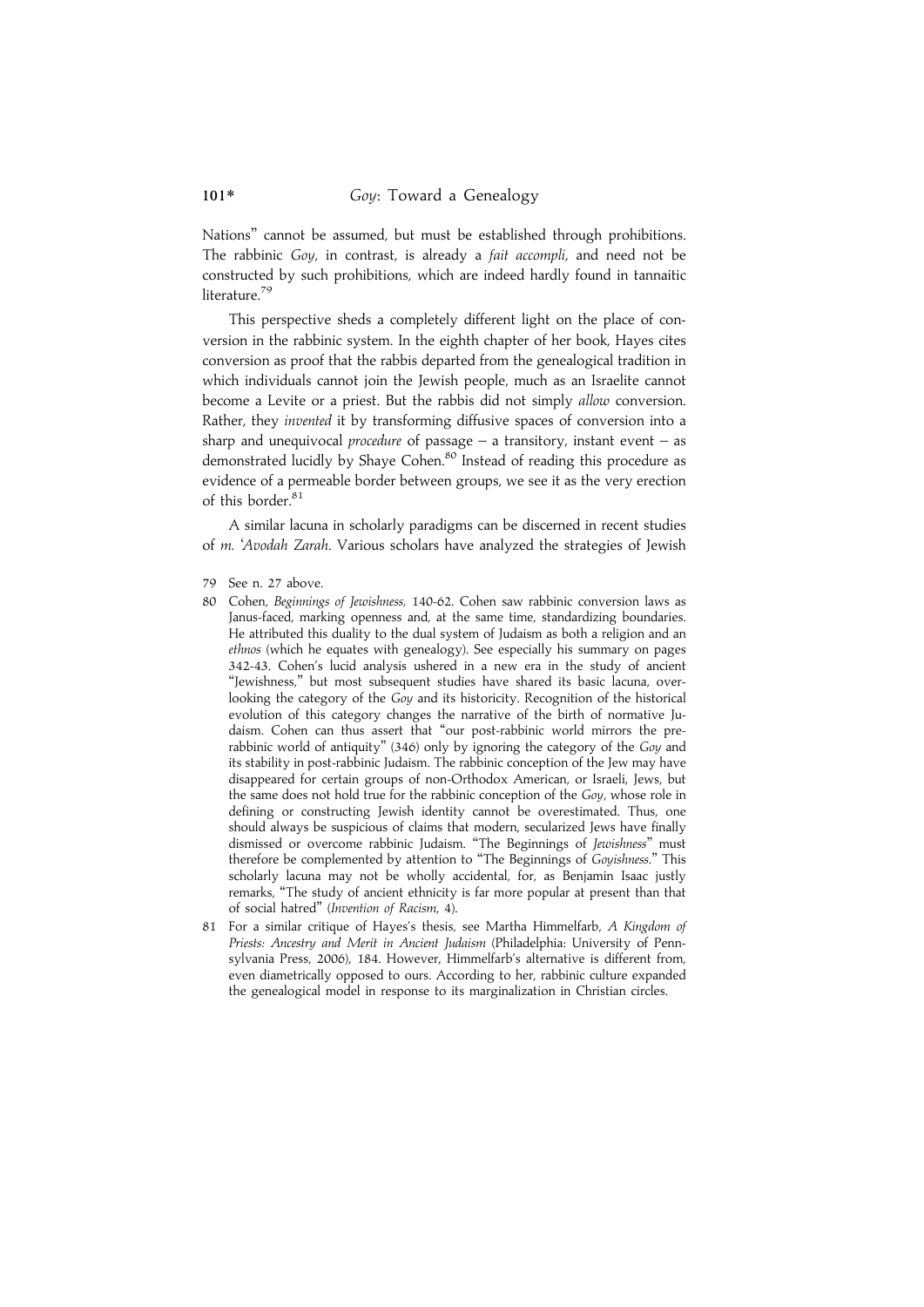''coexistence'' with gentiles, all the while assuming that the border between gentiles and Jews is itself a given.<sup>82</sup> For example, in a recent article, Noam Zohar discussed m. 'Avod. Zar. 2:1, which states:

An Israelite woman may not assist a gentile woman (נכרית) in childbirth (because she would be aiding the birth of a child for idolatry), but a gentile woman may assist in the childbirth of an Israelite woman. An Israelite woman may not nurse the son of a gentile woman, but a gentile woman may nurse the son of an Israelite woman in her domain.<sup>83</sup>

Zohar explains that ''this basic hostility is the continuation of the biblical attitude toward idolaters'' (155). The mishnah's innovation, according to Zohar, is its beginning: ''We do not place livestock in gentile inns for they are suspect regarding [sex with] livestock; a woman should not seclude herself with them for they are suspect regarding illicit relations (עריות); a man should not seclude himself with them for they are suspect regarding murder.'' Zohar comments: ''The Mishnah does not use the realm of the religious in itself to explain its laws, rather it uses the moral and social realms"  $(156)$ ,  $84$  and ergo, ''there is no place for such hostility toward gentiles who do not accord with the demonic description in [the Mishnah].''

Zohar wishes to explain the gap between this mishnah's sharp rhetoric and its relative leniency regarding commercial relationships with gentiles, attested in chapters one and two of the tractate (as documented meticulously by Urbach).<sup>85</sup> His conclusions are far-reaching: "Once we are facing gentiles who

- 82 See, e.g., Zohar, ''Idolatry''; Schwartz, ''The Other in 1 and 2 Maccabees''; Moshe Halbertal, "Co-existing with the Enemy: Jews and Pagans in the Mishnah," in Tolerance and Intolerance in Early Judaism and Christianity, ed. Graham N. Stanton and Guy G. Stroumsa (Cambridge: Cambridge University Press, 1998), 159-72. For a fuller bibliography, see Ishay Rosen-Zvi, "הפולמוס". For a fuller bibliography, see Ishay Rosen-Zvi התנאי על השמדת עבודה זרה," Reshit – Studies in Judaism 1 (2009): 91-116.
- 83 Noam Zohar, "החיצות סביב מרחב תרבותי משותף: היחס לגויים ולצלמיהם על פי משנת עבודה זרה" Reshit – Studies in Judaism 1 (2009): 145-64.
- 84 Cf. Hayes, Gentile Impurities, 141: ''The structure of rabbinic regulations concerning interaction between Jews and Gentiles was not designed to prevent interaction. It was designed to prevent interaction that would involve the Jew in violation of the halakhah'' (emphasis in the original).
- 85 Ephraim E. Urbach, ''The Rabbinical Laws of Idolatry in the Second and Third Centuries in the Light of Archaeological and Historical Facts,'' in The World of the Sages: Collected Studies (Jerusalem: Magnes Press, 1988), 125-78 (Hebrew).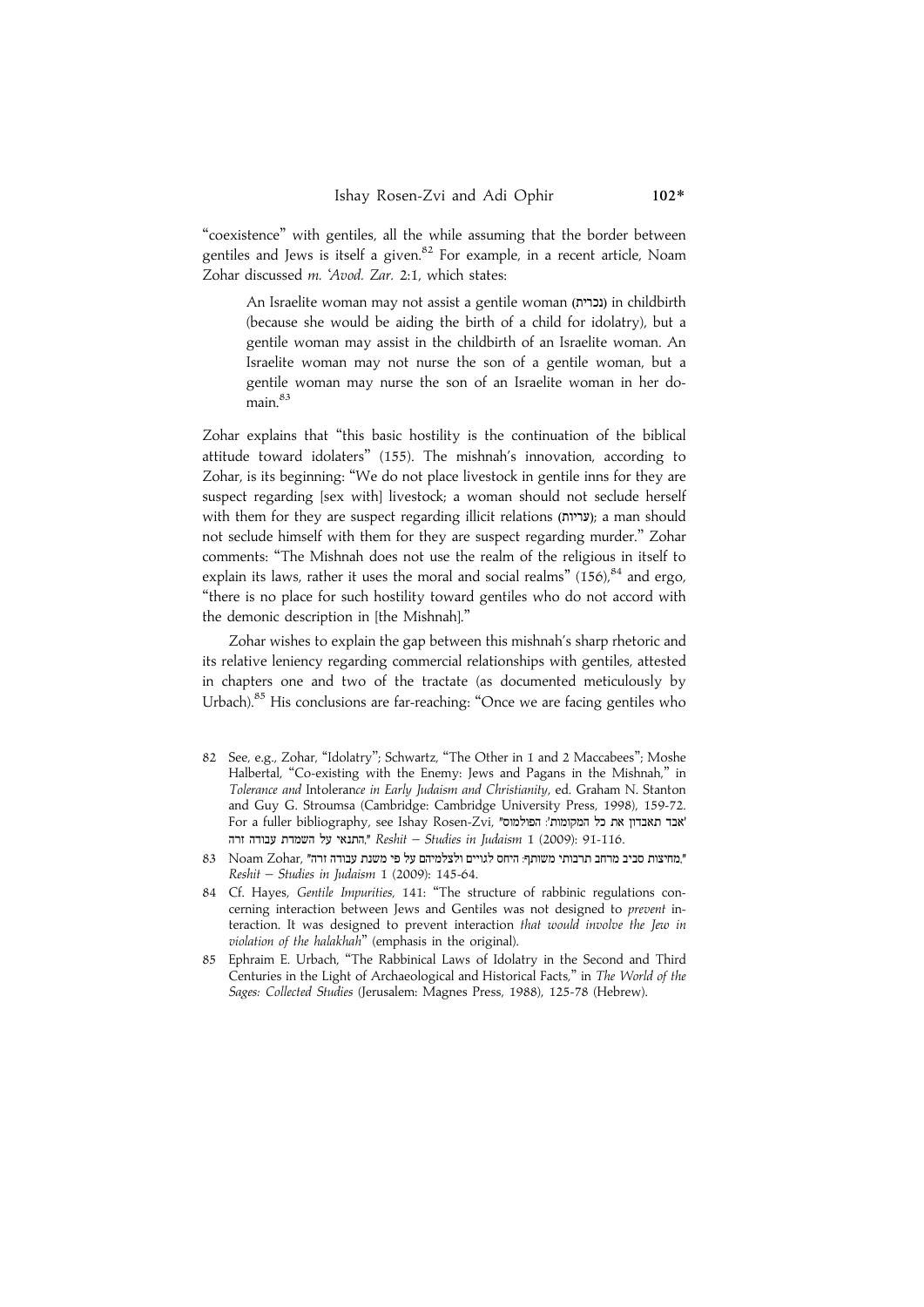are monotheistic and cultured, the dark shadow is lifted from the entire discussion, and a friendly coexistence of complete peace is warranted'' (163).

The basic assumption behind this analysis is that the subject of these mishnayot is the same as in the Bible, and thus that the hostility toward this subject is ''the continuation of the biblical attitude toward idolaters.'' But in fact, the aforementioned mishnah does not say that a Jewish woman should not midwife "a female idolater," but rather "a gentile woman" (נכרית). $^{86}$  The mishnah forbids Jews to give life to gentiles qua gentiles. This attitude lies behind various laws in the first two chapters of m. 'Avodah Zarah, and is spelled out explicitly in 2:5, in R. Joshua's answer to R. Ishmael regarding the prohibition against eating the cheese of gentiles. R. Joshua claims that this cheese is forbidden since it is ''fermented in the stomachs of calves dedicated to idolatry,'' but as the dialogue continues his answers emerge as but a ruse disguising a more general desire for separation from gentiles, as was recently analyzed by Shlomo Naeh.<sup>87</sup>

Conflation of attitudes toward idolatry and Goyim, reading them together as a modified continuation of a biblical model, ignores the very category of

- 86 Zohar, "מחיצות סביב מרחב תרבותי משותף" cites the mishnah according to the printed edition, which adds ''for she is midwiving a son of idolatry,'' but this addition is absent from the Palestinian MSS, and was probably interpolated from a baraita in b. 'Avod. Zar. 26a. Cf. t. 'Avod. Zar. 3:3, which adds a similar clause on nursing.
- 87 Shlomo Naeh, "ה ישובים אודין מיין": מבט חדש על משנה עבודה זרה ב, ה", in Studies in Talmudic and Midrashic Literature in Memory of Tirzah Lifshitz, ed. M. Bar-Asher et al. (Jerusalem: Bialik Institute, 2005), 411-34 (Hebrew), demonstrates that behind the exegetical discussion on Song 1:2 in m. 'Avod. Zar. 2:5 ''is a hidden polemic regarding the place of the 'items of gentiles' (the subject of the chapter in the Mishnah)'' (422). Naeh connects this polemic to the specific prohibition of wine: ''In order not to shake the accepted halakhic foundations, R. Joshua must keep the reason for the prohibition of wine ambiguous'' (428). One may add that concealment and subterfuge is characteristic of chs. 1-2 in m. 'Avod. Zar. as a whole. These mishnahyot, like R. Joshua's halakhic answers, formally discuss issues of idolatry and kashrut, but also include many laws which have nothing to do with these, and are rooted instead in a general will to stay away from gentiles and prevent them from settling amongst Jews (cf. b. 'Avod. Zar. 20a, discussing Deut 7:2). This is the reason for the prohibition on the sale of livestock (1:6) and homes (1:8; see Gerald Blidstein, ''Rabbinic Legislation on Idolatry, Tractate Abodah Zara, Chapter I'' [PhD diss., Yeshiva University, 1968] 163-221, and Christine E. Hayes, Between the Babylonian and Palestinian Talmuds: Accounting for Halakhic Differences in Selected Sugyot from Tractate Avodah Zarah [Oxford: Oxford University Press, 1997], 79-81), as well as the prohibition on foodstuffs in ch. 2 (cf. b. 'Avod. Zar. 36b: "due to their daughters").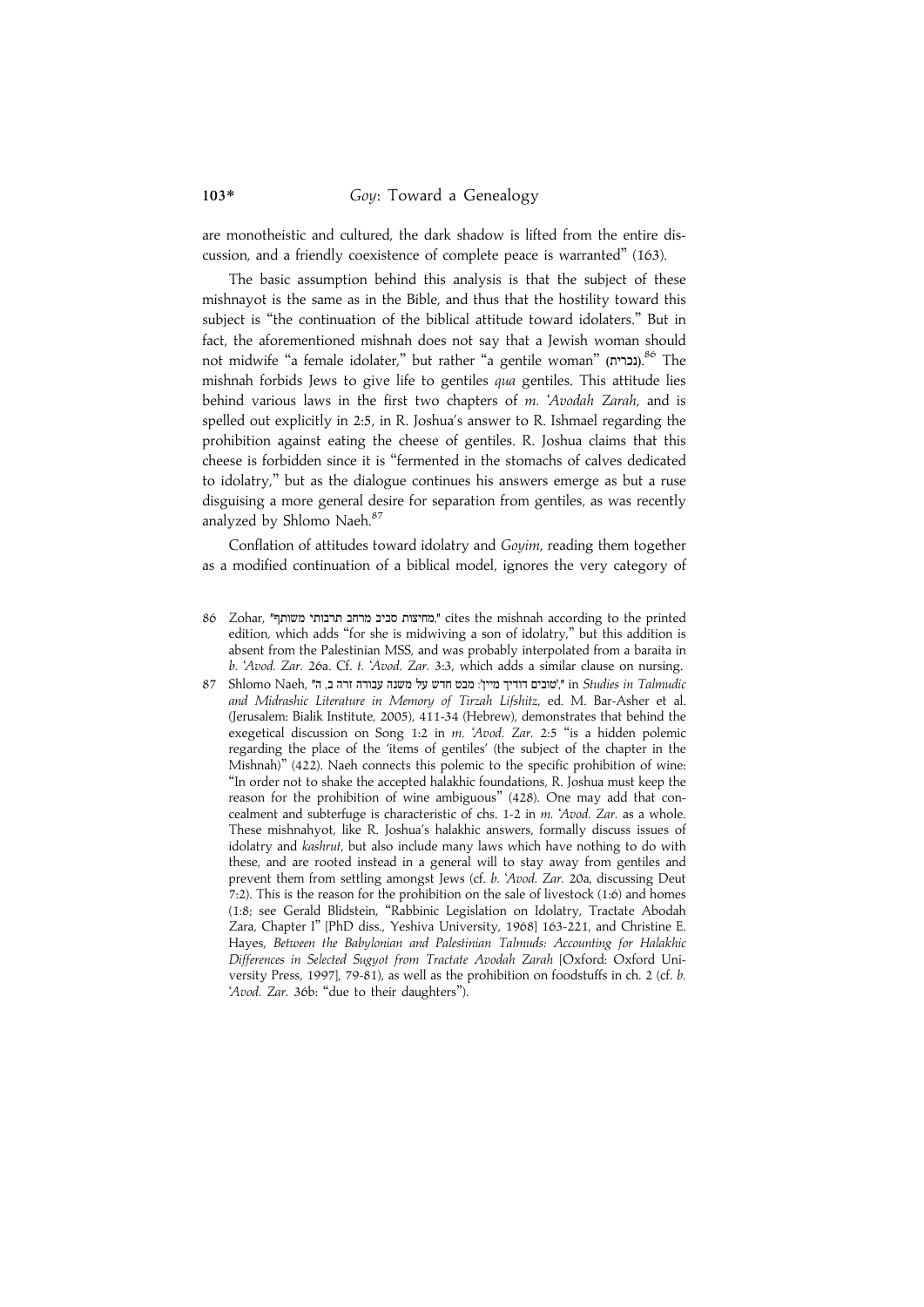Goy. M. 'Avodah Zarah as a whole cannot be understood without taking the new rabbinic categorization of the Goy into account. Only in this way may we account for the discrepancy between the stringent requirements of the Mishnah to stay away from Gentiles (chs. 1-2) and the lenient attitudes the Mishnah takes toward idols (chs. 3-4).

This analysis gives us better tools to revisit the scholarly debate regarding the term Yehudi. Various scholars have studied the different meanings of this term, debating whether its meaning was transformed during the Second Temple period from an ethnic to a religious or cultural marker.<sup>88</sup> Especially noteworthy in this context is the recent discussion revolving around Steve Mason's paper (2007) regarding the correct translation of the Greek Ioudaios: Jew or Judaean.<sup>89</sup> For our immediate purposes, the most significant fact of this debate is that none of the disputants assumed any connection between the transformation of the ''Jew'' and the parallel transformation of the Goy, although both cases involve generalization and abstraction that transcend ethnic, tribal, linguistic, and geographical categories. When the ''Jew'' becomes a member of a nation near the beginning of the Second Temple period, he is suddenly faced with a plurality of other nations: in other words, with Goyim. This plurality of nations becomes monist only when the negative elements of non-Jewishness become so central that they push all other differences aside (including, as we saw, the Deuteronomic ger). The generalized Goy belongs not to an ethnic system, then, but to a metaphysical one. It is conceivable, therefore, that the rise of the Goy also had an effect on the meaning of the term "Jew." Since the term  $Goy$  is in rabbinic literature not simply an ethnic marker, the term ''Jew,'' which now becomes its direct opposite, also forfeits its strictly ethnic, localizable designation, and acquires new religious and metaphysical meaning.

We can summarize this section by saying that the creation of the rabbinic Goy marks the birth of a completely new discourse. As in any new discourse, many of the elements of the rabbinic Goy were already in existence before its

89 See Mason, ''Jews, Judaeans, Judaizing, Judaism''; Daniel R. Schwartz, '''Judaean' or 'Jew'?: How Should We Translate 'Ioudaios' in Josephus?'' in Jewish Identity in the Greco-Roman World, ed. Jorg Frey, Daniel R. Schwartz, and Stephanie Gripentrog (Leiden: Brill, 2007), 3-27; Boyarin, ''Rethinking Jewish Christianity,'' 7-36; Miller, "The Meaning of 'Ioudaios'," 98-99 (who promises there to dedicate a subsequent paper solely to this debate).

<sup>88</sup> See David Goodblatt, Elements of Ancient Jewish Nationalism (Cambridge: Cambridge University Press, 2006), 1-27.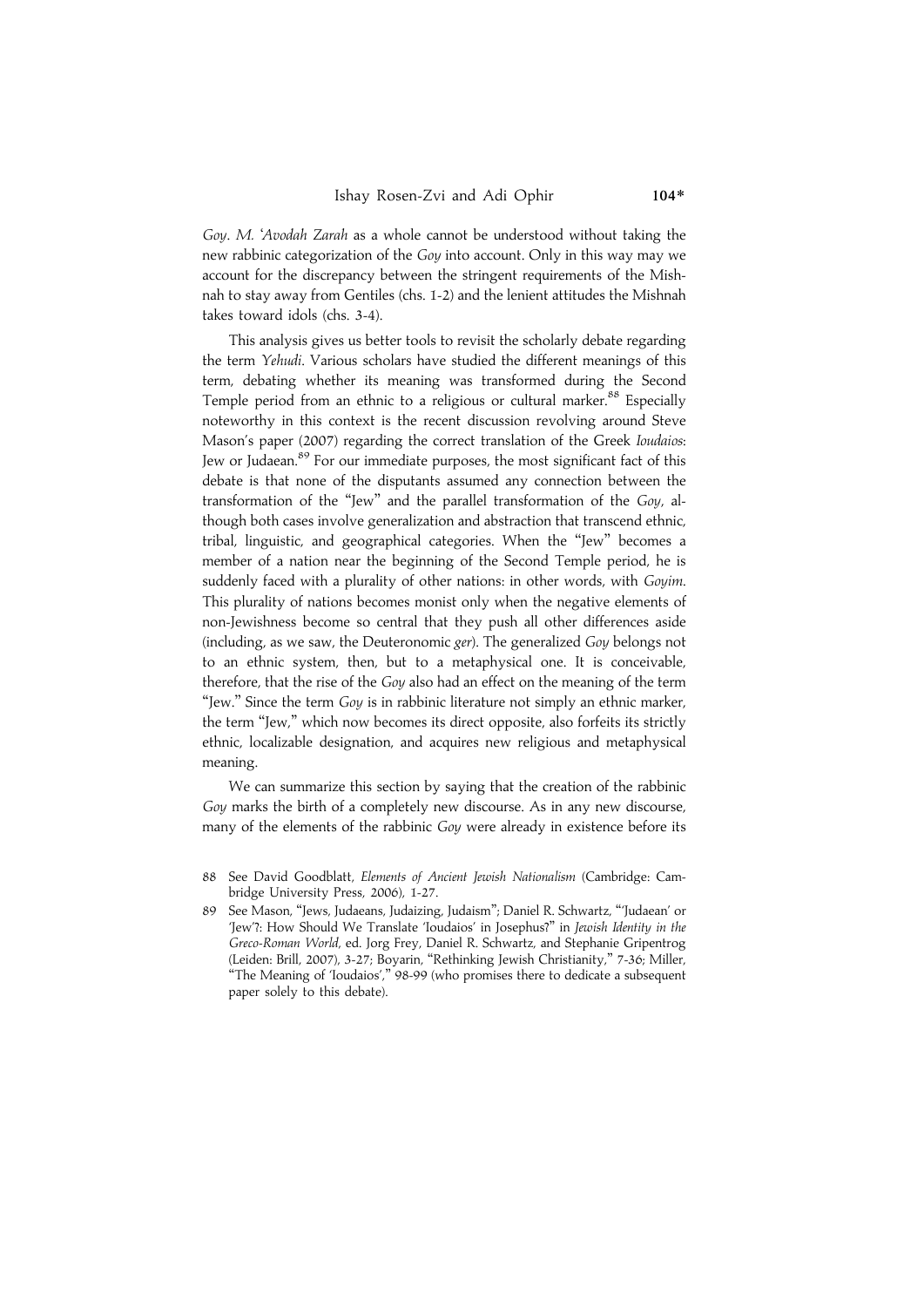"birth." Much of the rabbinic Gov exists in the biblical and post-biblical concepts of nokhri, goyim, and ethnê. The specific amalgam of all these elements, however – the ethnic mindset together with the metaphysical overtones and the binary dichotomy it entails – is indeed novel. Furthermore, the introduction of the rabbinic Goy is not merely an expression of the emergence of a new discourse. The appearance of the term Goy in rabbinic literature established the final demarcation of a boundary separating Jews from everyone else, and this boundary was one of the prerequisites for the new discourse. The biblical *nokhri* was insufficient to bring about this kind of demarcation, since it allowed for intermediate categories and was not absolute; not every individual had to be classified with one of two groups. Additionally, as with any discourse, the new use of the term Goy brought about not simply a change in ideology, but also in institutional practices, the most ubiquitous of which was conversion.

We should reiterate that we do not claim that in the real world of late antiquity there was an actual, complete division between Jews and gentiles, that there were no practical ways to replace dichotomies with gradual differences and alternative discourses that suggested intermediate categories and that tolerated intermarriage and other forms of contact. We also do not claim that, historically, a clear definition of every person as Jew or gentile was ever possible.<sup>90</sup> What we are claiming, however, is that the concepts the rabbis developed enabled a new classification and organization of the world. We further posit that only after these concepts had been introduced and accepted could mixing and hybridization of the two categories of Jew and Goy been identified and could attempts at control and/or resistance have been made. The measure of success which the rabbis had in their attempt to shape the world in their own image has been exhaustively discussed by numerous historians. Suffice it to say that there is no doubt that the new rabbinic language was institutionalized and translated into various practices, such as, for example, the rabbinic conversion ceremony and the rabbinic impurity rules.

In what follows we shall attempt to reconstruct some of the discursive implications of the appearance of the Goy in both aggadic and halakhic portions of rabbinic literature.

90 See Cohen, Beginnings of Jewishness, ch. 2.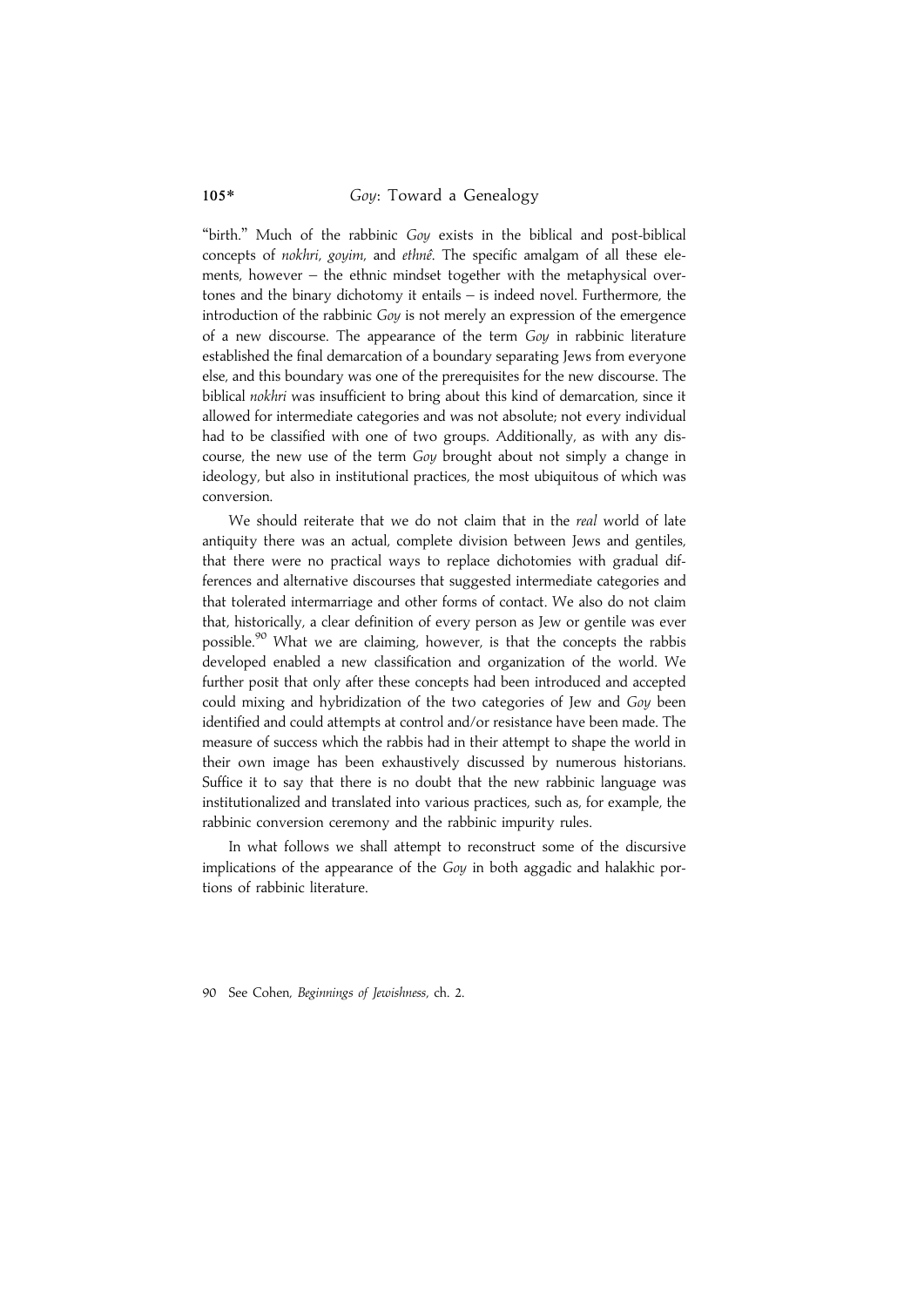## F. The Aggadic Goy

It has been argued that aggadic midrash, in contrast to allegorical discourse, tends to break ontological dichotomies (between male and female, body and soul, surface and depth, etc.).<sup>91</sup> But such hybridist tendencies never apply to the binary distinction between Jew and  $Goy$ . This dichotomy is presupposed and enacted throughout the midrashic text with neither irony nor problematization. The dichotomy is not challenged, and no significant attempt is made to sublimate or reconcile it. Moreover, whenever this dichotomy appears – almost without exception – it serves to articulate the relations between God and Israel.

The aggadic part of the Mekhilta that interprets the biblical narrative of the voyage from Egypt to Sinai (Exod 13-19) will serve here as our case study.<sup>92</sup> In this segment of the Mekhilta, Goyim are present mostly in their political, collective form as "the Nations of the World" (אומות העולם).<sup>93</sup> In several cases, the Midrash indeed shows awareness of distinctions between different nations. Thus, for example, the homilist narrates rather realistically the Egyptians' fear from the effect of Israel's escape on other nations subjected by them: "From our service' (Exod 14:5, מעבדנו read by the homilist as: מי

- 91 See Susan A. Handelman, The Slayers of Moses: The Emergence of Rabbinic Interpretation in Modern Literary Theory (Albany: State University of New York Press, 1982); Daniel Boyarin, Carnal Israel: Reading Sex in Talmudic Culture (Berkeley: University of California Press, 1993). For the contrast between this mode and Christian (Pauline) Platonic dualism, see Boyarin, Radical Jew, 8, 29-32.
- 92 On this text, see Menahem I. Kahana, The Two Mekhiltot on the Amalek Portion: The Originality of the Version of the Mekhilta d'Rabbi Ishma'el with Respect to the Mekhilta of Rabbi Shim'on ben Yohay (Jerusalem: Magnes, 1999), 25-32 (Hebrew). We shall not deal here with the parallel (yet secondary) passages in the Mekhilta of Rabbi Shimon on this portion.
- 93 The terms "Goy" and "Goyim" appear there mostly either when paraphrasing biblical verses, or when persons rather than collectives are referred to: ''We have found everywhere [in the Bible] that the Goyim practice augury'' (Mek. Vayehi 3:1, 204); "The nicest among the  $Govim -$  kill" (Mek. Vayehi 2:1, 201; Lauterbach's translation, ''idolaters,'' is simply incorrect). The only exception is: ''You did not want to enslave yourselves to heaven; you are enslaved to the lowest of Goyim, Arabs" (Bahodesh I; XX, 203), discussed below. Mekhilta is quoted according to Jacob Z. Lauterbach, Mekilta de-Rabbi Ishmael: A Critical Edition on the Basis of the Manuscripts and Early Editions with an English Translation, Introduction and Notes (Philadelphia: Jewish Publication Society of America, 1933-35), slightly modified when needed.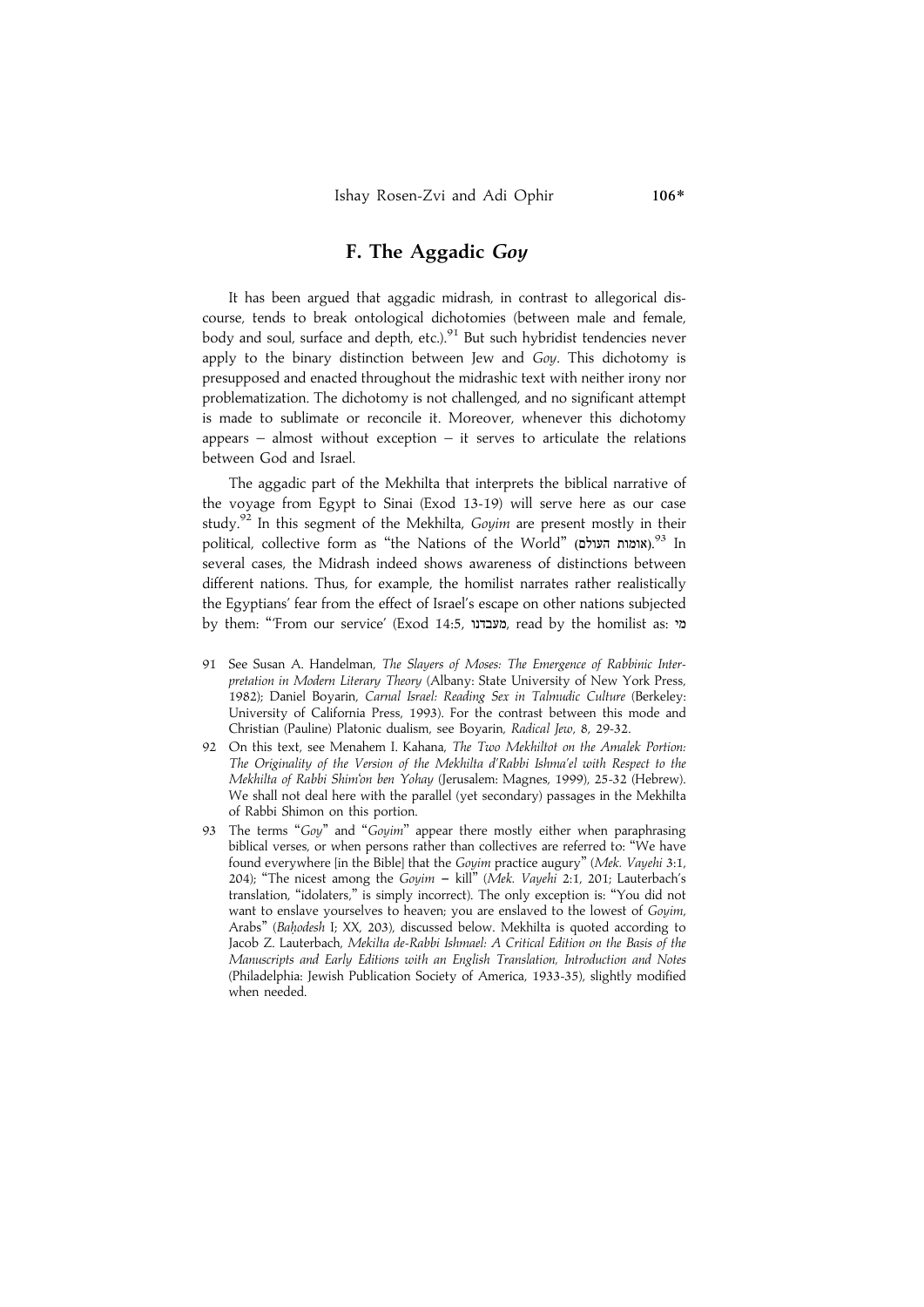עבדנו, 'who are our servants'): They said: Now all the nations will sound it abroad against us like a bell and will say: Even those who were in their power they had to let go – now how will we be able to send officers and taskmasters to bring us male and female slaves from Aram-naharaim and Aram-zobah?'' (Vayehi 2; I, 196).

Such distinctions, however, disappear as quickly as they appear. In most homilies which mention the "nations," they emerge as a unified entity, the eternal enemy of Israel. This is nowhere clearer than in the "index homilies,"<sup>94</sup> where the narrative of God's war against Pharaoh and Egypt is attached to additional biblical passages narrating other nations and heroes, only to conclude with a generalized lesson about the sins and punishments of the ''nations.'' In these cases, Egypt becomes but a synecdoche to all the nations, which represent a single, unified entity against both Israel and God: ''For with the very thing with which the nations of the world pride themselves before Him, He punished them'' (Shirata 2; II, 13); ''And woe unto the Nations of the World, what do they hear with their own ears, Behold, He by whose word the world came into being will fight against them'' (Shirata 4; II, 31); ''God showed the nations of the world how dear the children of Israel were to Him, in that He Himself went before them, so that the nations should treat them with respect. But it is not enough that they do not treat them with respect, they even put them to death in all sorts of cruel and strange ways" (Vayehi 1; I, 186). Egypt is here but a model; it is the nations at large who are responsible for killing Israel ''in all sorts of cruel and strange ways,'' and God will therefore fight them all collectively in the future.

The Nations are thus presented as a multiplicity within a basic unity. Thus, the Midrash can emphasize distinctions between different nations, according to local ideological and exegetical needs, but then ''forget'' these distinctions and return to speaking of a basically unified group. This is no different from Israel themselves, also appearing as a diverse group of peoples within a basic unity (cf. ''ten [types of] lineage'' above). Even God is no exception: '''The Lord is a man of war, The Lord is His name': Why is this said? For He appeared at the sea as a mighty hero doing battle [...] He appeared at Sinai as an old man full of mercy [...] Scripture therefore would not let the Nations of the World have an excuse for saying that there are two powers, but declare '''The Lord is a man of

<sup>94</sup> On this concept, see Daniel Boyarin, Intertextuality and the Reading of Midrash (Bloomington, Ind.: Indiana University Press, 1990), 26-33.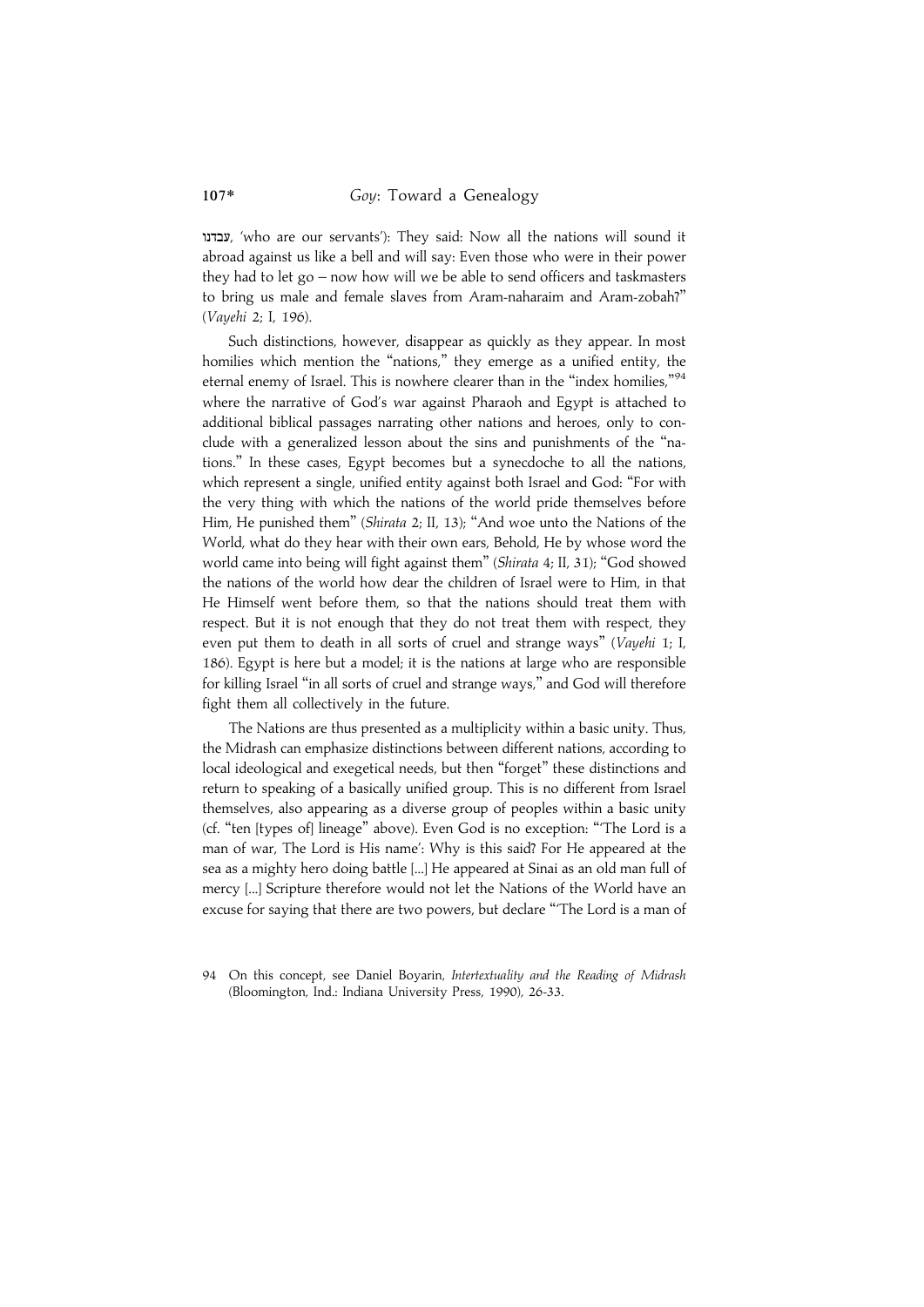war, The Lord is His name': It is He who was in Egypt and He who was at the sea [...]" (Shirata 4; II, 31).

Since the God of Israel is also the creator of the world, there is always the possibility of treating Israel and the nations in the same manner, as but subdivisions of God's single created universe. Surprisingly, however, this obvious potential rarely materializes in rabbinic texts. Take for example the index homily in tractate Shirata 2 (II, 13-19) listing a series of biblical examples for the principle of measure for measure. The index lists the generation of the Flood, the Tower [of Babel], the Sodomites, Egypt, Sisera, Samson, Absalom, Sennacherib, Nebuchadnezzar, and Tyre. This extensive catalogue (arranged chronologically) combines collectives and individuals, Israelites and non-Israelites. However, when the homily, specifying its lesson, summarizes the list at its opening and ending, it says: "Thus by means of the very thing with which the Nations of the World act proudly before Him, God punished them.'' Even when the potential for universalism exists in the materials used by the homily, it hardly carries the homilist beyond the traditional rabbinic binary format: Israel exalts God while the nations exalt themselves before Him. The Nations, as a single entity, are God's enemy. Note that while the single Goy can be simply dismissed theologically as ''nothing to him,'' the political manifestation of the Goy, "the Nations of the World," receives a different treatment in this midrash. These ''Nations'' are not simply negated but instead are presented in their vanity in order to be punished, their punishment being a mode of God's revelation.

While biblical and apocryphal texts that deal with other nations are very often framed as historical narratives, the amalgamation of all nations into one abstract category of ''Nations of the World'' goes hand in hand with the lack of any sense of historicity in rabbinic literature in general, and in the aggadic sources in particular. And indeed, when each nation may serve as an allegory for any other, and each is an equal instantiation of the generalized (united?) "Nations of the World," no history, at least in the modern sense of the term, can be told. The unfolding of the world in time becomes the scene for the reiteration of various phases of the same formulaic relations between God, the Jew, and the gentiles.

Thus we return to the basic triad drawn at the very beginning of this paper: God – Israel – Nations. This fundamental structure is reiterated with a number of variations throughout the rabbinic corpus, but, nonetheless, it seems to be quite stable. In what follows, we shall suggest some initial observations regarding the triangulated relationships as they are revealed in the aggada of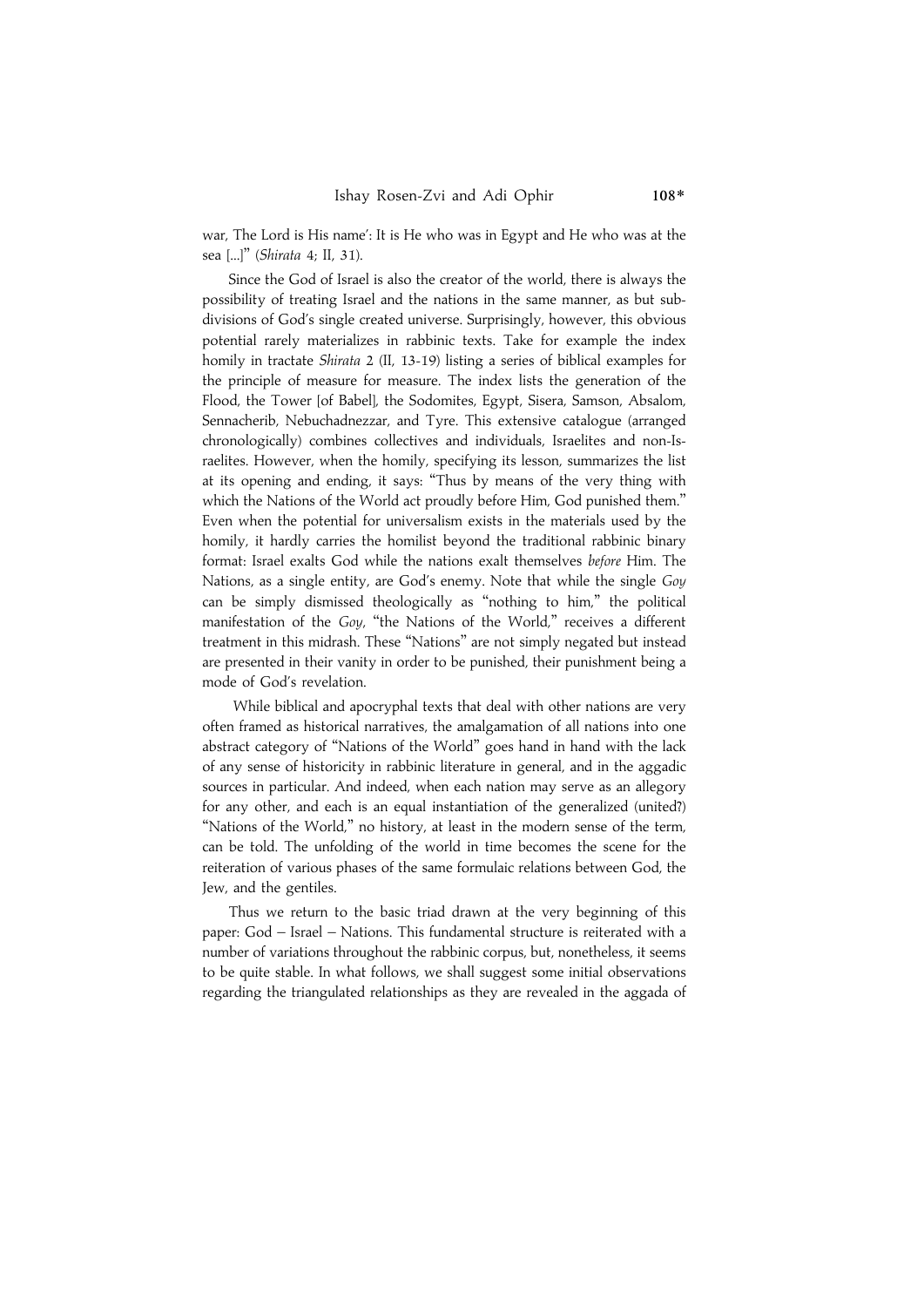the Mekhilta. While we do not intend to exhaust the matter, we wish to exemplify the usefulness of this structural perspective in decoding the position of the Goy in rabbinic midrash.

Unlike more traditional oppositions like black and white, day and night, or good and evil, we define binary separation as a relationship between two categories with respect to a third, external one. Citizens and immigrants are separated with respect to their civic status; Levites and Israelites are separated with respect to their access to the temple realm; believers and infidels are separated with respect to their belief in God, etc. The third category serves as both a common ground and a medium through which separation is articulated and accomplished. When Jews and Gentiles are separated, then, they are separated not with respect to their relation to God, but rather with respect to His relation to them.

For R. Yehuda in t. Berakhot, this relation in the case of the Goy means complete annihilation; with respect to God, the gentiles are nothing. But whereas the existence of other gods is inconceivable at this stage of Jewish thought – for they have become mere illusion – the real existence of other nations is never doubted. They may be "nothing to Him," but their presence and might is most vividly experienced by historical Jews. For aggadic discourse, an abstraction like ''nothing to Him'' can never suffice, and instead the moment of non-election is evoked.

Election is inherently related to a difference that implies hierarchy. Indeed, it sometimes appears as if election represents nothing but a difference. This is how it is presented at the very opening of the Mekhilta: ''Before the land of Israel had been chosen, all lands were suitable for divine revelation; after the land of Israel had been chosen all other lands were excluded" (Pasha 1; I, 4). There was nothing inherent in all other lands which made them unsuitable for divine revelation, besides the very act of choice, which, of necessity, created a distinction. The chosen is always singled out ''from all nations'' or ''from all lands'' (the English term ''selection'' captures this double meaning well). One homily presents this dynamic quite vividly: ''It was like a man who draws out a young calf from the cow's womb'' (Vayehi 7; I, 249).

The Nations appear as an integral part of the spectacle of chosenness. Thus, at the beginning of tractate Vayehi the words "and the Lord went before them by day'' are explained not as an expression of the special relationship between the Lord and his people, but rather as a spectacle – almost a performance – meant for the eyes of a third party. That is, the Nations of the World: ''God showed the Nations of the World how dear the children of Israel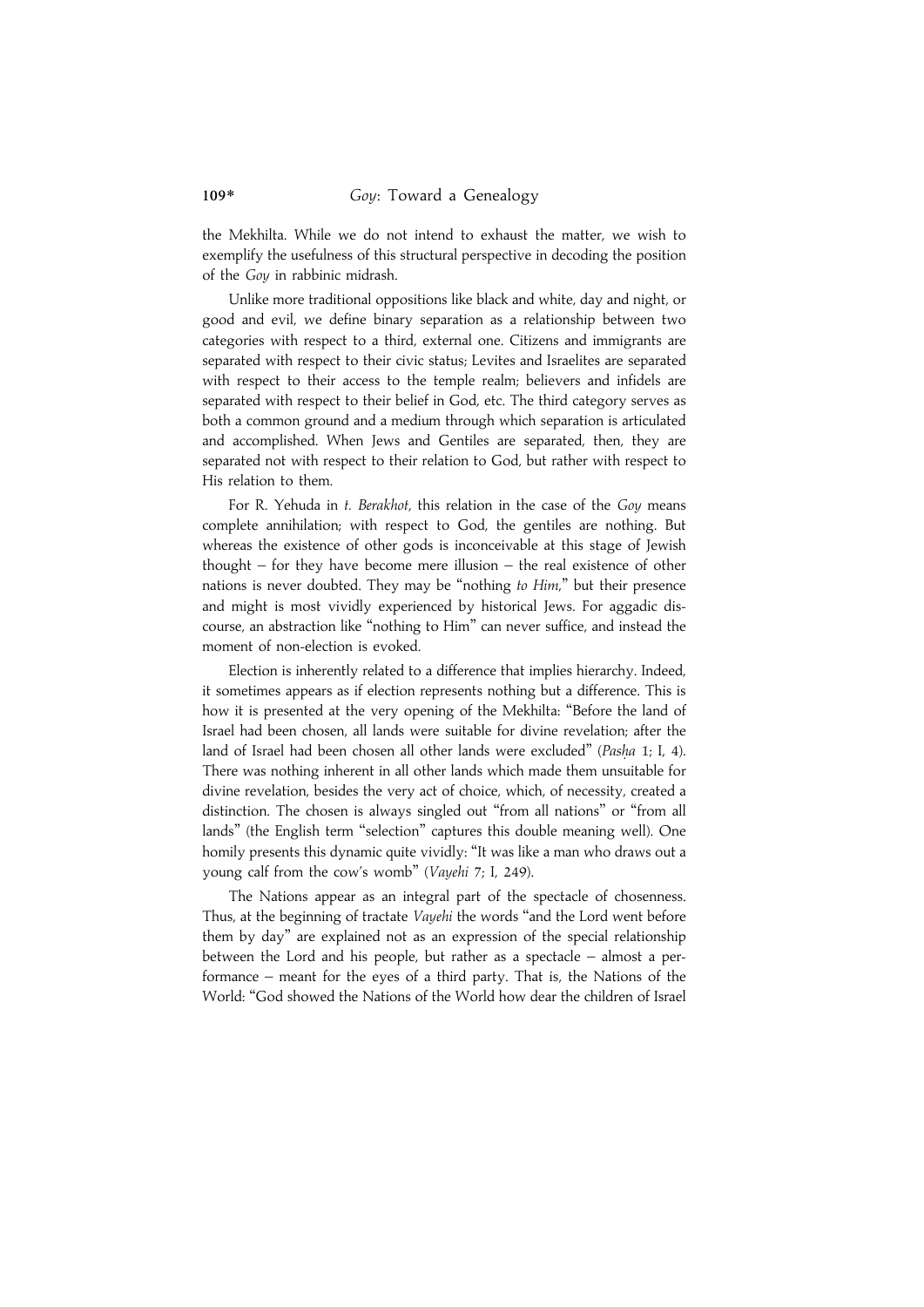were to Him, in that He himself went before them, so that the nations should treat them with respect'' (Vayehi 1; I, 186). Typically, the dual relationship between God and His people is revealed as part of a triad.<sup>95</sup> In the famous parable about the dove dreadfully chased from all sides until it raises its head in prayer (Vayehi 3; I, 211),<sup>96</sup> God appears as an external third party rescuing Israel from a binary reality, allowing a vertical escape from what seems to be – from a horizontal perspective – a dead end.<sup>97</sup>

Even in the narratives of the journey in the desert (tractate Vayassa), when the trails are those of thirst and snakes and the Nations seem to play no role, the relationship between God and Israel is never purely bilateral. The Goy is always at the very least a live memory, and thus, a potential threat. There are always Goyim behind (Egypt) and ahead (Amalek, the Midianites, the Ammonites, and, ultimately, the Canaanites), and their presence on the horizon is sufficient to create a triangular relationship. This is made clear by the very opening of Mekhilta, tractate Amalek, which uncovers the connection between Israel's complaints in the desert (narrated in tractate Vayassa) and the appearance of the new enemy: ''[...] and because they separated themselves from the Torah their enemy came upon them. For the enemy comes only because of sin and transgression'' (Amalek 1; II, 135).

A homily from Sifra Qedoshim (whose first portion was discussed above) can serve as a concentrated example of the fruitfulness of the triangular model in decoding rabbinic theology:

"You shall be holy to me, for I the Lord am holy" – just as I am holy so should you be holy; just as I am separated, so should you be separated.<sup>98</sup>

"And I will separate you from the nations for me"  $-$  If you are separated from the nations, you are to be mine, and if not, you shall belong

- 95 Of course, the homilist aspires to unite the two apexes of God and his people: ''It is not written here 'You overthrow those who rise against us' but 'You overthrow those who rise against You'; Scripture thereby tells that if one rises up against Israel it is as if he rose up against He who spoke and the world came into being'' (Shirata 6; II, 42).
- 96 On this homily see Boyarin, Intertextuality, 111.
- 97 Note, however, that this vertical possibility is always the result of a prior choice to trust God. If the people of Israel do not choose God alone, He is revealed in and through the horizontal  $-$  the nations, who act as his messengers to oppress Israel.
- 98 This homily reappears in the *Sifra* in almost every occurrence of the common priestly phrase, "You shall be holy, for I am holy," or the like.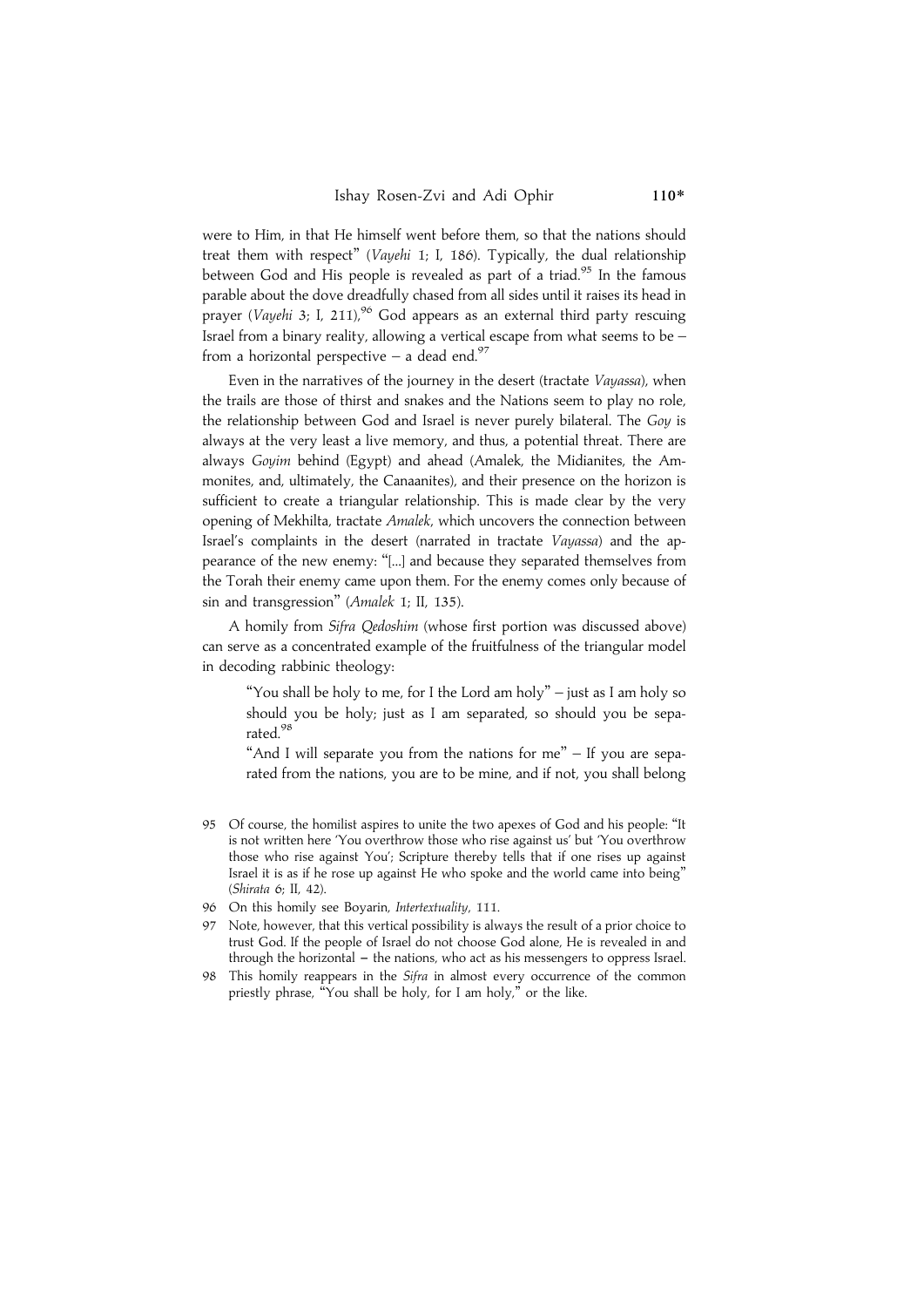to Nebuchadnezzar, king of Babylon, and his companions'' (Sifra, Qedoshim 5:2).

Since the nations<sup>99</sup> are always there as the third side of the triangle, separating from the nations inevitably means choosing God, and vice versa. In both cases, the Jew's Other appears in the form of negation, but the two negations cannot coexist: either it is the gentile from whom one separates or it is the betrayed God who has subsequently forsaken His people. In the absence of divine revelation, separation from the Goy becomes the ultimate religious action, a substitute to a direct relationship with God: ''If you are separated – you are mine.''

A classic example of the Goy as a substitute for God can be found in political contexts in the tannaitic discussion of the destruction. Take, for example, R. Yohanan b. Zakkai's lament: "You did not want to enslave yourselves to heaven; you are enslaved to the lowest of gentiles, Arabs" (Mek. RI, Bahodesh 1, 203).<sup>100</sup> Here, the gentile leaders appear as the opposite of God, but only because they are the ''lowest of gentiles.'' In another homily of the Mekhilta, there is an analogy instead of a contrast: ''[...] to teach you that Pharaoh ruled from one end of the world to the other and had governed from one end of the world to the other, for the sake of the honor of Israel [Lauterbach: to be oppressed by a mighty empire].'' Governance ''from one end of the world to the other'' is indeed what characterizes God himself according to biblical, midrashic, and liturgical texts.<sup>101</sup>

- 99 The addition ''and his companions'' clarifies that Nebuchadnezzar here is but a synecdoche to all ruling gentiles, who compete with God in governing Israel.
- 100 For this homily and its various parallels, see Menahem Kister, "עיון באבות דר נתן נוסח א, פרק יז: עריכה ונפתולי מסורת, in Mehqerei Talmud: Talmudic Studies Dedicated to the Memory of Professor Ephraim E. Urbach, ed. Yaakov Sussmann and David Rosenthal (Jerusalem: Magnes, 2005), 2:726-32 (Hebrew). The distinction Kister makes there regarding the question whether subjugation to foreign powers is a punishment or sin (''a difference [...] which is the line of demarcation at the time between zealots and moderates,'' 729) is not our concern here, for in both cases the Goy replaces God as regent.
- 101 On the idiom "king of the world" (מלך העולם) in rabbinic liturgy and the ''sovereignization of liturgy'' as a rabbinic innovation, see Reuven Kimelman, "Rabbinic Prayer in Late Antiquity," in The Cambridge History of Judaism, Vol. 4: The Late Roman-Rabbinic Period, ed. Steven T. Katz (Cambridge: Cambridge University Press, 2006), 572-611.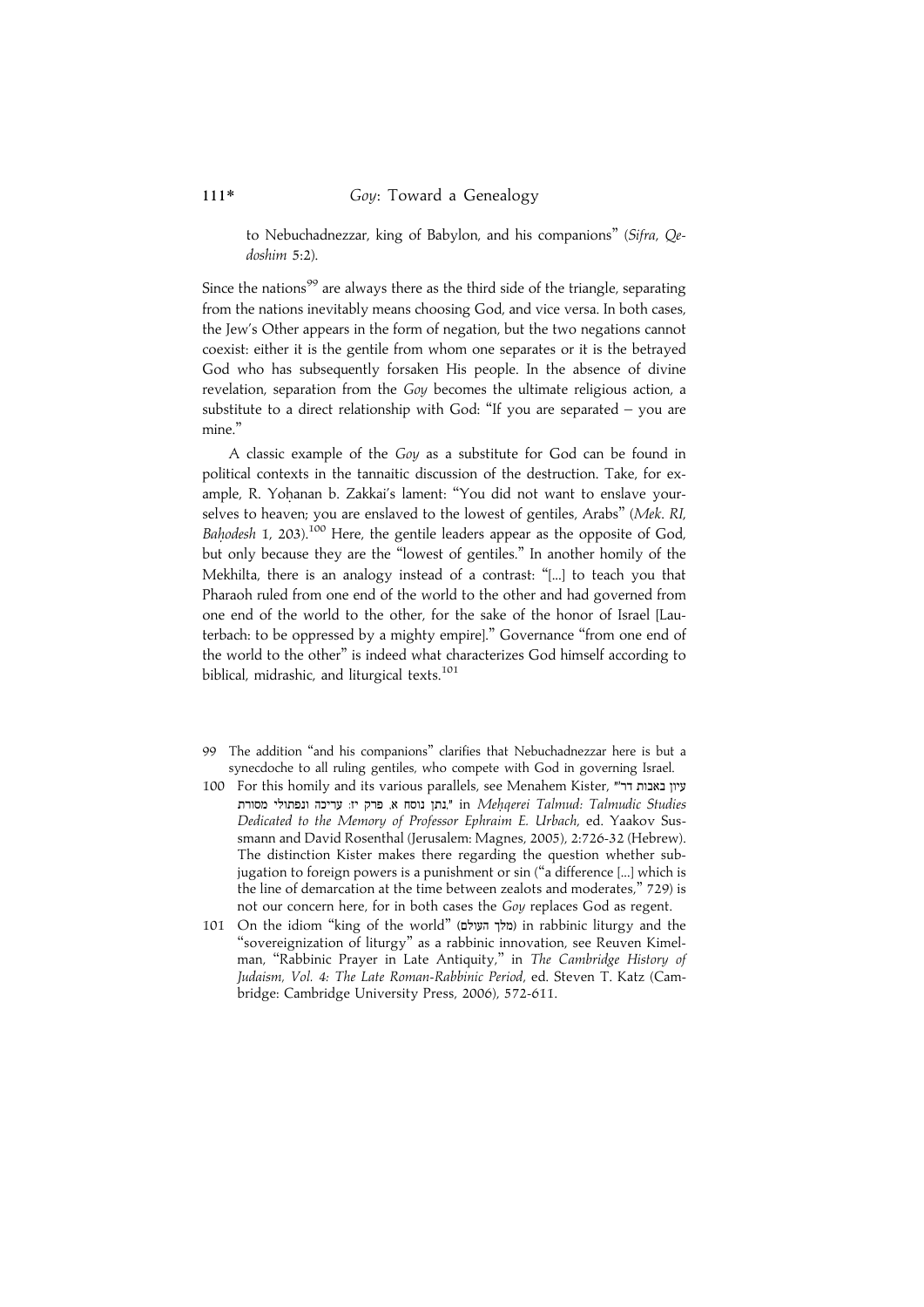At this point we may venture a historical hypothesis, assuming that the aggada's rich figurative language and free plays of imagination are closer to a subconscious layer of discourse, in which the work and force invested in creating its basic structure are laid open on the text's surface. The appearance of the Goy in rabbinic discourse and the final demarcation of the boundary between Jews and Gentiles was a response to a prevalent understanding of revelation as something that belongs to the past. If our claim is correct, the essentialization and generalization of Israel's enemies in the figure of the Goy is part of the response to the concealment of God as an active historical force, witnessed by the loss of sovereignty and the destruction of the Temple.<sup>102</sup> A political understanding of the destruction and exile would have insisted on differences between the various nations that subjugated the Jews, on a variety of relations with those nations, and therefore on naturalistic explanations of those relations. Such an approach would have necessarily downplayed God's responsibility for the condition of the Jews and their place in the world. The generalization of the gentile, which produced a certain de-historicized understanding of history and of the destiny of the community, could thus be understood as a way of maintaining God as a constitutive element of the narrative.

This claim may be taken one step further. Several scholars, most famously Ephraim E. Urbach, claimed that rabbinic literature represents the first, unequivocal instance of a religious consciousness of a post-revelatory world. It thus became almost a truism in the rabbinic ethos that the Torah had taken the place of the absent God. Instead of its assertion through direct revelation, God's word is now reiterated in numerous ways through the ceaseless engagement with Scripture in the house of study.103 God has appeared in the past and will reappear in the future, but in the interim, Jews are meant to

- 102 See Adiel Schremer, '''The Lord has Forsaken the Land': Radical Explanations of the Military and Political Defeat of the Jews in Tannaitic Literature,'' JJS 59 (2008): 183-200.
- 103 For the importance of this insight in Urbach's exegetical enterprise, see Yaacov Sussmann, ''The Scholarly Oeuvre of Professor Ephraim Elimelech Urbach,'' in Ephraim Elimelech Urbach: A Bio-bibliography, ed. David Assaf (Jerusalem: The World Union of Jewish Studies, 1993), 64 n. 110 (Hebrew): ''The line which divides, per Urbach, between the world of the Bible and the world of the sages (as well as between the sages and the many sects of the Second Temple period!) is the distinct feeling that the biblical period is over, and that prophecy has ceased. They deliberately gave up direct revelation as a source for the discovery of divine will.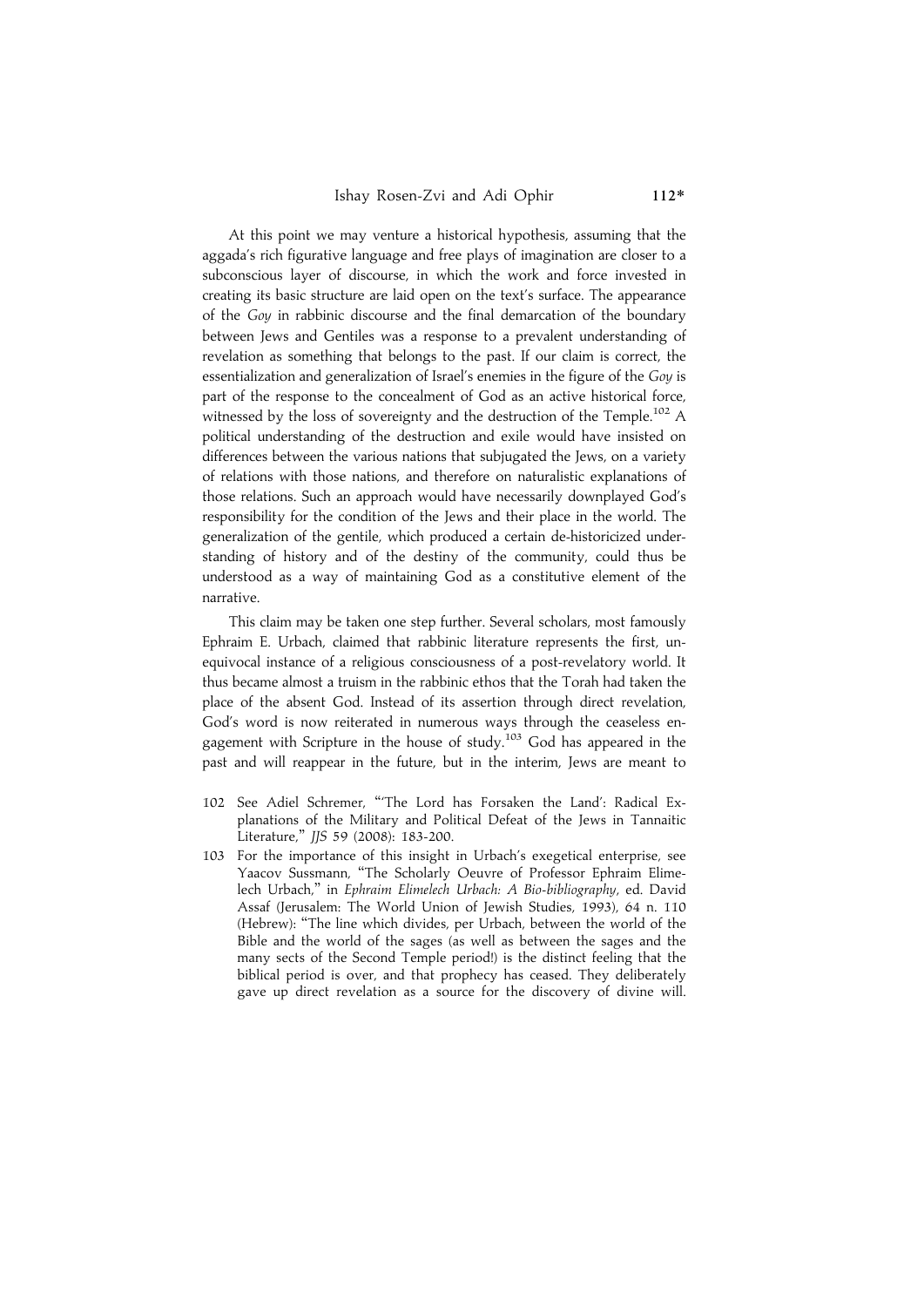engage with His holy scriptures, commemorating the great past and anticipating the promise of an even greater future.<sup>104</sup> But who mans the borders in God's absence? Who maintains and confirms Jewish election in a post-revelatory world? This is where the Goy may come into the picture. If our claim is correct, the appearance of the abstract, generalized Gentile is intricately connected with the disappearance of God as a political power and an active historical force.

At the same time, the birth of the Goy cannot be understood without its antecedents. The rabbinic Goy is a product of a series of transformations. We have already tried to reconstruct part of the historical shift in the meaning and use of the various terms for "the Other." Now we will try to complement that historical analysis with a more abstract (and no less partial) reconstruction of the transformation of the structures into which these shifts were gradually consolidated. These transformations are best described as the changing relationships between two related triangular structures. The first consists of the separation between one God and all other gods with respect to the created world and to humanity's relationship with the divine. The second consists of the separation of one nation from all others with respect to an electing God and His differing relationships with the separated communities. The second triad can be understood as a transformation of the first, as it assumes a radical negation of the very existence of other gods, replacing them with the nations that worship those gods.

These two triads and their transformation are crucial for understanding various layers of the changing discourses, from earlier biblical texts to later rabbinic literature. The earlier, ''monolatric'' triad is concerned with the supremacy and exclusivity of God in relation to all other gods, whose existence is acknowledged in some (probably early) sources and denied in many others. The latter triad is concerned with the superiority and exclusivity of God's nation in relation to all other nations, which were later transformed into a generalized gentile that made possible the generalized Jew (in its rabbinic, metaphysical sense) as well. Each triad entails a series of oppositions that

Intellect replaced inspiration, sages replaced prophets, halakha replaced prophecy.''

104 On this point, see Ishay Rosen-Zvi, ''Can the Homilists Cross the Sea Again? Time and Revelation in Mekilta Shirata," in The Significance of Sinai: Traditions About Divine Revelations in Judaism and Christianity, ed. George J. Brooke, Hindy Najman, and Loren T. Stuckenbruck (Leiden: Brill, 2008), 217-45.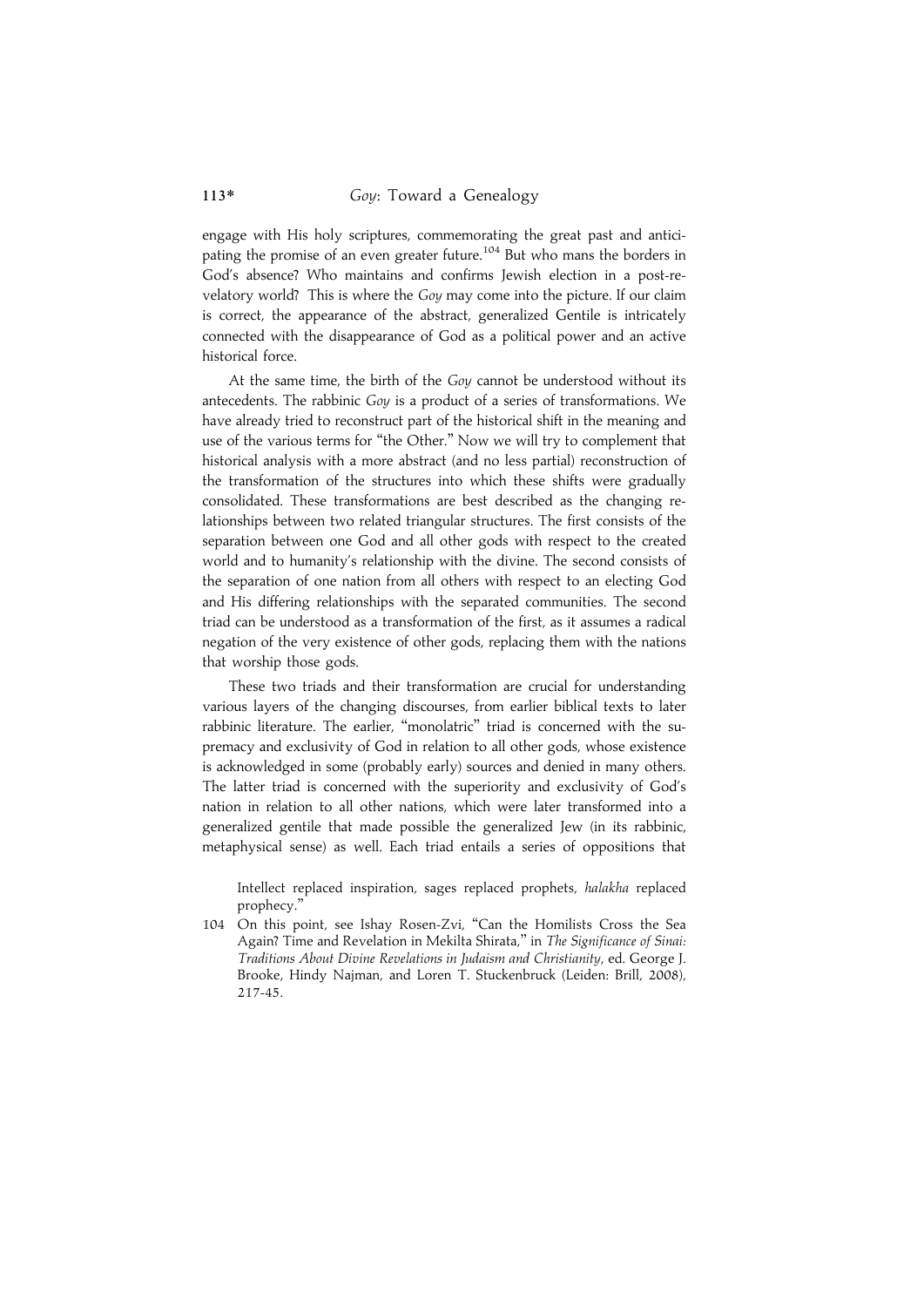follow the basic separation. In the first case, it is the opposition between God's obedient subjects and those worshiping other gods, between God's land and the lands of other gods, and between God's nation and the nations of other gods. The second triad entails oppositions such as that between Israel's Torah and the nations' wisdom, the land of Israel and the rest of the world, and Jewish modesty and Gentile promiscuity.

When the idea of election (and the separation it entailed) was introduced in Deuteronomy, the second triad was articulated in terms of the first: Israel was elected in order to recognize God as the one and only God and deny the existence of all other gods. Unstable relations between the two triads were maintained throughout the earlier layers of biblical and post-biblical literature, but were reconfigured in a fresh manner in rabbinic discourse. Here, the separation between Israel and the nations was essentialized, de-politicized, and transformed into a separation between the single Jew and the single Gentile. As a result it was no longer possible to articulate the second triad in terms of the first. Jewish separatism was no longer a manifestation of divine separation but, instead, became an independent phenomenon, an objective fact in the world. Rabbinic discourse thus combined these two triads in a new way and stabilized their relationship. With respect to the earlier triad, the separateness of God was now taken for granted. At the same time the new triad transformed the earlier one, as all worshippers of other gods were now understood as Gentiles. While at any given moment the terms of the first triad could be read forward into the second triad and interpreted as variations on its terms (the circumcised is a Jew, the neighbor and the friend are Jews, the ger is a Jew, the nokhri is a Goy, idolaters become Gentiles, other gods are delusions of Gentiles, etc.), there is no simple way backward: the Jew is set apart from others; the ger cannot be just any neighbor, etc.<sup>105</sup>

The one constant in both triads is God, who is one of the entities in the first triad and is the force through which separation is accomplished in the second one.<sup>106</sup> For this reason, we maintain that the birth of the Goy is a

- 105 Many modern apologetic attempts to provide a humane, enlightened, and liberal version of Judaism can be understood as attempts to go against the grain of rabbinic discourse and interpret the second, rabbinic triad in light of the first, biblical one, in order to downplay the radical difference between Jews and gentiles. Other groups, it has been assumed, have other gods or other conceptions of the same God; the question of the gods' (and of God's) existence has been bracketed and only differences of beliefs and faiths have remained, protected by a pluralist gesture.
- 106 Rabbi Yehuda's claim that all gentiles are ''nothing to him'' may in fact be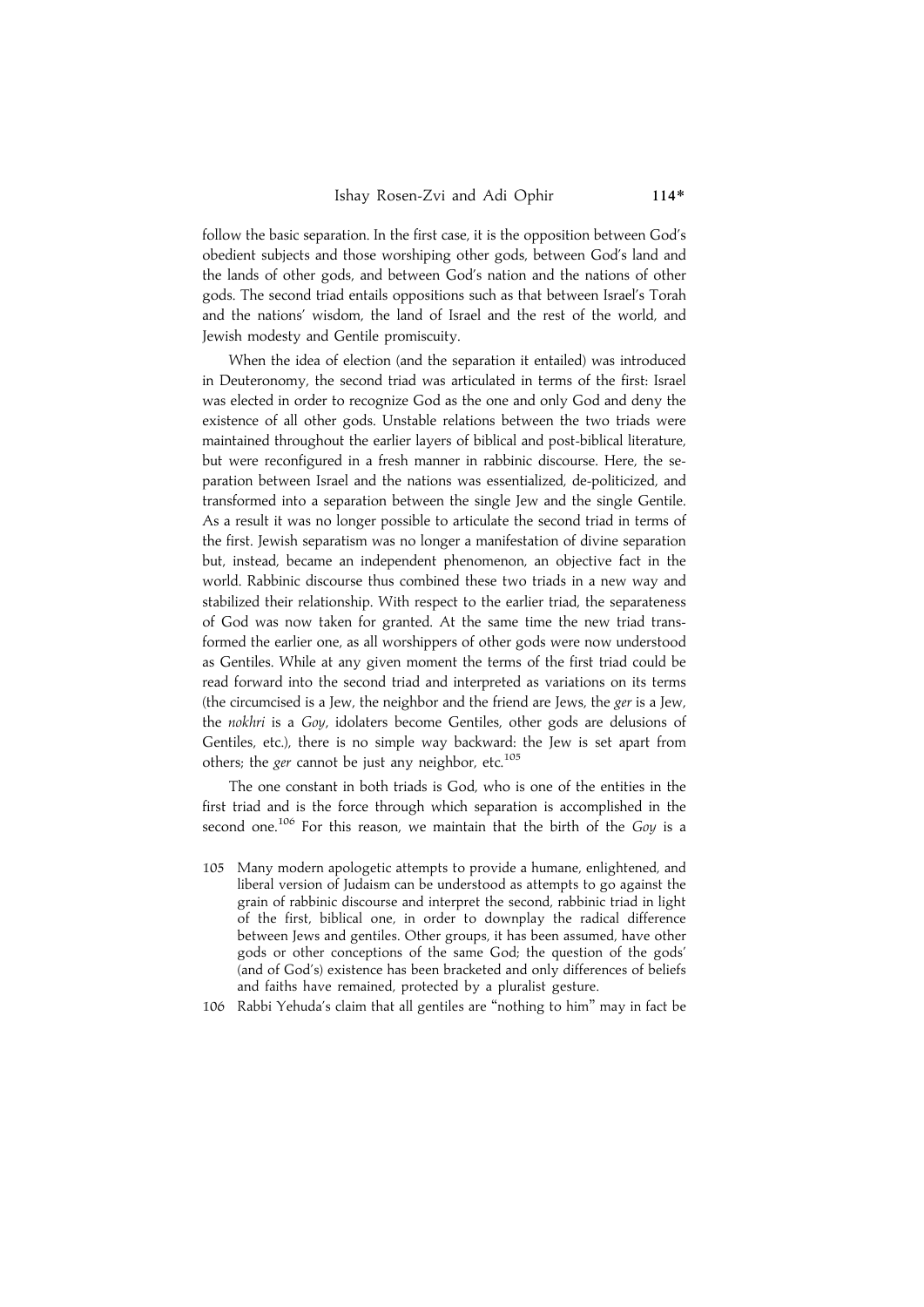theological saga through and through, involving a triangular rather than a binary relationship. This is well summarized in Sifra Qedoshim above: "Just as I am holy so should you be holy; just as I am separated, so should you be separated.''

#### G. The Goy and Halakhic Discourse

The appearance of the Goy assumes a different form in halakhic literature than in aggadic literature. Both accept the term Goy as a generalized "Other" that can be equally applied to nations and individuals, one which obscured all distinctions between gentiles. Yet, the role played by the Goy in the two discourses is strikingly different.

As we claimed above, the negation of the Goy makes possible the standing of the male Jew before the law and the very demarcation of halakha as a form of relation to God. While the exclusions of the woman and the ignoramus depend upon the existence of the law and are performed from within it (''for there is no ignoramus fearful of sin"; "for women are not obligated in the commandments"), the exclusion of the Goy is presupposed by halakhic discourse, constituting its boundaries from without and demarcating the realm of its applicability.<sup>107</sup> Note, however, that constitution should be understood here as a logical-structural feature, not a performative one, and can thus be identified as such only a fortiori, by analytic reflection.<sup>108</sup> No sovereign act is involved here, and there is no reference to any external constituting power. In

read as an attempt to continue the logic of the transformation from the first to the second triad and project the denial of the other gods onto the gentiles themselves.

- 107 Goy, for example, in Jubilees or in the Dead Sea Scrolls, is not a valid counter-argument. In these texts, no chronological gap exists between the time of the formation of the law and revelation; the political existence of Jews still frames the discourse and lies in its background; and, most importantly, the interpretation of the law does not assume a life of its own and is completely intertwined with historical and eschatological narratives. Torah as an arena of discursive practices, a mode of life, has not yet assumed its later, quasi-autonomous form.
- 108 The performative act of Rabbi Yehuda may be taken as a kind of discursive lapse, through which the usually unacknowledged boundary of the realm of halakhic discourse is exposed as something that has always been in place.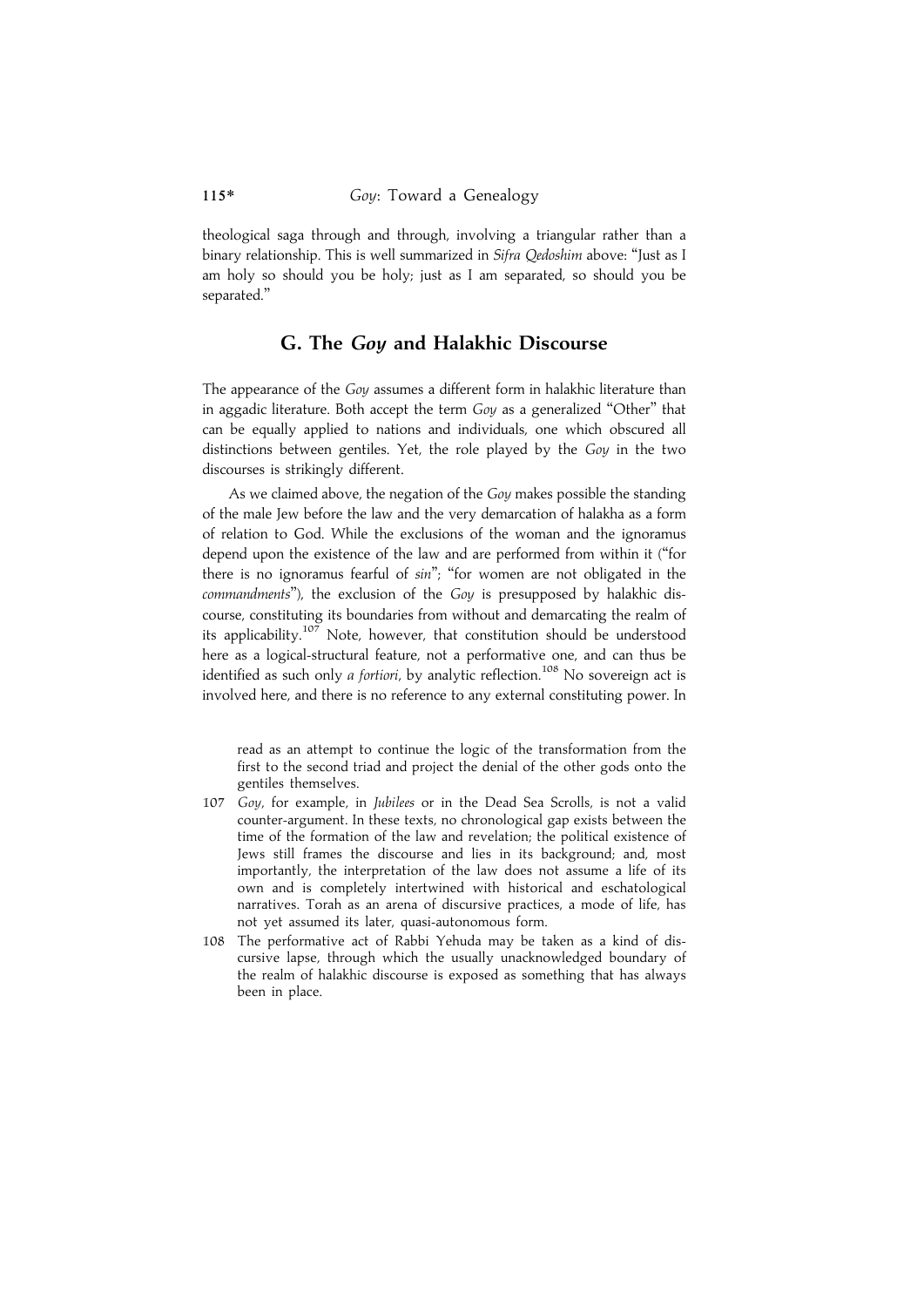fact, God too is revealed here, no less than the Goy or the Jew, as simultaneously a category of this discourse and one of its conditions of possibility.

The generalized Goy appears in tannaitic halakha as one among numerous other legal persons who possess different ontological qualities and legal status, such as woman, minor (קטן), imbecile (שוטה), the offspring of illicit sex (ממזר), priest, etc. The Goy is but one component of an all-embracing system which covers, at least theoretically, all aspects of reality. In the Mishnah the Goy exists not only in the obvious contexts of Avodah Zarah or Demai, but also in sections detailing the laws of Shabbat (Šabb. 1:7-9; 'Eruv. 6:1), tort law (B. Qam. 4:3), and ritual slaughter (*Hul.* 2:7).<sup>109</sup> This list, however, while extensive, may be misleading: these laws do not actually refer to gentiles as such, but rather to Israelites coming in contact with them. Goyim and Israelites sharing a community poses a threat to the latter in several ways. Since Goyim are not obligated in mitzvot, contact with them creates problems (e.g., Demai 6:1-2; Šabb. 1:7-9; Pesah. 2:1-3; Bek. 3:1-2) and doubts (Makš. 2:5-9), as well as opportunities, and, in some cases, legal solutions.110 Their inherent impurity ('Avod. Zar. 4:9; Nid. 4:3) and non-observance of purity laws ('Ohol. 18:7-10) create yet another sphere of problems. Various ritual objects cannot be bought from Goyim (Parah 2:1; Miqv. 8:1) or cannot function correctly when Goyim partake of them ('Eruv. 6:1). It is doubtful whether there is even a single case in the Mishnah that treats Goyim independently of the impact their presence or actions have on Jews.<sup>111</sup>

- 109 For a list of all the occurrences of Goyim in Mishnah and Tosefta, see Gary G. Porton, Goyim: Gentiles and Israelites in Mishnah-Tosefta (Atlanta: Scholars Press, 1988), 152-55.
- 110 See, e.g., m. Ned. 4:3; Tehar. 8:6. The concept of a Goy as a legal tool will be developed in medieval halakha; see Jacob Katz, The ''Shabbes Goy'': A Study in Halakhic Flexibility, trans. Yoel Lerner (Philadelphia: Jewish Publication Society, 1989).
- 111 Possible exceptions are m. Šegal. 1:5 (cf. 7:9), Ter. 3:9, Zev. 4:5, and Menah 6:1, which allow for the acceptance of voluntary sacrifices and gifts from Goyim. But even these laws appear in the Mishnah as instructions regarding how to handle such a gift. Note however that in the parallel Sifra the law in m. Seqalim is already directly related to Goyim ("Each man including Goyim, whose laws of voluntary sacrifice are like those of the Israelites''; Sifra Emor 7:1). The Sifra has two more homilies which use the (allegedly) redundant phrase ''each man (ish ish)'' to include Goyim, but both discuss punishments rather than obligations (''That incest is forbidden to them as to Israelites''; ''That they shall be killed for blasphemy like Israelites"). Most of the "ish ish" homilies in the Sifra do not include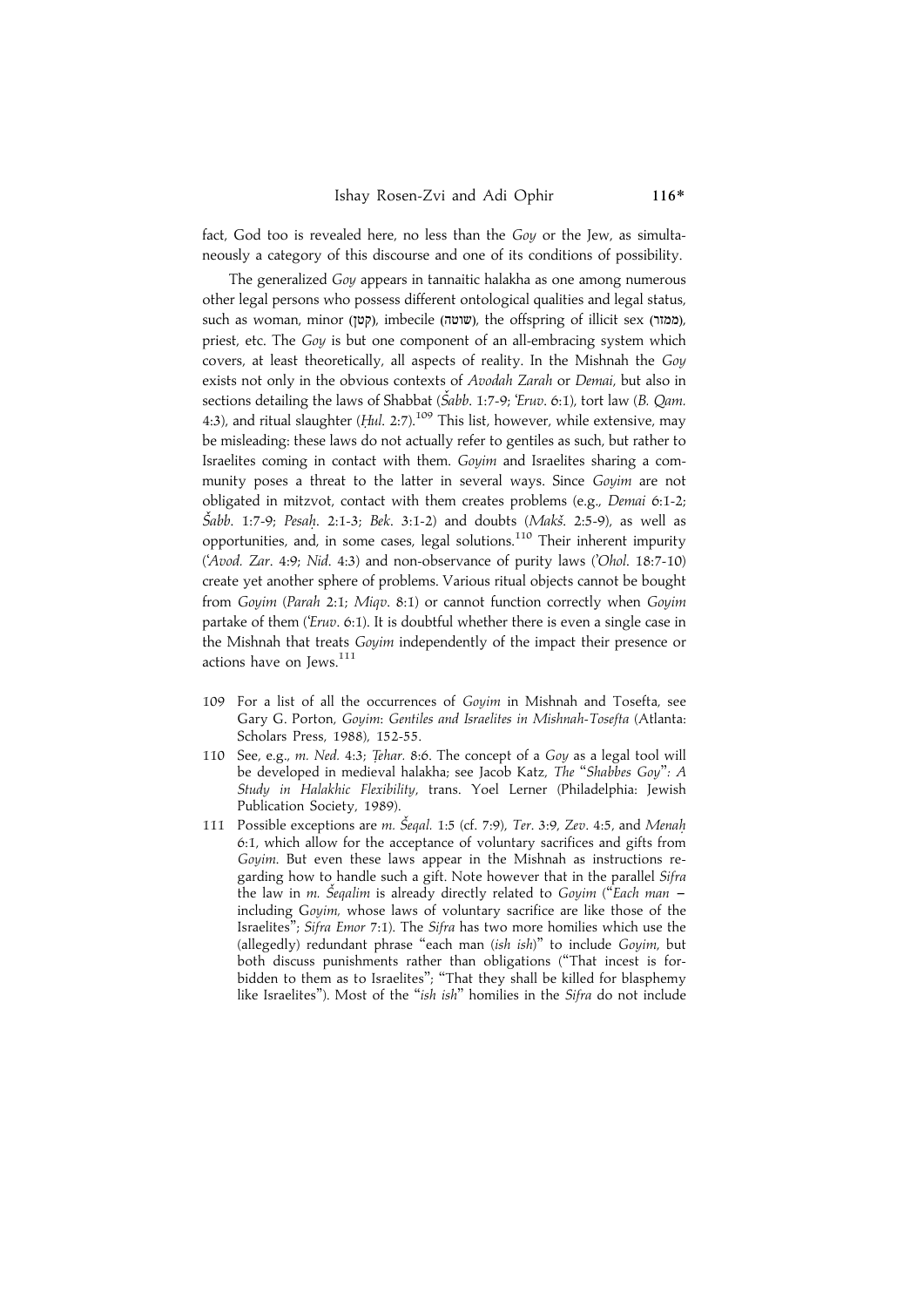In all these cases, the Gentile functions as an object of halakhic discourse, one that creates both obstacles and openings, constraining various practices but also allowing a certain freedom in concrete situations. In this way, the Goy is no different from other objects of halakhic discourse, whether the object is a dead animal or a menstruating woman. Yet, whereas other ''legal objects,'' artifacts, animals, or humans who are not adult Jewish males are incorporated entirely within the realm of the law, made part of its never ending expansion, the Goy is different. The tannaitic legal system encounters gentiles in order to control the inevitable methods of exchange and interaction with them and monitor their impact on Jews. In each of these situations (including m. Šeqal. 1:5), the rabbinic discourse both presupposes and reenacts the radical otherness of the Goy and ensures that he is included only as an object of the discourse, not as a subject or bearer of the law. Thus, the basic difference between Jew and Gentile in legal discourse is that between an object of the law (which the law discusses without commanding) and the law's subjects. Even as an object of the law, though, the Goy is included mainly in order to be left out. Examples of such inclusion-through-exclusion are to be found in the laws which interpret the biblical language of brotherhood – for example, "your brother," "your fellow," "your friend" – as referring to Israelites only, thus excluding  $Goyim$ from all basic social prerogatives such as gaining back lost property or being reimbursed for damages.<sup>112</sup> Even murder is no exception. The book of Exodus discusses the punishment of a man who kills his friend (רעהו) intentionally, to which the midrash comments, "to the exclusion of others [i.e., gentiles]" (Mek. RI, Neziqin 4; III 4).<sup>113</sup> This law is summarized in  $t$ . 'Avod. Zar. 9:5, in a discussion of the Noahide laws: ''[A Noahide is liable for] bloodshed. In what manner? A Goy [who kills a] Goy, and a Goy [who kills an] Israelite is liable; an

Goyim but rather second-class Jews such as women, children, proselytes, non-circumcised Jews, and the like.

- 112 On the first, see Menahem I. Kahana, Sifre Zuta on Deuteronomy: Citations from a New Tannaitic Midrash (Jerusalem: Magnes, 2002), 330 n. 15 (Hebrew), and on the second, see Eliezer Shimshon Rosenthal, "שני דברים", in Isac Leo Seeligmann Volume, ed. Yair Zakovitch and Alexander Rofé (Jerusalem: Elchanan Rubinstein, 1983), 463-81. On the rabbinic limitation of brotherhood, see Adiel Schremer, "אחים אחרים", Reshit – Studies in Judaism 1 (2009): 165-85.
- 113 OKZIB. Lauterbach ad loc. renders this as ''outsiders,'' but the reference is unmistakably to Goyim. Mek. RŠBY to Exod 21:14 (ed. J. N. Epstein and E. Z. Melamed [Jerusalem: Mekize Nirdamim, 1956], 171) further excludes even the biblical ger; cf. Sifre Deut. 181 (ed. Finkelstein, 224).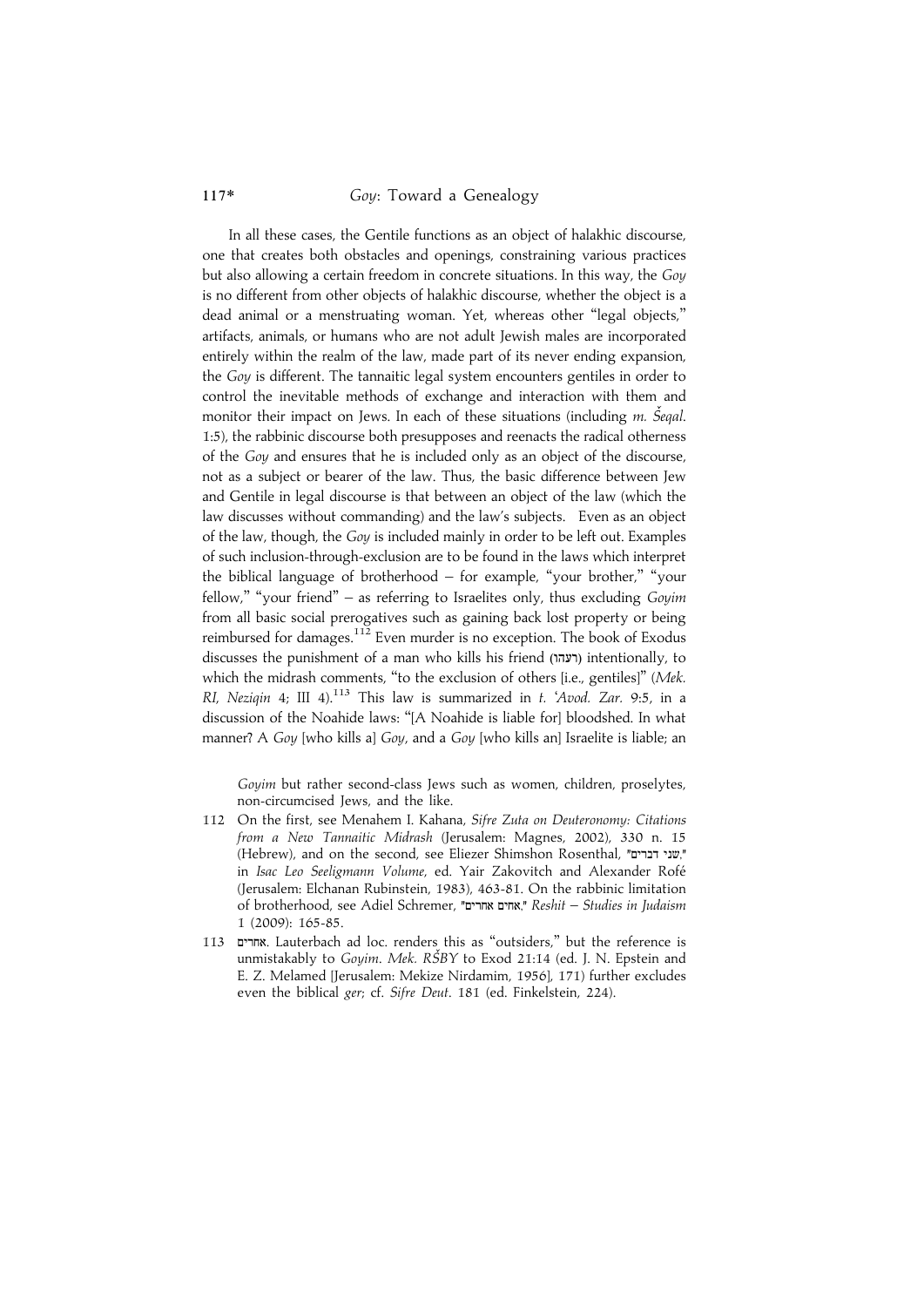Israelite [who kills a] Goy is not liable.'' Issi b. Aqavia protests this law in the Mekhilta above: ''Before the giving of the Torah, we were forbidden to shed blood, but after the giving of the Torah, instead of stringency, [there is a] leniency.'' But rabbinic discomfort with this paradox does not change the law: ''Indeed, they said: he is not liable in the laws of flesh and blood, and his trial is given to heaven."<sup>114</sup>

The absence of universal brotherhood from tannaitic halakha is far from being self-explanatory, and is a departure from biblical trends.<sup>115</sup> As Adiel Schremer correctly pointed out, although "brother" as a member of the same nation is common in both biblical and post-biblical literature, the tannaim were the first to transform this idea into a general and systematic hermeneutic principle, "applying it to places where it is neither necessary nor self-evident."<sup>116</sup>

Goyim are not only excluded from brotherhood with Jews, but are also deprived of their very humanity. Thus, various homilies read biblical verses regarding adam as referring solely to Jews.<sup>117</sup> This new categorization has

- 114 Menahem Kahana suggests that rabbinic discomfort with this law is the reason that the tradition regarding the visit of the two centurions to Rabban Gamaliel's study house does not include this law among the discriminatory laws mentioned there (Kahana, "היחס לנכרים, 28). It seems that the same manner of discomfort is responsible for the paucity of scholarly treatment of these laws.
- 115 A sharp critique of scholarly tendencies to identify universalism in rabbinic literature, uncritically and often apologetically, is found in Elliot R. Wolfson, Venturing Beyond: Law and Morality in Kabbalistic Mysticism (New York: Oxford University Press, 2006); cf. the studies on 31-32 n. 55. However, since this book focused on medieval Kabbalistic thought, where the category of Goy is already taken for granted, it does not discuss the creation of the category itself. Wolfson thus writes regarding inclusivist versus exclusivist tendencies in rabbinic literature: ''The juxtaposition of these antithetical positions should give pause to any scholar who attempts to portray the rabbinic attitude toward non-Jews monolithically'' (Venturing Beyond, 42 n. 107). While we agree about the need to acknowledge the variety of attitudes toward the Goy in rabbinic literature, we claim that these attitudes are all part of a discursive world in which the Goy has become a generalized and radicalized ''other,'' and that this new categorization itself reframes the discursive possibilities.
- 116 Schremer, "אחים אחרים".
- 117 See Mek. RI, Kaspa 20:III, 169: "They say to him [the murderer]: Know you that the man you are after is a 'son of the covenant' (בן ברית), and the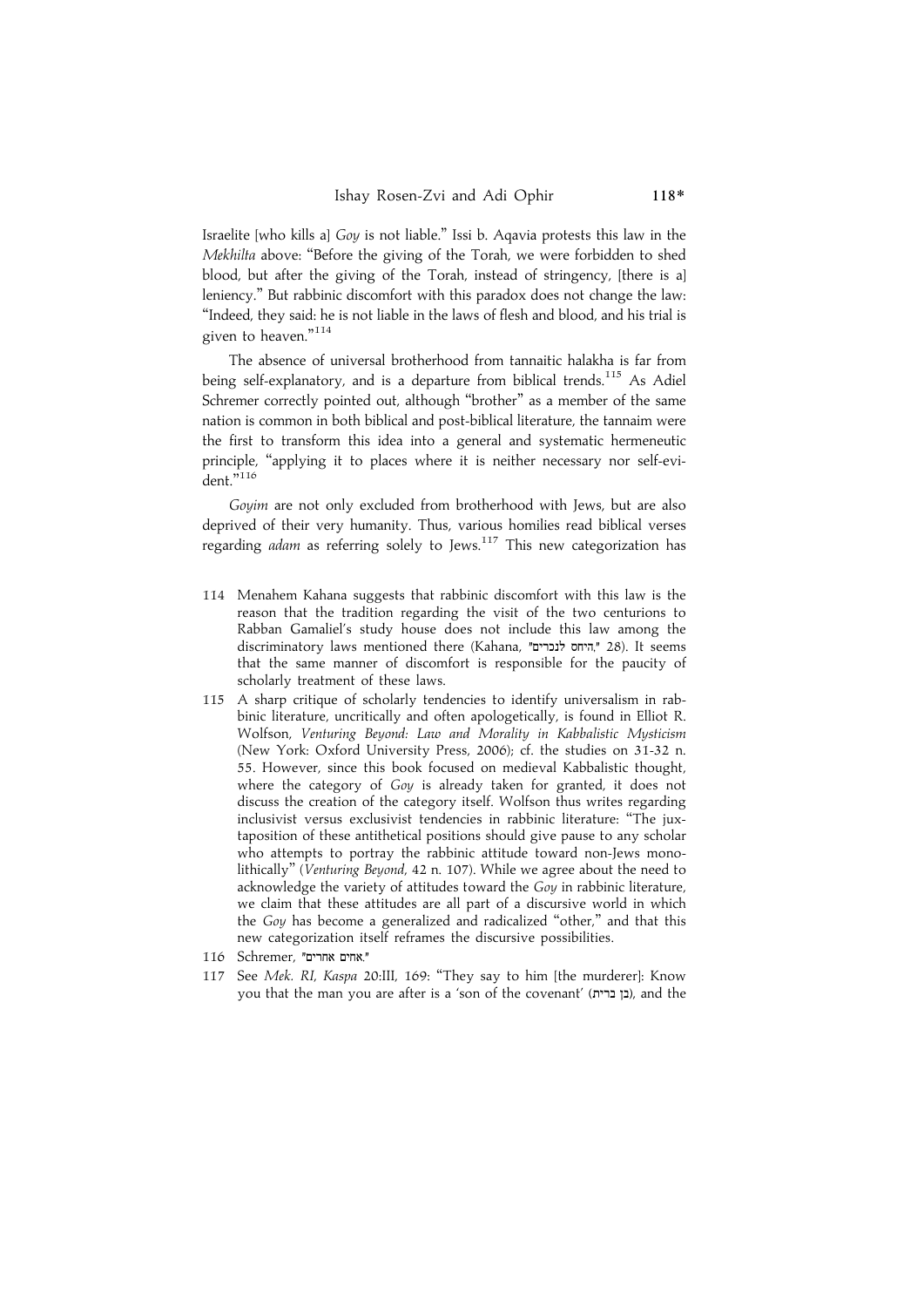implications in many legal spheres, including, as already mentioned, murder. Thus, for examples, m. Sanh. 9:2 rules that one who attempted to kill a gentile but killed an Israelite is considered to have acted unintentionally (שוגג) and is categorized as one who intended to kill an animal or a fetus with no life expectancy (נפל).

Other laws may be attributed to this categorization as well. Vered Noam recently claimed that the exclusion of gentiles from the system of impurities is not a biblical legacy, as per Jonathan Klawans, but a rabbinic innovation.<sup>118</sup> She further claims that the gentile's inability to become impure is the result of an essentialist differentiation, which renders a gentile less than a whole person. This understanding influences her reading of t. 'Ahilot 1:4, which excludes ''the gentile and the animal and the [newborn who was born after] eight months [of pregnancy, who has no life expectancy]'' from imparting corpse-impurity to other vessels. In her words: ''The gentile was paired with two creatures who do not meet the criteria of a viable human being."<sup>119</sup> One may suggest that the removal of the gentile from the system of impurity (and, thus, from the system of full humanity) should be connected to the new rabbinic categorization analyzed above, ascribing an ontological significance to the constitutive discursive dichotomy.

Torah said: 'Whoever sheds the blood of man, by man shall his blood be shed'''; Gen. Rab. 34:13 (Theodor-Albeck, 325): '''I require a reckoning for human life' - these are Israel: 'For you, My flock, flock that I tend, are men' (Ezek 34:31)." Cf. the famous homily of Rabbi Shimon b. Yohai: "You are called *adam* but the nations of the world are not called *adam*" (b. Yevam. 61a and parallels) and Gen. Rab. 34:13, 325. Morton Smith's claim (''On the Shape of God and the Humanity of the Gentiles,'' in Religions in Antiquity: Essays in Memory of Erwin Ramsdell Goodenough, ed. Jacob Neusner [Leiden: Brill, 1968], 321-23) that these homilies are simply legalistic expressions with no ontological implications was justly rejected by Stern, Jewish Identity, 39-40, and Wolfson, Venturing Beyond.

- 118 Vered Noam, From Qumran to the Rabbinic Revolution: Conceptions of Impurity (Jerusalem: Yad Ben-Zvi Press, 2010), 278-96 (Hebrew). Noam sees a direct link between this rabbinic innovation and the rabbinic decree that gentiles impart impurity like a zav: "The gentile's immunity to Torah impurity and his exposure to rabbinic 'gentile impurity' serves the same purpose: the marginalization and distancing of the gentile'' (296).
- 119 Ibid., 286.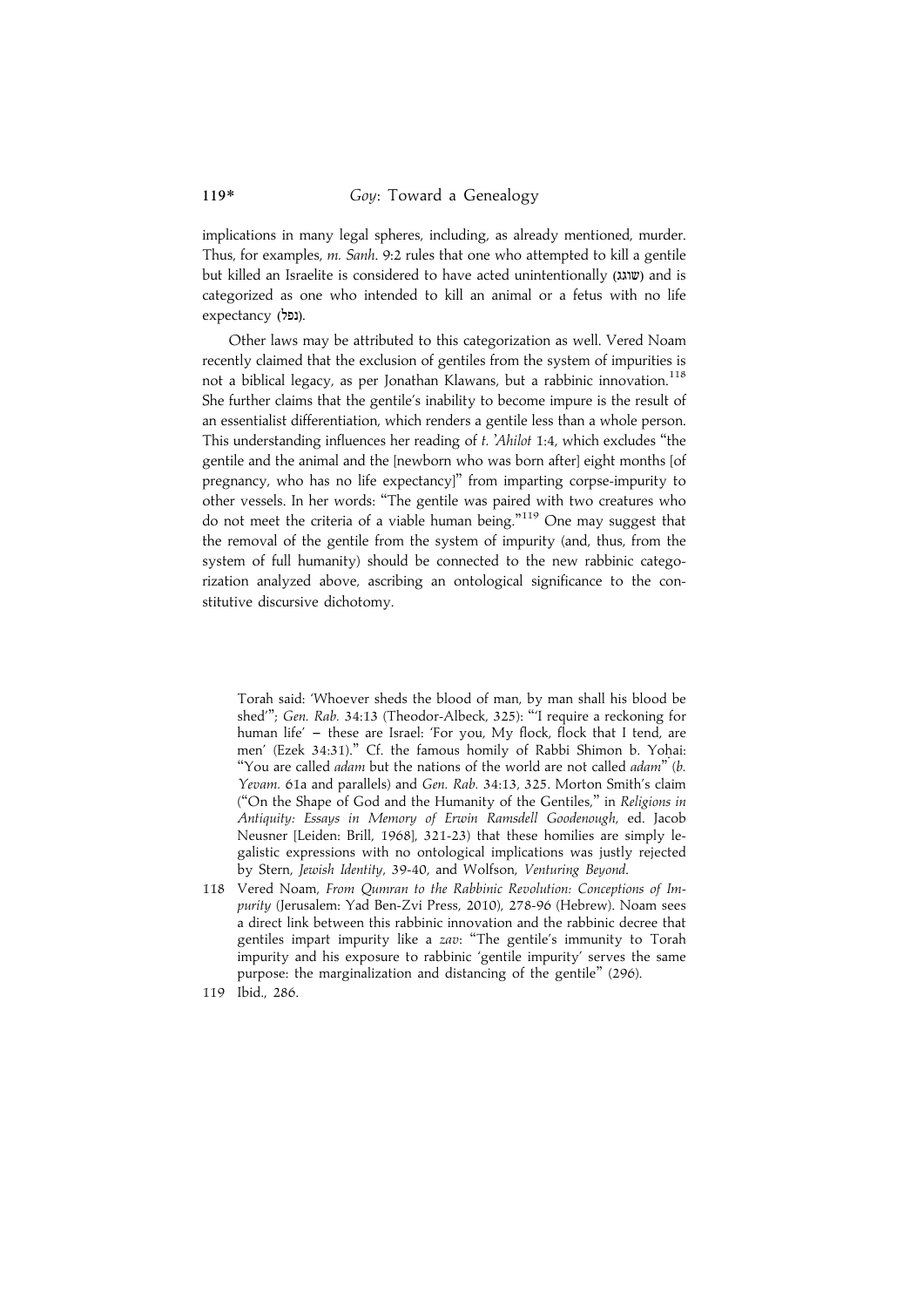## H. God, Goyim and the Division of Labor Between Halakha and Aggada

As we have seen, the excluded Goy appears in two different guises: first, the Goy is the one who does not stand before the law and is not commanded by it; as such, his exclusion is a constitutive condition and external boundary of the halakhic discourse. Second, the Goy is an Other with whom the Jew is inevitably and constantly engaged. Commerce, communication, and other various forms of mingling with them must be regulated, and, as such, the Goy is often degraded and presented as less than human. However, from the point of view of our structural analysis, what is even more important is the fact that the Goy remains a part of the discourse.<sup>120</sup>

In the second guise, the Goy has many occurrences but no privileged place. In fact, the Goy occupies halakha much less than women, priests, or offspring of illicit relations, and does so mainly in cases where the interaction between gentiles and Jews creates problems which demand rabbinic solutions. In the first guise, the Goy hardly appears at all. Nothing in the Mishnah (or anywhere else in rabbinic literature, for that matter) gives the laws of Goyim any privileged status. Some tractates discuss Goyim in a casual manner, but there is never a hint that the legal system must invest special effort in order to regulate their exclusion. This is because the exclusion of the Goy is presupposed by the system and enables its discursive functioning.

The separation of the Goy into halakhic and aggadic spheres allows the aggadic narratives to recount the event behind the exclusion of the Goy. This exclusionary event is de-historicized and may thus be reiterated and contextualized in numerous episodes that display a similar structure of relations. This event is missing from halakhic discourse, but its consequences are presupposed throughout. Although halakha makes dozens of local distinctions between Goyim and Jews, the basic division appears in halakhic literature as already self-evident, a kind of "historical a priori."<sup>121</sup> The halakhic rulings do

- 120 Thus, tractate 'Avod. Zar. discusses idolatry in two different contexts, one as a characteristic of the  $Goy - any Goy - and the other as a potential$ transgression of Jews. Accordingly, the separation demanded in the tractate is also double: from idolatry on the one hand and from Goyim in general on the other. See Rosen-Zvi, "'אבד תאבדוו את כל המקומות'".
- 121 Foucault, Archaeology of Knowledge, 126-31.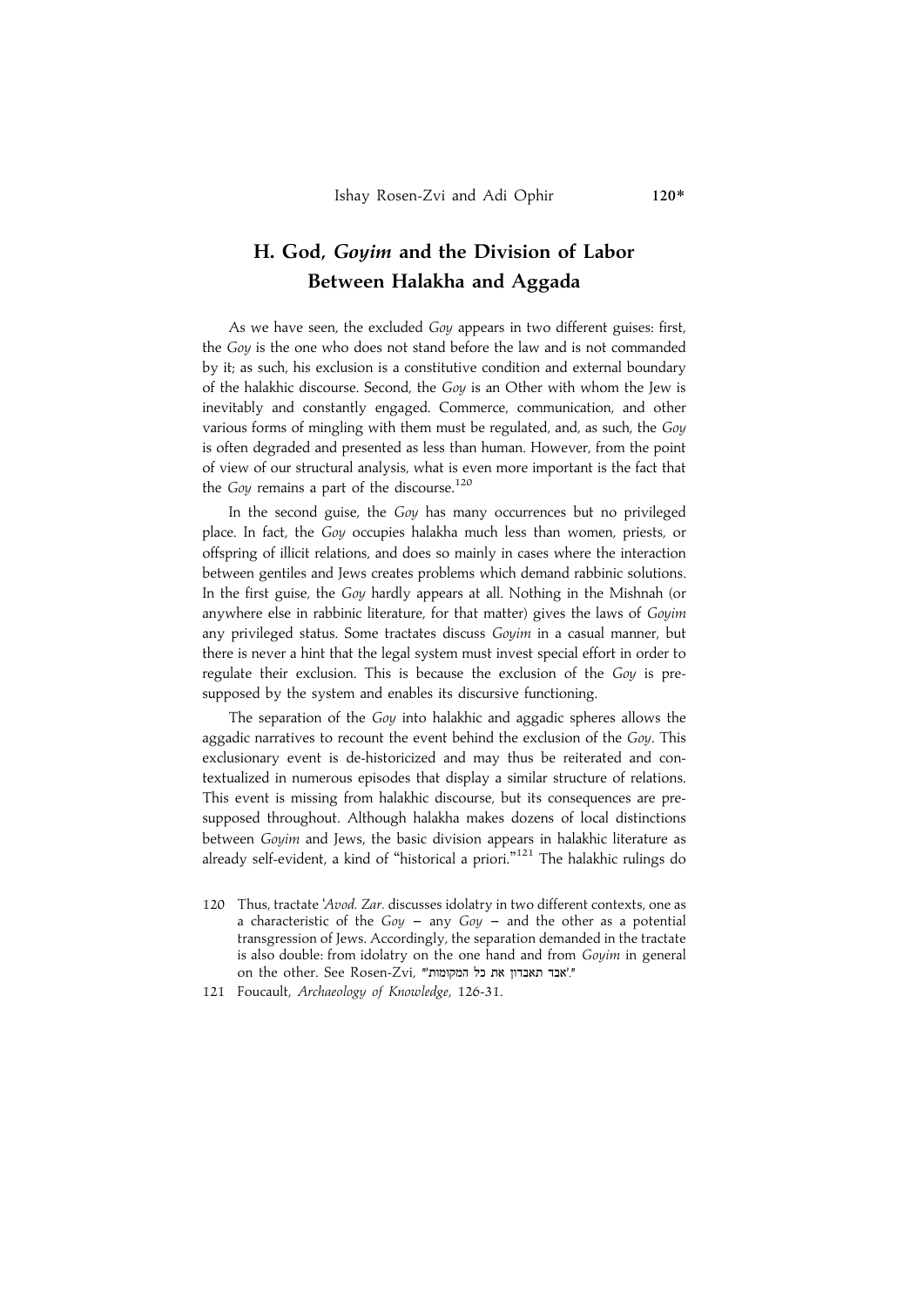not struggle to create the distinction, but function as the maintaining device of an already existing differentiation, as every homily excluding the Goy from the application of the law re-marks the discursive borders. For the halakhic discourse to operate as it does, the framework for a conceptual distinction should already exist. The halakha thus utilizes the mythic, historic, aggadic Goy in order to frame its relationship with the mundane Goy in a way that fits its basic discursive formation.

In this sense, God, gentiles, and the rabbinic discourse are intrinsically linked. The excluded gentile is the condition of possibility of the new postrevelatory discourses (both aggadic and halakhic) as well as a marginal category within it. Halakhic discourse authorizes itself to perform the constitutive opposition and thus becomes – notwithstanding all rhetoric of tradition and transmission – its own foundation. In order to justify the opposition and give meaning to the new categories, though, it must bring God back into the picture. In this scheme, God becomes the source of the negativity of the gentile, which is determined independently of the positivity of the Jew. For God, the gentile is the non-elect (aggada) or a special kind of nothingness (halakha).

Whereas the Goy plays God's role in constituting an imaginary, unified, and continuous national entity that persists throughout the ages, rabbinic discourse assumes the part of God in declaring – in fact, performing – authoritatively the distinction of the Jews and their differentiation from the rest of the world. This is why both motifs – the absence or disappearance of God and the presence or emergence of the  $Goy$  – appear together in post-70 C.E. tannaitic discourse. This is also why the rabbis needed a generalized Goy and were not content with the biblical nokhri.

From the rabbinic period onward, the non-Jew is not simply considered a foreigner or a guest who is subject to the foreign Lord. Rather, the Goy is seen as one explicitly not chosen by God in aggadic texts, and as one who is excluded from the law entirely in halakhic discourse. This double negation, which corresponds to God's role as both the sovereign of one people and as ruler over all humanity, defines the Goy's position in the conceptual grid in relation to the Jew on the one hand and to God on the other. But the very existence of this grid implies that each of its elements is defined and constrained by its relations to the other two. A space of appearance and meaning is delineated for each of them through the constraints imposed and possibilities opened by the two others. This is true for God and the Jew no less than for the Goy. The birth of the Goy in rabbinic discourse is therefore at one and the same time the birth of the (rabbinic) Jew and his (rabbinic) God.